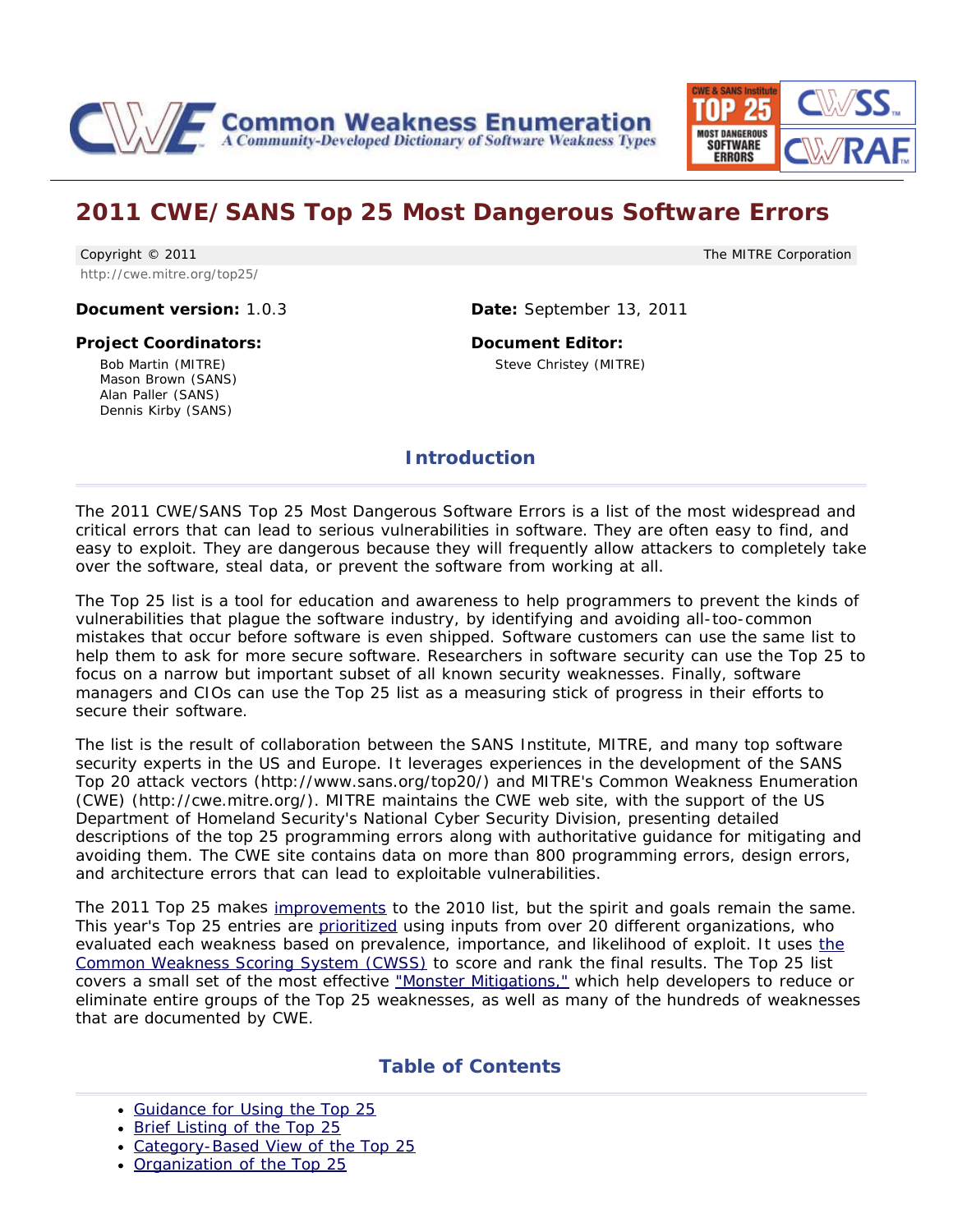- [Detailed CWE Descriptions](#page-6-0)
- [Monster Mitigations](#page-34-0)
- [Appendix A: Selection Criteria and Supporting Fields](#page-35-0)
- [Appendix B: What Changed in the 2011 Top 25](#page-37-0)
- [Appendix C: Construction, Selection, and Scoring of the Top 25](#page-38-0)
- [Appendix D: Comparison to OWASP Top Ten 2010](#page-38-1)
- [Appendix E: Other Resources for the Top 25](#page-39-0)
- [Changes to This Document](#page-39-1)

## **Guidance for Using the Top 25**

<span id="page-1-0"></span>Here is some guidance for different types of users of the Top 25.

| <b>User</b>                                          | Activity                                                                                                                                                                                                                                                                                                                                                                                                                                                                                                                                             |  |  |
|------------------------------------------------------|------------------------------------------------------------------------------------------------------------------------------------------------------------------------------------------------------------------------------------------------------------------------------------------------------------------------------------------------------------------------------------------------------------------------------------------------------------------------------------------------------------------------------------------------------|--|--|
| Programmers<br>new to<br>security                    | Read the brief listing, then examine the Monster Mitigations section to see how a<br>small number of changes in your practices can have a big impact on the Top 25.                                                                                                                                                                                                                                                                                                                                                                                  |  |  |
|                                                      | Pick a small number of weaknesses to work with first, and see the Detailed CWE<br>Descriptions for more information on the weakness, which includes code examples<br>and specific mitigations.                                                                                                                                                                                                                                                                                                                                                       |  |  |
|                                                      | Use the general Top 25 as a checklist of reminders, and note the issues that have<br>only recently become more common. Consult the See the On the Cusp page for<br>other weaknesses that did not make the final Top 25; this includes weaknesses<br>that are only starting to grow in prevalence or importance.                                                                                                                                                                                                                                      |  |  |
|                                                      | If you are already familiar with a particular weakness, then consult the Detailed<br>CWE Descriptions and see the "Related CWEs" links for variants that you may not<br>have fully considered.                                                                                                                                                                                                                                                                                                                                                       |  |  |
| Programmers<br>who are<br>experienced<br>in security | Build your own Monster Mitigations section so that you have a clear understanding<br>of which of your own mitigation practices are the most effective - and where your<br>gaps may lie.                                                                                                                                                                                                                                                                                                                                                              |  |  |
|                                                      | Consider building a custom "Top n" list that fits your needs and practices. Consult<br>the Common Weakness Risk Analysis Framework (CWRAF) page for a general<br>framework for building top-N lists, and see Appendix C for a description of how it<br>was done for this year's Top 25. Develop your own nominee list of weaknesses,<br>with your own prevalence and importance factors - and other factors that you may<br>wish - then build a metric and compare the results with your colleagues, which<br>may produce some fruitful discussions. |  |  |
|                                                      | Treat the Top 25 as an early step in a larger effort towards achieving software<br>security. Strategic possibilities are covered in efforts such as Building Security In<br>Maturity Model (BSIMM), SAFECode, OpenSAMM, Microsoft SDL, and OWASP ASVS.                                                                                                                                                                                                                                                                                               |  |  |
| Software<br>project<br>managers                      | Examine the Monster Mitigations section to determine which approaches may be<br>most suitable to adopt, or establish your own monster mitigations and map out<br>which of the Top 25 are addressed by them.                                                                                                                                                                                                                                                                                                                                          |  |  |
|                                                      | Consider building a custom "Top n" list that fits your needs and practices. Consult<br>the Common Weakness Risk Analysis Framework (CWRAF) page for a general<br>framework for building top-N lists, and see Appendix C for a description of how it<br>was done for this year's Top 25. Develop your own nominee list of weaknesses,<br>with your own prevalence and importance factors - and other factors that you may<br>wish - then build a metric and compare the results with your colleagues, which<br>may produce some fruitful discussions. |  |  |
|                                                      |                                                                                                                                                                                                                                                                                                                                                                                                                                                                                                                                                      |  |  |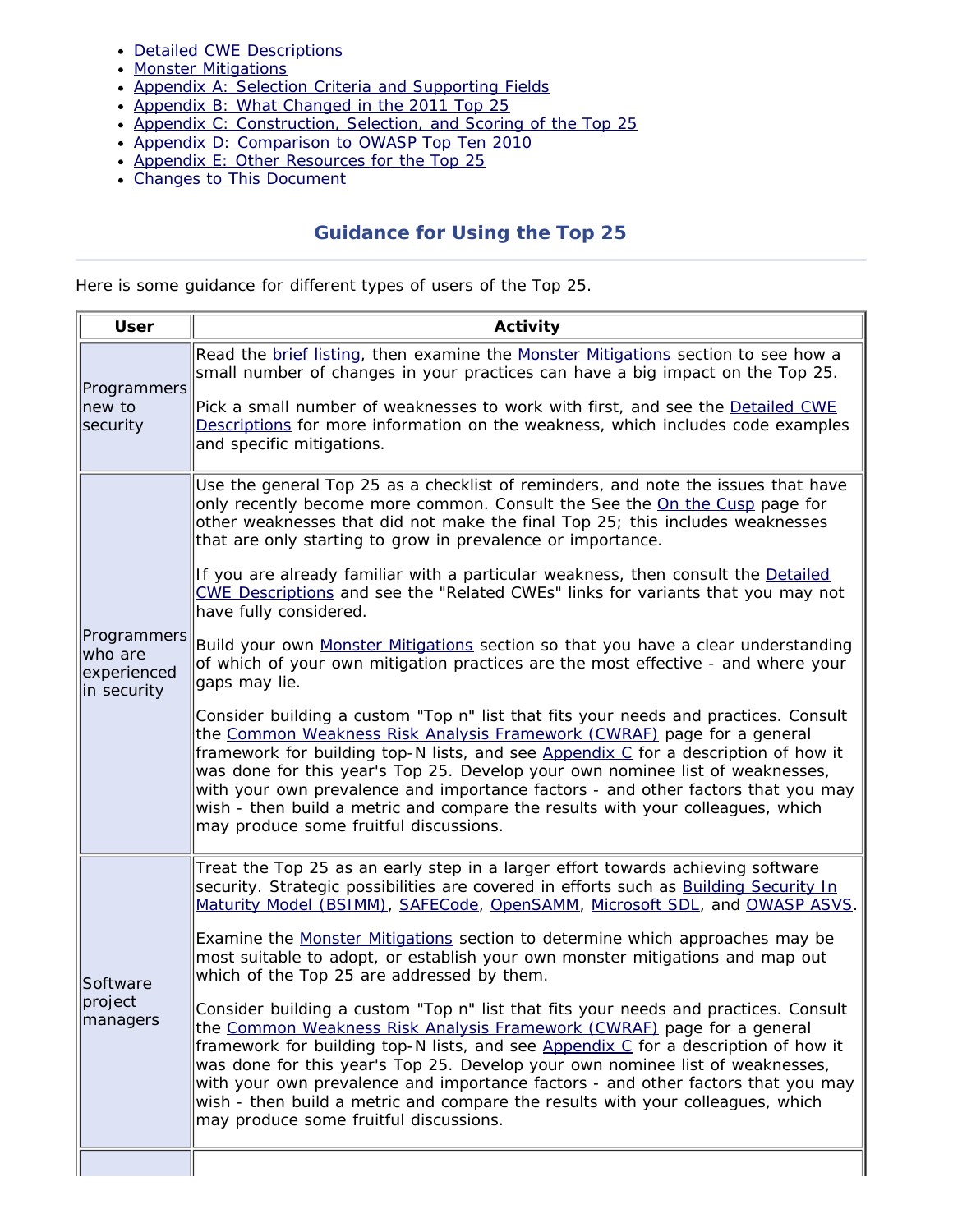| Software<br><b>Testers</b>  | Read the brief listing and consider how you would integrate knowledge of these<br>weaknesses into your tests. If you are in a friendly competition with the<br>developers, you may find some surprises in the On the Cusp entries, or even the<br>rest of CWE.<br>For each indvidual CWE entry in the Details section, you can get more information<br>on detection methods from the "technical details" link. Review the CAPEC IDs for<br>ideas on the types of attacks that can be launched against the weakness.                                                                                                                                                                                                                                                                                                                                                                                                                                                                                                                                                                                                                                                                                                                                                                                                                                                                                                                                                                                                                                                                                                                                                                                    |
|-----------------------------|--------------------------------------------------------------------------------------------------------------------------------------------------------------------------------------------------------------------------------------------------------------------------------------------------------------------------------------------------------------------------------------------------------------------------------------------------------------------------------------------------------------------------------------------------------------------------------------------------------------------------------------------------------------------------------------------------------------------------------------------------------------------------------------------------------------------------------------------------------------------------------------------------------------------------------------------------------------------------------------------------------------------------------------------------------------------------------------------------------------------------------------------------------------------------------------------------------------------------------------------------------------------------------------------------------------------------------------------------------------------------------------------------------------------------------------------------------------------------------------------------------------------------------------------------------------------------------------------------------------------------------------------------------------------------------------------------------|
| Software<br>customers       | Recognize that market pressures often drive vendors to provide software that is<br>rich in features, and security may not be a serious consideration. As a customer,<br>you have the power to influence vendors to provide more secure products by<br>letting them know that security is important to you. Use the Top 25 to help set<br>minimum expectations for due care by software vendors. Consider using the Top<br>25 as part of contract language during the software acquisition process. The SANS<br>Application Security Procurement Language site offers customer-centric language<br>that is derived from the OWASP Secure Software Contract Annex, which offers a<br>"framework for discussing expectations and negotiating responsibilities" between<br>the customer and the vendor. Other information is available from the DHS<br>Acquisition and Outsourcing Working Group.<br>Consult the Common Weakness Risk Analysis Framework (CWRAF) page for a<br>general framework for building a top-N list that suits your own needs.<br>For the software products that you use, pay close attention to publicly reported<br>vulnerabilities in those products. See if they reflect any of the associated<br>weaknesses on the Top 25 (or your own custom list), and if so, contact your<br>vendor to determine what processes the vendor is undertaking to minimize the risk<br>that these weaknesses will continue to be introduced into the code.<br>See the On the Cusp summary for other weaknesses that did not make the final<br>Top 25; this will include weaknesses that are only starting to grow in prevalence or<br>importance, so they may become your problem in the future. |
| Educators                   | Start with the brief listing. Some training materials are also available.                                                                                                                                                                                                                                                                                                                                                                                                                                                                                                                                                                                                                                                                                                                                                                                                                                                                                                                                                                                                                                                                                                                                                                                                                                                                                                                                                                                                                                                                                                                                                                                                                              |
| Users of the<br>2010 Top 25 | See the What Changed section; while a lot has changed on the surface, this year's<br>effort is more well-structured.                                                                                                                                                                                                                                                                                                                                                                                                                                                                                                                                                                                                                                                                                                                                                                                                                                                                                                                                                                                                                                                                                                                                                                                                                                                                                                                                                                                                                                                                                                                                                                                   |

## **Brief Listing of the Top 25**

<span id="page-2-0"></span>This is a brief listing of the Top 25 items, using the general ranking.

NOTE: 16 other weaknesses were considered for inclusion in the Top 25, but their general scores were not high enough. They are listed in a separate ["On the Cusp"](http://cwe.mitre.org/top25/archive/2011/2011_onthecusp.html) page.

|                     | <b>Rank Score</b> | ID.                  | <b>Name</b>                                                                                   |
|---------------------|-------------------|----------------------|-----------------------------------------------------------------------------------------------|
| $\vert$ [1]         | 93.8              | $CWE -$<br>89        | Improper Neutralization of Special Elements used in an SQL Command<br>('SQL Injection')       |
| $\lfloor 2 \rfloor$ | 83.3              | $CWE -$<br><u>78</u> | Improper Neutralization of Special Elements used in an OS Command ('OS<br>Command Injection') |
| $\vert$ [3]         | 79.0              | $CWE-$<br>120        | Buffer Copy without Checking Size of Input ('Classic Buffer Overflow')                        |
| $\vert$ [4]         | 77.7              | $CWE -$<br><u>79</u> | Improper Neutralization of Input During Web Page Generation ('Cross-site<br>Scripting')       |
| [5]                 | 76.9              | $CWE-$               | Missing Authentication for Critical Function                                                  |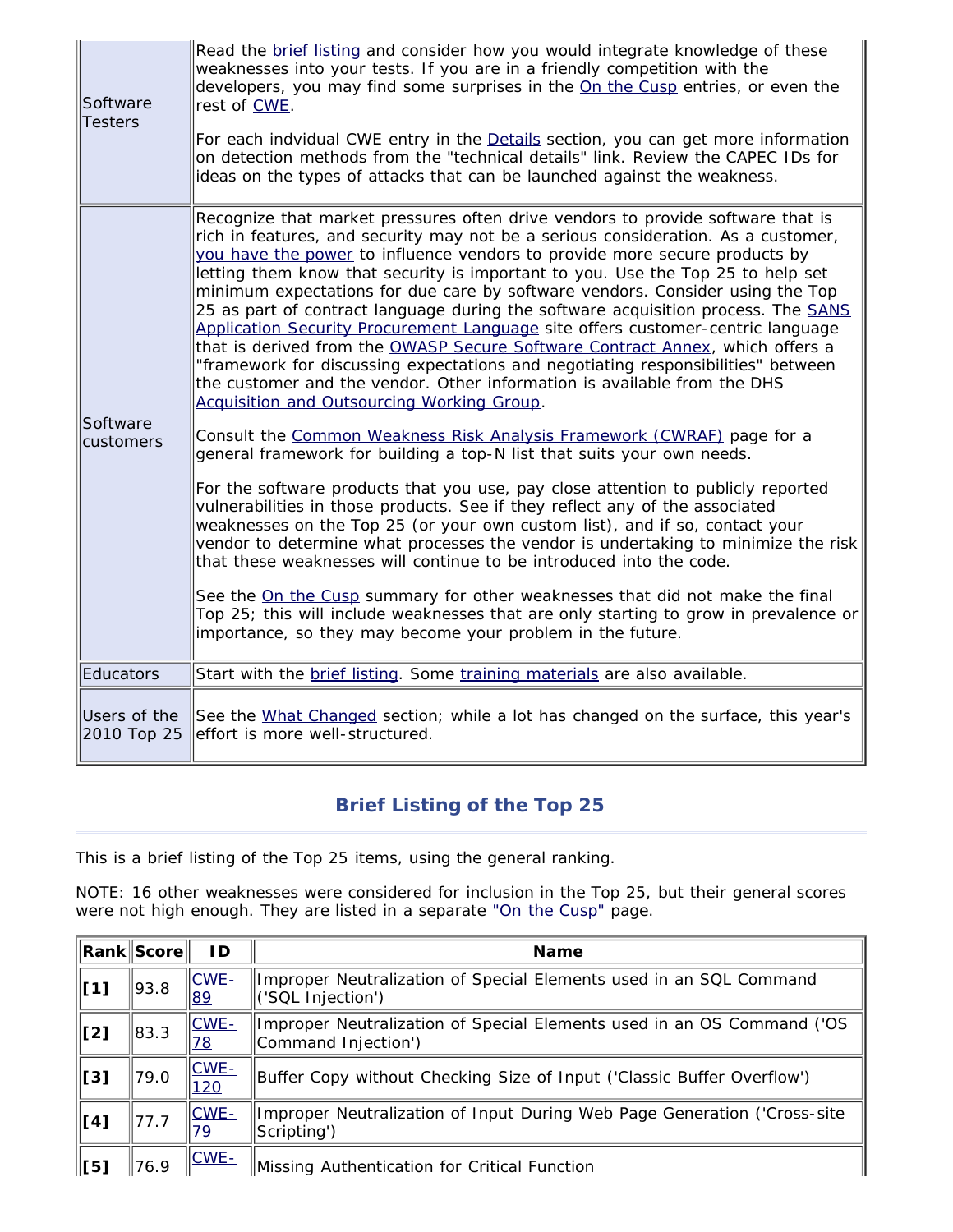|        |                    | 306            |                                                                                   |  |  |  |
|--------|--------------------|----------------|-----------------------------------------------------------------------------------|--|--|--|
| [6]    | 76.8               | CWE-<br>862    | Missing Authorization                                                             |  |  |  |
| [7]    | 75.0               | CWE-<br>798    | Use of Hard-coded Credentials                                                     |  |  |  |
| [8]    | 75.0               | $CWE -$<br>311 | Missing Encryption of Sensitive Data                                              |  |  |  |
| [9]    | 74.0               | $CWE-$<br>434  | Unrestricted Upload of File with Dangerous Type                                   |  |  |  |
| $[10]$ | 73.8               | CWE-<br>807    | Reliance on Untrusted Inputs in a Security Decision                               |  |  |  |
| $[11]$ | 73.1               | CWE-<br>250    | <b>Execution with Unnecessary Privileges</b>                                      |  |  |  |
| $[12]$ | 70.1               | CWE-<br>352    | Cross-Site Request Forgery (CSRF)                                                 |  |  |  |
| $[13]$ | $\vert 69.3 \vert$ | CWE-<br>22     | Improper Limitation of a Pathname to a Restricted Directory ('Path<br>Traversal') |  |  |  |
| $[14]$ | 68.5               | CWE-<br>494    | Download of Code Without Integrity Check                                          |  |  |  |
| $[15]$ | 67.8               | $CWE -$<br>863 | <b>Incorrect Authorization</b>                                                    |  |  |  |
| $[16]$ | 66.0               | CWE-<br>829    | Inclusion of Functionality from Untrusted Control Sphere                          |  |  |  |
| $[17]$ | 65.5               | $CWE -$<br>732 | Incorrect Permission Assignment for Critical Resource                             |  |  |  |
| $[18]$ | 64.6               | CWE-<br>676    | Use of Potentially Dangerous Function                                             |  |  |  |
| $[19]$ | 64.1               | CWE-<br>327    | Use of a Broken or Risky Cryptographic Algorithm                                  |  |  |  |
| [20]   | 62.4               | $CWE -$<br>131 | <b>Incorrect Calculation of Buffer Size</b>                                       |  |  |  |
| $[21]$ | 61.5               | CWE-<br>307    | Improper Restriction of Excessive Authentication Attempts                         |  |  |  |
| $[22]$ | $\  61.1$          | $CWE -$<br>601 | URL Redirection to Untrusted Site ('Open Redirect')                               |  |  |  |
| $[23]$ | 61.0               | CWE-<br>134    | <b>Uncontrolled Format String</b>                                                 |  |  |  |
| $[24]$ | 60.3               | $CWE-$<br>190  | Integer Overflow or Wraparound                                                    |  |  |  |
| $[25]$ | 59.9               | $CWE -$<br>759 | Use of a One-Way Hash without a Salt                                              |  |  |  |

<span id="page-3-0"></span>CWE-89 - SQL injection - delivers the knockout punch of security weaknesses in 2011. For datarich software applications, SQL injection is the means to steal the keys to the kingdom. CWE-78, OS command injection, is where the application interacts with the operating system. The classic buffer overflow (CWE-120) comes in third, still pernicious after all these decades. Cross-site scripting (CWE-79) is the bane of web applications everywhere. Rounding out the top 5 is Missing Authentication (CWE-306) for critical functionality.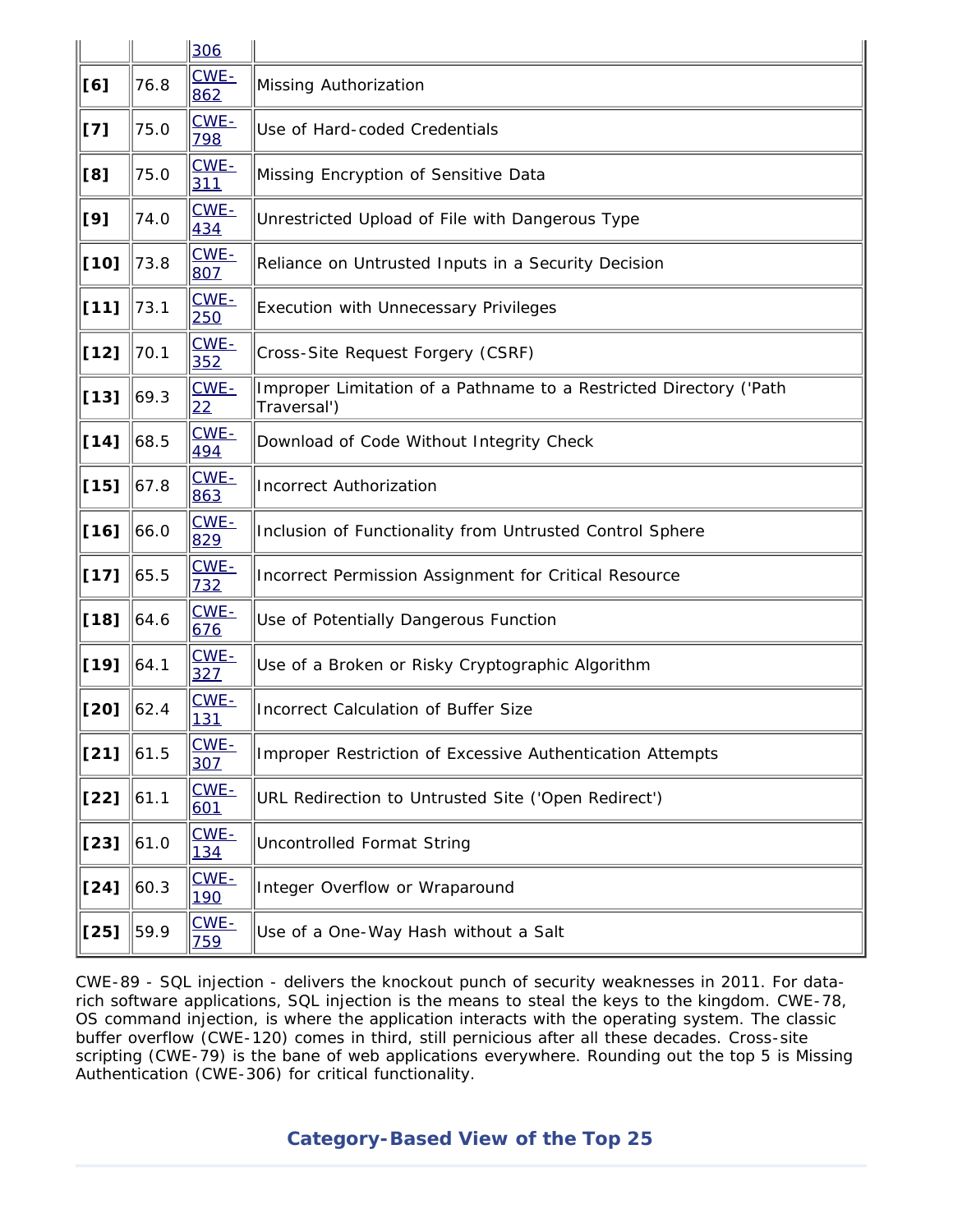This section sorts the entries into the three high-level categories that were used in the 2009 Top 25:

- Insecure Interaction Between Components
- Risky Resource Management
- Porous Defenses

## **Insecure Interaction Between Components**

These weaknesses are related to insecure ways in which data is sent and received between separate components, modules, programs, processes, threads, or systems.

For each weakness, its ranking in the general list is provided in square brackets.

| Rank        | <b>CWE</b><br>ID.    | <b>Name</b>                                                                                   |
|-------------|----------------------|-----------------------------------------------------------------------------------------------|
| $\ $ [1]    | $CWE -$<br>89        | Improper Neutralization of Special Elements used in an SQL Command ('SQL<br>Injection')       |
| $\ $ [2]    | $CWE -$<br><u>78</u> | Improper Neutralization of Special Elements used in an OS Command ('OS<br>Command Injection') |
| $\Vert [4]$ | CWE-<br>79           | Improper Neutralization of Input During Web Page Generation ('Cross-site<br>Scripting')       |
| [9]         | $CWE -$<br>434       | Unrestricted Upload of File with Dangerous Type                                               |
| $\ $ [12]   | $CWE -$<br>352       | Cross-Site Request Forgery (CSRF)                                                             |
| [22]        | $CWE -$<br>601       | URL Redirection to Untrusted Site ('Open Redirect')                                           |

### **Risky Resource Management**

The weaknesses in this category are related to ways in which software does not properly manage the creation, usage, transfer, or destruction of important system resources.

|              | $\bm{\mathsf{Rank}}\,$ CWE ID | <b>Name</b>                                                                    |
|--------------|-------------------------------|--------------------------------------------------------------------------------|
| $\vert$ [3]  |                               | CWE-120 Buffer Copy without Checking Size of Input ('Classic Buffer Overflow') |
| $\vert$ [13] | $CWE-22$                      | Improper Limitation of a Pathname to a Restricted Directory ('Path Traversal') |
| $\vert$ [14] |                               | CWE-494 Download of Code Without Integrity Check                               |
| $\vert$ [16] |                               | CWE-829 Inclusion of Functionality from Untrusted Control Sphere               |
| $\vert$ [18] |                               | CWE-676 Use of Potentially Dangerous Function                                  |
| [20]         |                               | CWE-131 Incorrect Calculation of Buffer Size                                   |
| $\vert$ [23] |                               | CWE-134 Uncontrolled Format String                                             |
| $\vert$ [24] |                               | CWE-190 Integer Overflow or Wraparound                                         |

## **Porous Defenses**

The weaknesses in this category are related to defensive techniques that are often misused, abused, or just plain ignored.

| Rank            | <b>CWE ID</b>    | <b>Name</b>                                  |
|-----------------|------------------|----------------------------------------------|
| [5]             | $\angle$ CWE-306 | Missing Authentication for Critical Function |
| [6]             | $ICWE-862$       | Missing Authorization                        |
| $\parallel$ [7] | $\ CWE - 798\ $  | Use of Hard-coded Credentials                |
| ∥[8]            | $ICWE-311$       | Missing Encryption of Sensitive Data         |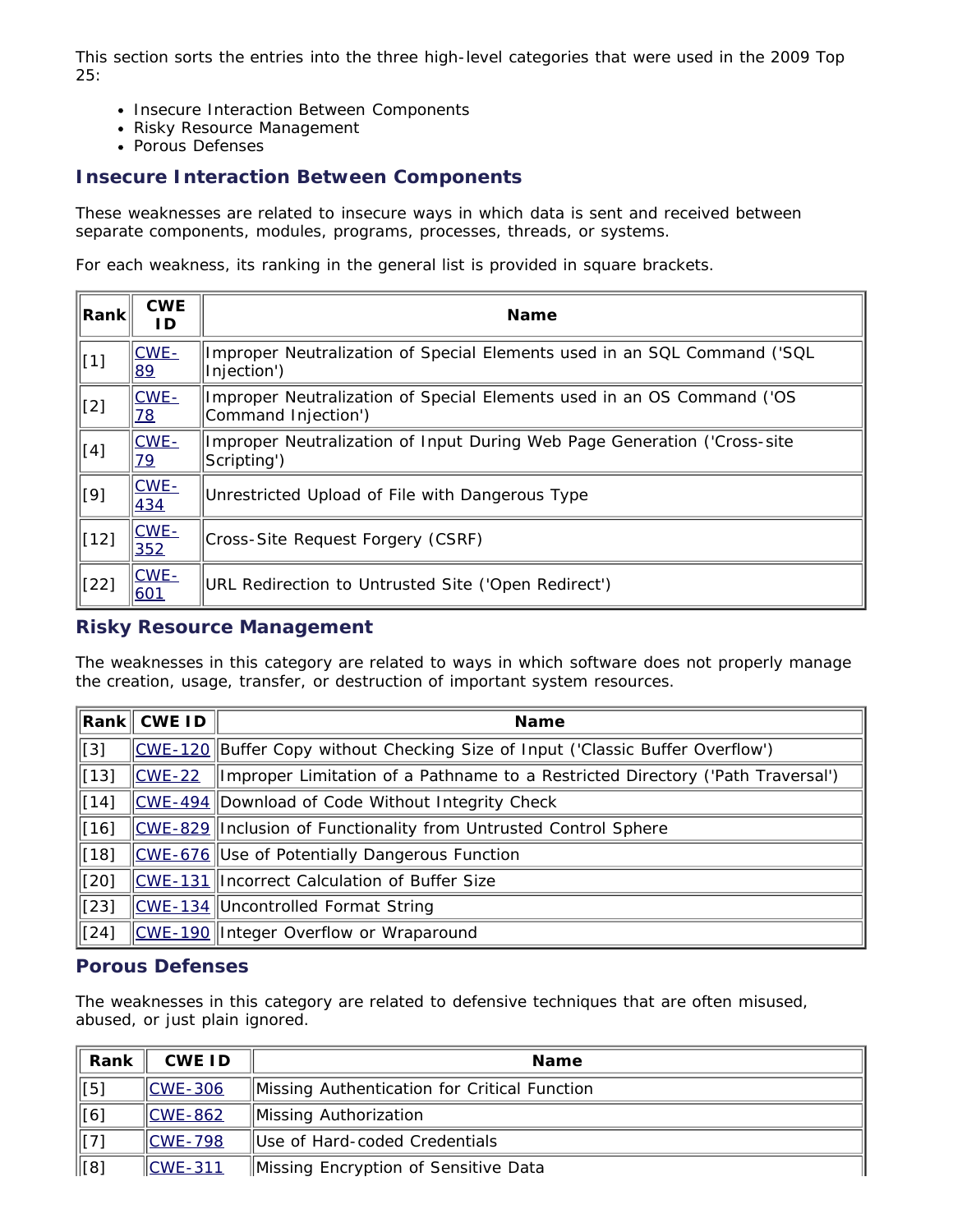| $\parallel$ [10] | $CCWE - 807$                | Reliance on Untrusted Inputs in a Security Decision       |
|------------------|-----------------------------|-----------------------------------------------------------|
| $\ $ [11]        | $CCWE-250$                  | Execution with Unnecessary Privileges                     |
| $\ $ [15]        | $\overline{\text{CWE-863}}$ | Incorrect Authorization                                   |
| $\ $ [17]        | $\textsf{CWE-732}$          | Incorrect Permission Assignment for Critical Resource     |
| $\parallel$ [19] | $\text{CWE}-327$            | Use of a Broken or Risky Cryptographic Algorithm          |
| $\parallel$ [21] | $\text{CWE}-307$            | Improper Restriction of Excessive Authentication Attempts |
| l[25]            | $CCWE - 759$                | Use of a One-Way Hash without a Salt                      |

## **Organization of the Top 25**

<span id="page-5-0"></span>For each individual weakness entry, additional information is provided. The primary audience is intended to be software programmers and designers.

| Ranking                          | The ranking of the weakness in the general list.                                                                                                                                                                                                                                          |  |  |  |  |
|----------------------------------|-------------------------------------------------------------------------------------------------------------------------------------------------------------------------------------------------------------------------------------------------------------------------------------------|--|--|--|--|
| Score<br>Summary                 | A summary of the individual ratings and scores that were given to this weakness,<br>including Prevalence, Importance, and Adjusted Score.                                                                                                                                                 |  |  |  |  |
| CWE ID<br>and name               | CWE identifier and short name of the weakness                                                                                                                                                                                                                                             |  |  |  |  |
| Supporting                       | Supplementary information about the weakness that may be useful for decision-<br>Information makers to further prioritize the entries.                                                                                                                                                    |  |  |  |  |
| <b>Discussion</b>                | Short, informal discussion of the nature of the weakness and its consequences. The<br>discussion avoids digging too deeply into technical detail.                                                                                                                                         |  |  |  |  |
| Prevention<br>and<br>Mitigations | Steps that developers can take to mitigate or eliminate the weakness. Developers<br>may choose one or more of these mitigations to fit their own needs. Note that the<br>effectiveness of these techniques vary, and multiple techniques may be combined for<br>greater defense-in-depth. |  |  |  |  |
| Related<br><b>CWEs</b>           | Other CWE entries that are related to the Top 25 weakness. Note: This list is<br>illustrative, not comprehensive.                                                                                                                                                                         |  |  |  |  |
| General<br>Parent                | One or more pointers to more general CWE entries, so you can see the breadth and<br>depth of the problem.                                                                                                                                                                                 |  |  |  |  |
| Related<br>Attack<br>Patterns    | CAPEC entries for attacks that may be successfully conducted against the weakness.<br>Note: the list is not necessarily complete.                                                                                                                                                         |  |  |  |  |
| Other<br>pointers                | Links to more details including source code examples that demonstrate the<br>weakness, methods for detection, etc.                                                                                                                                                                        |  |  |  |  |

## **Supporting Information**

Each Top 25 entry includes supporting data fields for weakness prevalence, technical impact, and other information. Each entry also includes the following data fields.

| <b>Field</b>          | <b>Description</b>                                                                                                                        |
|-----------------------|-------------------------------------------------------------------------------------------------------------------------------------------|
| Attack<br>Frequency   | How often the weakness occurs in vulnerabilities that are exploited by an attacker.                                                       |
| Ease of<br>Detection  | How easy it is for an attacker to find this weakness.                                                                                     |
| Remediation<br>  Cost | The amount of effort required to fix the weakness.                                                                                        |
| Attacker<br>Awareness | The likelihood that an attacker is going to be aware of this particular weakness,<br>methods for detection, and methods for exploitation. |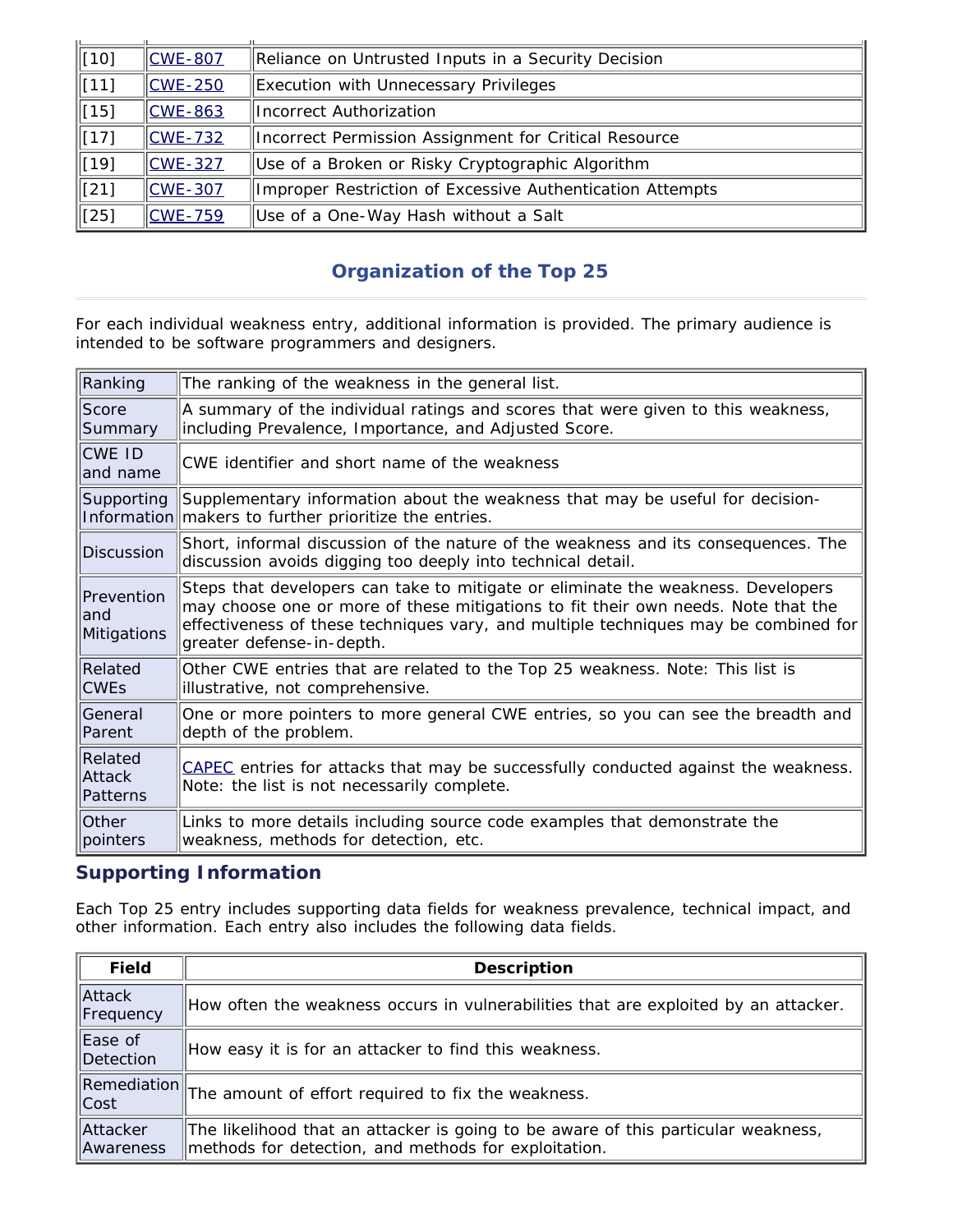## **Detailed CWE Descriptions**

<span id="page-6-1"></span><span id="page-6-0"></span>This section provides details for each individual CWE entry, along with links to additional information. See the [Organization of the Top 25](#page-5-0) section for an explanation of the various fields.

## **1 [CWE-89](http://cwe.mitre.org/data/definitions/89.html): Improper Neutralization of Special Elements used in an SQL Command ('SQL Injection')**

| Summary                 |       |                    |                            |
|-------------------------|-------|--------------------|----------------------------|
| Weakness Prevalence     | High  | Consequences       | Data loss, Security bypass |
| <b>Remediation Cost</b> | Low   | Ease of Detection  | Easy                       |
| Attack Frequency        | Often | Attacker Awareness | High                       |

### **Discussion**

These days, it seems as if software is all about the data: getting it into the database, pulling it from the database, massaging it into information, and sending it elsewhere for fun and profit. If attackers can influence the SQL that you use to communicate with your database, then suddenly all your fun and profit belongs to them. If you use SQL queries in security controls such as authentication, attackers could alter the logic of those queries to bypass security. They could modify the queries to steal, corrupt, or otherwise change your underlying data. They'll even steal data one byte at a time if they have to, and they have the patience and know-how to do so. In 2011, SQL injection was responsible for the compromises of many high-profile organizations, including Sony Pictures, PBS, MySQL.com, security company HBGary Federal, and many others.

### *[Technical Details](http://cwe.mitre.org/data/definitions/89.html) | [Code Examples](http://cwe.mitre.org/data/definitions/89.html#Demonstrative%20Examples) | [Detection Methods](http://cwe.mitre.org/data/definitions/89.html#Detection%20Methods) | [References](http://cwe.mitre.org/data/definitions/89.html#References)*

### **Prevention and Mitigations**

#### **Architecture and Design**

Use a vetted library or framework that does not allow this weakness to occur or provides constructs that make this weakness easier to avoid. For example, consider using persistence layers such as Hibernate or Enterprise Java Beans, which can provide significant protection against SQL injection if used properly.

#### **Architecture and Design**

If available, use structured mechanisms that automatically enforce the separation between data and code. These mechanisms may be able to provide the relevant quoting, encoding, and validation automatically, instead of relying on the developer to provide this capability at every point where output is generated.

Process SQL queries using prepared statements, parameterized queries, or stored procedures. These features should accept parameters or variables and support strong typing. Do not dynamically construct and execute query strings within these features using "exec" or similar functionality, since you may re-introduce the possibility of SQL injection.

#### **Architecture and Design, Operation**

Run your code using the lowest privileges that are required to accomplish the necessary tasks. If possible, create isolated accounts with limited privileges that are only used for a single task. That way, a successful attack will not immediately give the attacker access to the rest of the software or its environment. For example, database applications rarely need to run as the database administrator, especially in day-to-day operations. Specifically, follow the principle of least privilege when creating user accounts to a SQL database. The database users should only have the minimum privileges necessary to use their account. If the requirements of the system indicate that a user can read and modify their own data, then limit their privileges so they cannot read/write others' data. Use the strictest permissions possible on all database objects, such as execute-only for stored procedures.

#### **Architecture and Design**

For any security checks that are performed on the client side, ensure that these checks are duplicated on the server side, in order to avoid CWE-602. Attackers can bypass the client-side checks by modifying values after the checks have been performed, or by changing the client to remove the clientside checks entirely. Then, these modified values would be submitted to the server.

#### **Implementation**

If you need to use dynamically-generated query strings or commands in spite of the risk, properly quote arguments and escape any special characters within those arguments. The most conservative approach is to escape or filter all characters that do not pass an extremely strict whitelist (such as everything that is not alphanumeric or white space). If some special characters are still needed, such as white space, wrap each argument in quotes after the escaping/filtering step. Be careful of argument injection (CWE-88).

Instead of building your own implementation, such features may be available in the database or programming language. For example, the Oracle DBMS\_ASSERT package can check or enforce that parameters have certain properties that make them less vulnerable to SQL injection. For MySQL, the mysql\_real\_escape\_string() API function is available in both C and PHP.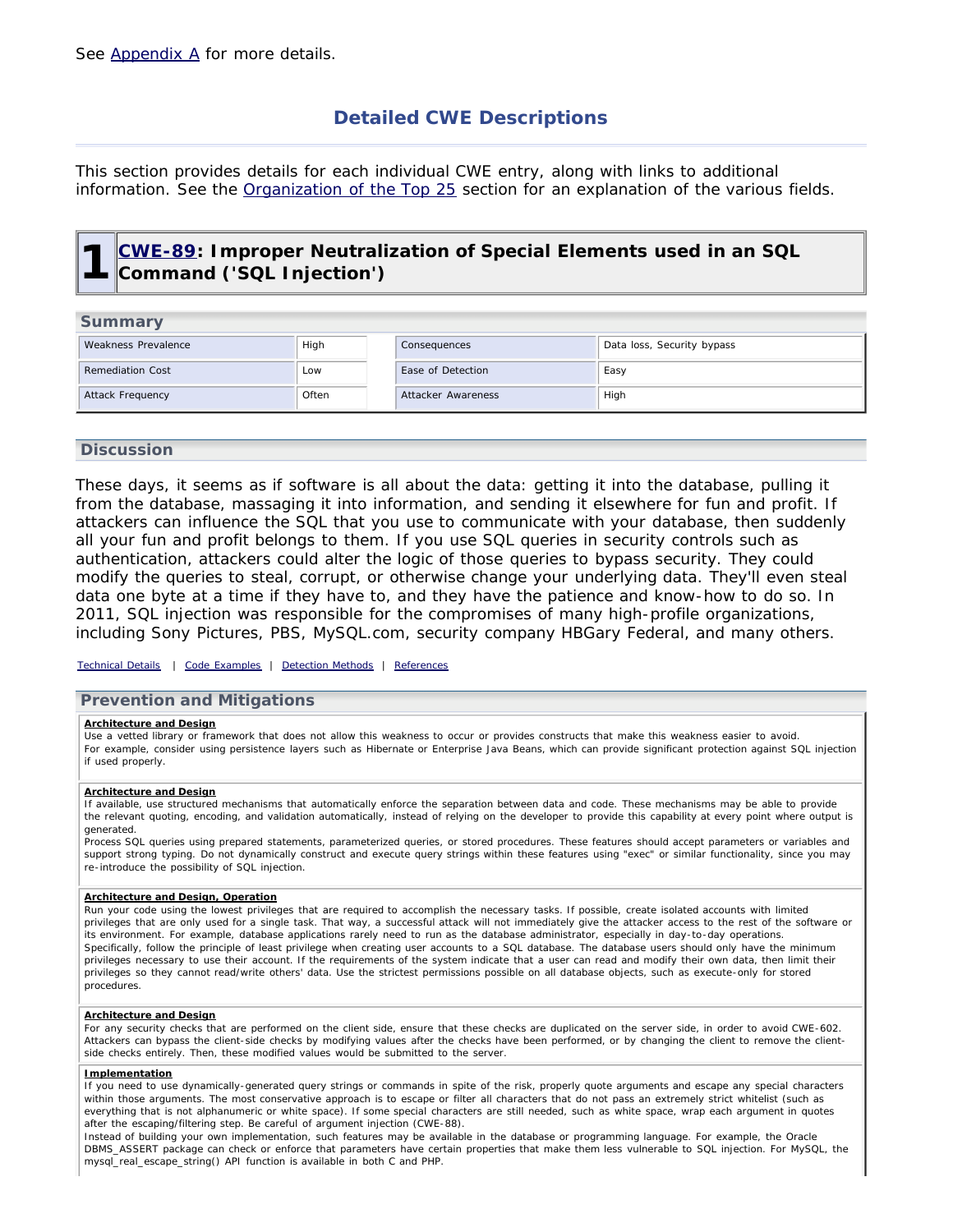#### **Implementation**

Assume all input is malicious. Use an "accept known good" input validation strategy, i.e., use a whitelist of acceptable inputs that strictly conform to specifications. Reject any input that does not strictly conform to specifications, or transform it into something that does. Do not rely exclusively on looking for malicious or malformed inputs (i.e., do not rely on a blacklist). However, blacklists can be useful for detecting potential attacks or determining which inputs are so malformed that they should be rejected outright.

When performing input validation, consider all potentially relevant properties, including length, type of input, the full range of acceptable values, missing or extra inputs, syntax, consistency across related fields, and conformance to business rules. As an example of business rule logic, "boat" may be syntactically valid because it only contains alphanumeric characters, but it is not valid if you are expecting colors such as "red" or "blue."

When constructing SQL query strings, use stringent whitelists that limit the character set based on the expected value of the parameter in the request. This will indirectly limit the scope of an attack, but this technique is less important than proper output encoding and escaping.

Note that proper output encoding, escaping, and quoting is the most effective solution for preventing SQL injection, although input validation may provide some defense-in-depth. This is because it effectively limits what will appear in output. Input validation will not always prevent SQL injection, especially if you are required to support free-form text fields that could contain arbitrary characters. For example, the name "O'Reilly" would likely pass the validation step, since it is a common last name in the English language. However, it cannot be directly inserted into the database because it contains the "'" apostrophe character, which would need to be escaped or otherwise handled. In this case, stripping the apostrophe might reduce the risk of SQL injection, but it would produce incorrect behavior because the wrong name would be recorded.

When feasible, it may be safest to disallow meta-characters entirely, instead of escaping them. This will provide some defense in depth. After the data is entered into the database, later processes may neglect to escape meta-characters before use, and you may not have control over those processes.

#### **Architecture and Design**

When the set of acceptable objects, such as filenames or URLs, is limited or known, create a mapping from a set of fixed input values (such as numeric IDs) to the actual filenames or URLs, and reject all other inputs.

#### **Implementation**

Ensure that error messages only contain minimal details that are useful to the intended audience, and nobody else. The messages need to strike the balance between being too cryptic and not being cryptic enough. They should not necessarily reveal the methods that were used to determine the error. Such detailed information can be used to refine the original attack to increase the chances of success.

If errors must be tracked in some detail, capture them in log messages - but consider what could occur if the log messages can be viewed by attackers. Avoid recording highly sensitive information such as passwords in any form. Avoid inconsistent messaging that might accidentally tip off an attacker about internal state, such as whether a username is valid or not.

In the context of SQL Injection, error messages revealing the structure of a SQL query can help attackers tailor successful attack strings.

#### **Operation**

Use an application firewall that can detect attacks against this weakness. It can be beneficial in cases in which the code cannot be fixed (because it is controlled by a third party), as an emergency prevention measure while more comprehensive software assurance measures are applied, or to provide defense in depth.

Effectiveness: Moderate

Notes: An application firewall might not cover all possible input vectors. In addition, attack techniques might be available to bypass the protection mechanism, such as using malformed inputs that can still be processed by the component that receives those inputs. Depending on functionality, an application firewall might inadvertently reject or modify legitimate requests. Finally, some manual effort may be required for customization.

#### **Operation, Implementation**

If you are using PHP, configure your application so that it does not use register\_globals. During implementation, develop your application so that it does not rely on this feature, but be wary of implementing a register\_globals emulation that is subject to weaknesses such as CWE-95, CWE-621, and similar issues.

### **Related CWEs**

| <u>CWE-90</u>  | Improper Neutralization of Special Elements used in an LDAP Query ('LDAP Injection') |
|----------------|--------------------------------------------------------------------------------------|
| <b>CWE-564</b> | SQL Injection: Hibernate                                                             |
| CWE-566        | Authorization Bypass Through User-Controlled SQL Primary Key                         |
| CWE-619        | Dangling Database Cursor ('Cursor Injection')                                        |

### **Related Attack Patterns**

### <span id="page-7-0"></span>CAPEC-IDs: [\[view all\]](http://cwe.mitre.org/data/definitions/89.html#Related_Attack_Patterns) [7,](http://capec.mitre.org/data/definitions/7.html) [66](http://capec.mitre.org/data/definitions/66.html), [108,](http://capec.mitre.org/data/definitions/108.html) [109](http://capec.mitre.org/data/definitions/109.html), [110](http://capec.mitre.org/data/definitions/110.html)

## **2 [CWE-78](http://cwe.mitre.org/data/definitions/78.html): Improper Neutralization of Special Elements used in an OS Command ('OS Command Injection')**

| Summary                 |        |                           |                |  |  |
|-------------------------|--------|---------------------------|----------------|--|--|
| Weakness Prevalence     | Medium | Consequences              | Code execution |  |  |
| <b>Remediation Cost</b> | Medium | Ease of Detection         | Easy           |  |  |
| Attack Frequency        | Often  | <b>Attacker Awareness</b> | High           |  |  |

### **Discussion**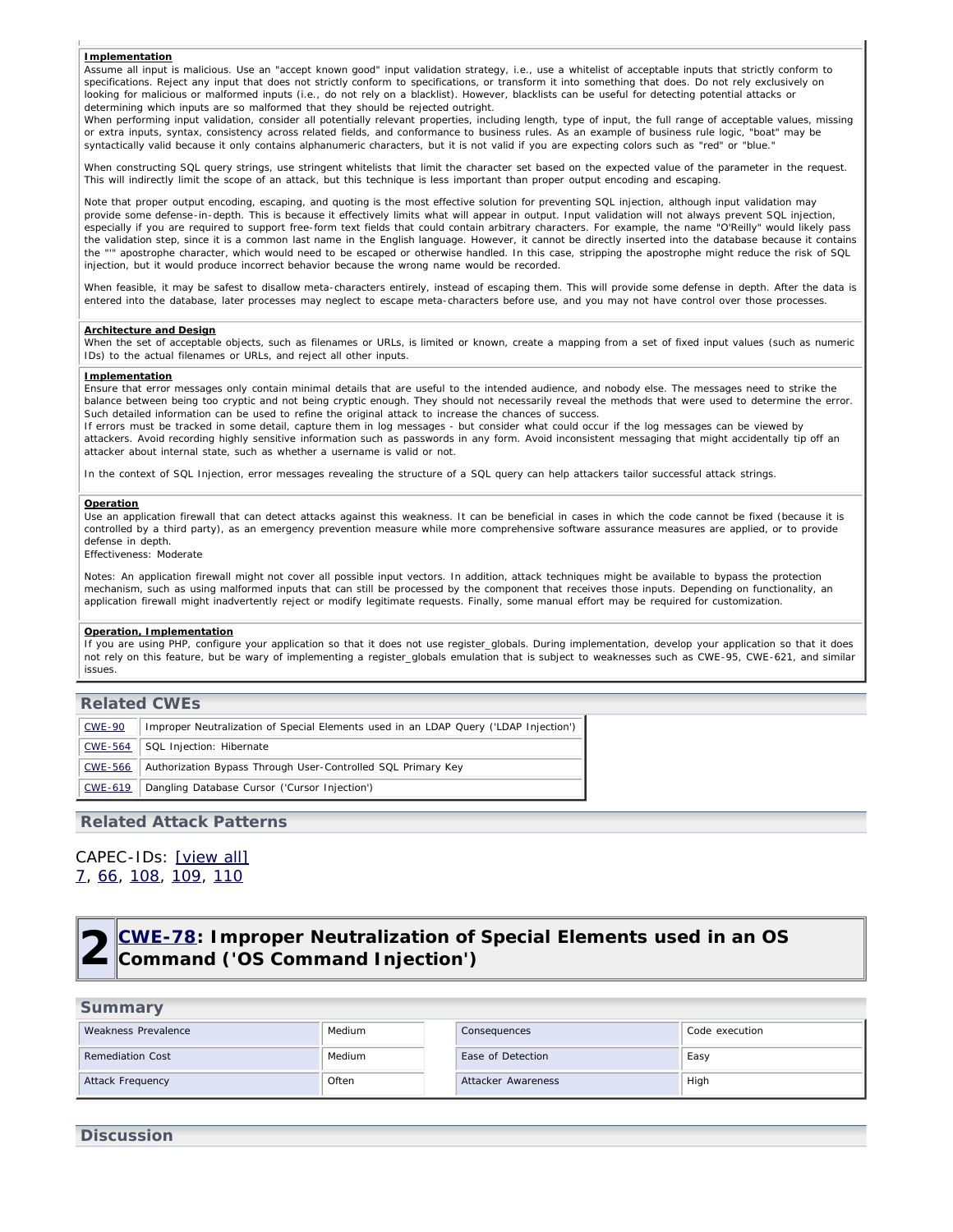Your software is often the bridge between an outsider on the network and the internals of your operating system. When you invoke another program on the operating system, but you allow untrusted inputs to be fed into the command string that you generate for executing that program, then you are inviting attackers to cross that bridge into a land of riches by executing their own commands instead of yours.

*[Technical Details](http://cwe.mitre.org/data/definitions/78.html) | [Code Examples](http://cwe.mitre.org/data/definitions/78.html#Demonstrative%20Examples) | [Detection Methods](http://cwe.mitre.org/data/definitions/78.html#Detection%20Methods) | [References](http://cwe.mitre.org/data/definitions/78.html#References)*

#### **Prevention and Mitigations**

#### **Architecture and Design**

If at all possible, use library calls rather than external processes to recreate the desired functionality.

#### **Architecture and Design, Operation**

Run your code in a "jail" or similar sandbox environment that enforces strict boundaries between the process and the operating system. This may effectively restrict which files can be accessed in a particular directory or which commands can be executed by your software. OS-level examples include the Unix chroot jail, AppArmor, and SELinux. In general, managed code may provide some protection. For example, java.io.FilePermission in the Java SecurityManager allows you to specify restrictions on file operations.

This may not be a feasible solution, and it only limits the impact to the operating system; the rest of your application may still be subject to compromise.

Be careful to avoid CWE-243 and other weaknesses related to jails.

Effectiveness: Limited

Notes: The effectiveness of this mitigation depends on the prevention capabilities of the specific sandbox or jail being used and might only help to reduce the scope of an attack, such as restricting the attacker to certain system calls or limiting the portion of the file system that can be accessed.

#### **Architecture and Design**

For any data that will be used to generate a command to be executed, keep as much of that data out of external control as possible. For example, in web applications, this may require storing the data locally in the session's state instead of sending it out to the client in a hidden form field.

#### **Architecture and Design**

For any security checks that are performed on the client side, ensure that these checks are duplicated on the server side, in order to avoid CWE-602. Attackers can bypass the client-side checks by modifying values after the checks have been performed, or by changing the client to remove the clientside checks entirely. Then, these modified values would be submitted to the server.

#### **Architecture and Design**

Use a vetted library or framework that does not allow this weakness to occur or provides constructs that make this weakness easier to avoid. For example, consider using the ESAPI Encoding control or a similar tool, library, or framework. These will help the programmer encode outputs in a manner less prone to error.

#### **Implementation**

If you need to use dynamically-generated query strings or commands in spite of the risk, properly quote arguments and escape any special characters within those arguments. The most conservative approach is to escape or filter all characters that do not pass an extremely strict whitelist (such as everything that is not alphanumeric or white space). If some special characters are still needed, such as white space, wrap each argument in quotes after the escaping/filtering step. Be careful of argument injection (CWE-88).

#### **Implementation**

If the program to be executed allows arguments to be specified within an input file or from standard input, then consider using that mode to pass arguments instead of the command line.

#### **Architecture and Design**

If available, use structured mechanisms that automatically enforce the separation between data and code. These mechanisms may be able to provide the relevant quoting, encoding, and validation automatically, instead of relying on the developer to provide this capability at every point where output is generated.

Some languages offer multiple functions that can be used to invoke commands. Where possible, identify any function that invokes a command shell using a single string, and replace it with a function that requires individual arguments. These functions typically perform appropriate quoting and filtering of arguments. For example, in C, the system() function accepts a string that contains the entire command to be executed, whereas execl(), execve(), and others require an array of strings, one for each argument. In Windows, CreateProcess() only accepts one command at a time. In Perl, if system() is provided with an array of arguments, then it will quote each of the arguments.

#### **Implementation**

Assume all input is malicious. Use an "accept known good" input validation strategy, i.e., use a whitelist of acceptable inputs that strictly conform to specifications. Reject any input that does not strictly conform to specifications, or transform it into something that does. Do not rely exclusively on looking for malicious or malformed inputs (i.e., do not rely on a blacklist). However, blacklists can be useful for detecting potential attacks or determining which inputs are so malformed that they should be rejected outright.

When performing input validation, consider all potentially relevant properties, including length, type of input, the full range of acceptable values, missing or extra inputs, syntax, consistency across related fields, and conformance to business rules. As an example of business rule logic, "boat" may be syntactically valid because it only contains alphanumeric characters, but it is not valid if you are expecting colors such as "red" or "blue."

When constructing OS command strings, use stringent whitelists that limit the character set based on the expected value of the parameter in the request. This will indirectly limit the scope of an attack, but this technique is less important than proper output encoding and escaping.

Note that proper output encoding, escaping, and quoting is the most effective solution for preventing OS command injection, although input validation may provide some defense-in-depth. This is because it effectively limits what will appear in output. Input validation will not always prevent OS command injection, especially if you are required to support free-form text fields that could contain arbitrary characters. For example, when invoking a mail program, you might need to allow the subject field to contain otherwise-dangerous inputs like ";" and ">" characters, which would need to be escaped or otherwise handled. In this case, stripping the character might reduce the risk of OS command injection, but it would produce incorrect behavior because the subject field would not be recorded as the user intended. This might seem to be a minor inconvenience, but it could be more important when the program relies on well-structured subject lines in order to pass messages to other components.

Even if you make a mistake in your validation (such as forgetting one out of 100 input fields), appropriate encoding is still likely to protect you from injection-based attacks. As long as it is not done in isolation, input validation is still a useful technique, since it may significantly reduce your attack surface, allow you to detect some attacks, and provide other security benefits that proper encoding does not address.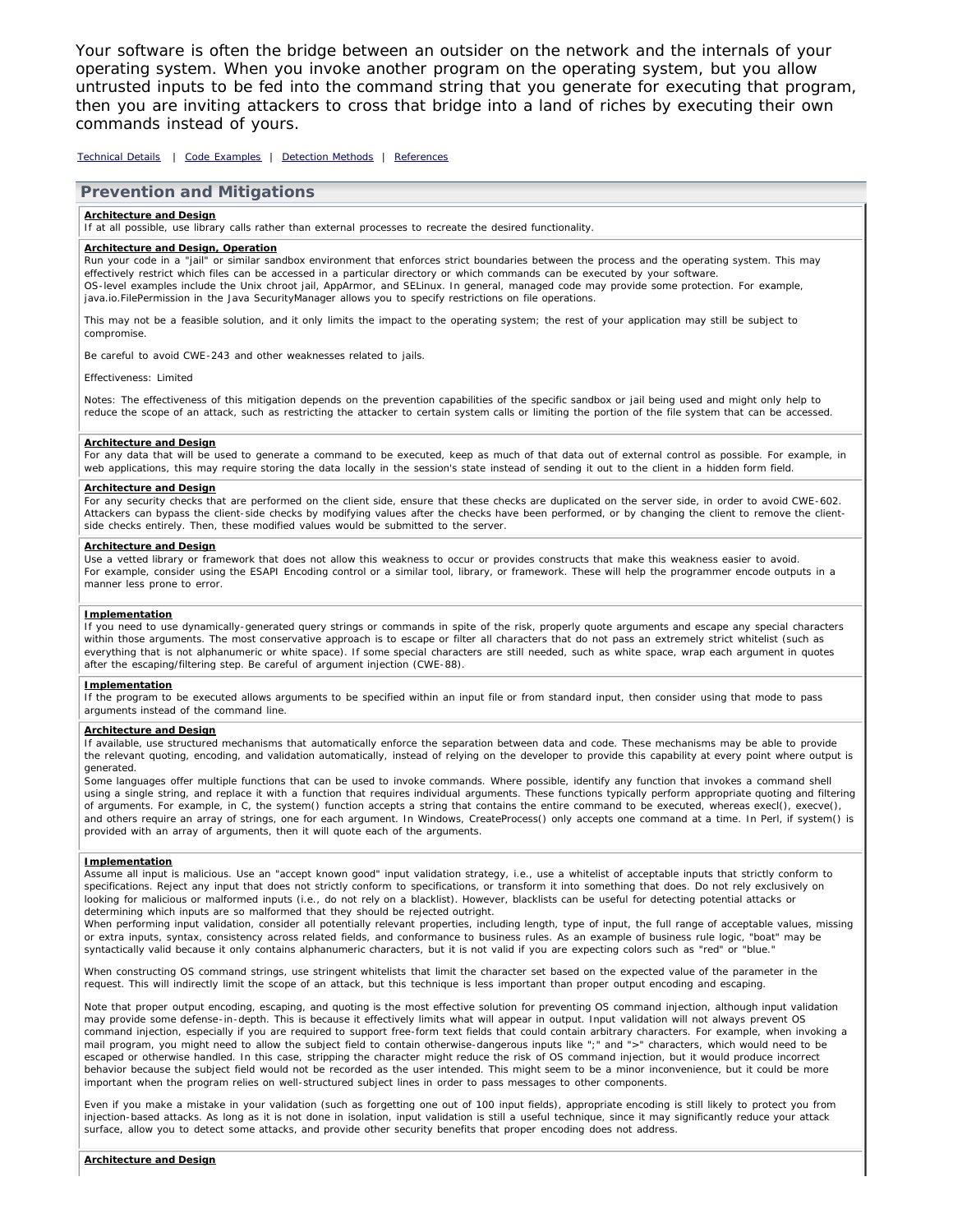When the set of acceptable objects, such as filenames or URLs, is limited or known, create a mapping from a set of fixed input values (such as numeric IDs) to the actual filenames or URLs, and reject all other inputs.

#### **Operation**

Run the code in an environment that performs automatic taint propagation and prevents any command execution that uses tainted variables, such as Perl's "-T" switch. This will force you to perform validation steps that remove the taint, although you must be careful to correctly validate your inputs so that you do not accidentally mark dangerous inputs as untainted (see CWE-183 and CWE-184).

#### **Implementation**

Ensure that error messages only contain minimal details that are useful to the intended audience, and nobody else. The messages need to strike the balance between being too cryptic and not being cryptic enough. They should not necessarily reveal the methods that were used to determine the error. Such detailed information can be used to refine the original attack to increase the chances of success.

If errors must be tracked in some detail, capture them in log messages - but consider what could occur if the log messages can be viewed by attackers. Avoid recording highly sensitive information such as passwords in any form. Avoid inconsistent messaging that might accidentally tip off an attacker about internal state, such as whether a username is valid or not.

In the context of OS Command Injection, error information passed back to the user might reveal whether an OS command is being executed and possibly which command is being used.

#### **Operation**

Use runtime policy enforcement to create a whitelist of allowable commands, then prevent use of any command that does not appear in the whitelist. Technologies such as AppArmor are available to do this.

#### **Operation**

Use an application firewall that can detect attacks against this weakness. It can be beneficial in cases in which the code cannot be fixed (because it is controlled by a third party), as an emergency prevention measure while more comprehensive software assurance measures are applied, or to provide defense in depth.

Effectiveness: Moderate

Notes: An application firewall might not cover all possible input vectors. In addition, attack techniques might be available to bypass the protection mechanism, such as using malformed inputs that can still be processed by the component that receives those inputs. Depending on functionality, an application firewall might inadvertently reject or modify legitimate requests. Finally, some manual effort may be required for customization.

#### **Architecture and Design, Operation**

Run your code using the lowest privileges that are required to accomplish the necessary tasks. If possible, create isolated accounts with limited privileges that are only used for a single task. That way, a successful attack will not immediately give the attacker access to the rest of the software or its environment. For example, database applications rarely need to run as the database administrator, especially in day-to-day operations.

#### **Operation, Implementation**

If you are using PHP, configure your application so that it does not use register\_globals. During implementation, develop your application so that it does not rely on this feature, but be wary of implementing a register\_globals emulation that is subject to weaknesses such as CWE-95, CWE-621, and similar issues.

### **Related CWEs**

 $CWE-88$  Argument Injection or Modification

### **Related Attack Patterns**

### CAPEC-IDs: [\[view all\]](http://cwe.mitre.org/data/definitions/78.html#Related_Attack_Patterns) [6,](http://capec.mitre.org/data/definitions/6.html) [15](http://capec.mitre.org/data/definitions/15.html), [43,](http://capec.mitre.org/data/definitions/43.html) [88](http://capec.mitre.org/data/definitions/88.html), [108](http://capec.mitre.org/data/definitions/108.html)

## <span id="page-9-0"></span>**3 [CWE-120:](http://cwe.mitre.org/data/definitions/120.html) Buffer Copy without Checking Size of Input ('Classic Buffer Overflow')**

## **Summary** Weakness Prevalence High Consequences Code execution, Denial of service, Data loss Remediation Cost **Low** Ease of Detection Easy Attack Frequency **Often Attacker Awareness** High

### **Discussion**

Buffer overflows are Mother Nature's little reminder of that law of physics that says: if you try to put more stuff into a container than it can hold, you're going to make a mess. The scourge of C applications for decades, buffer overflows have been remarkably resistant to elimination. However, copying an untrusted input without checking the size of that input is the simplest error to make in a time when there are much more interesting mistakes to avoid. That's why this type of buffer overflow is often referred to as "classic." It's decades old, and it's typically one of the first things you learn about in Secure Programming 101.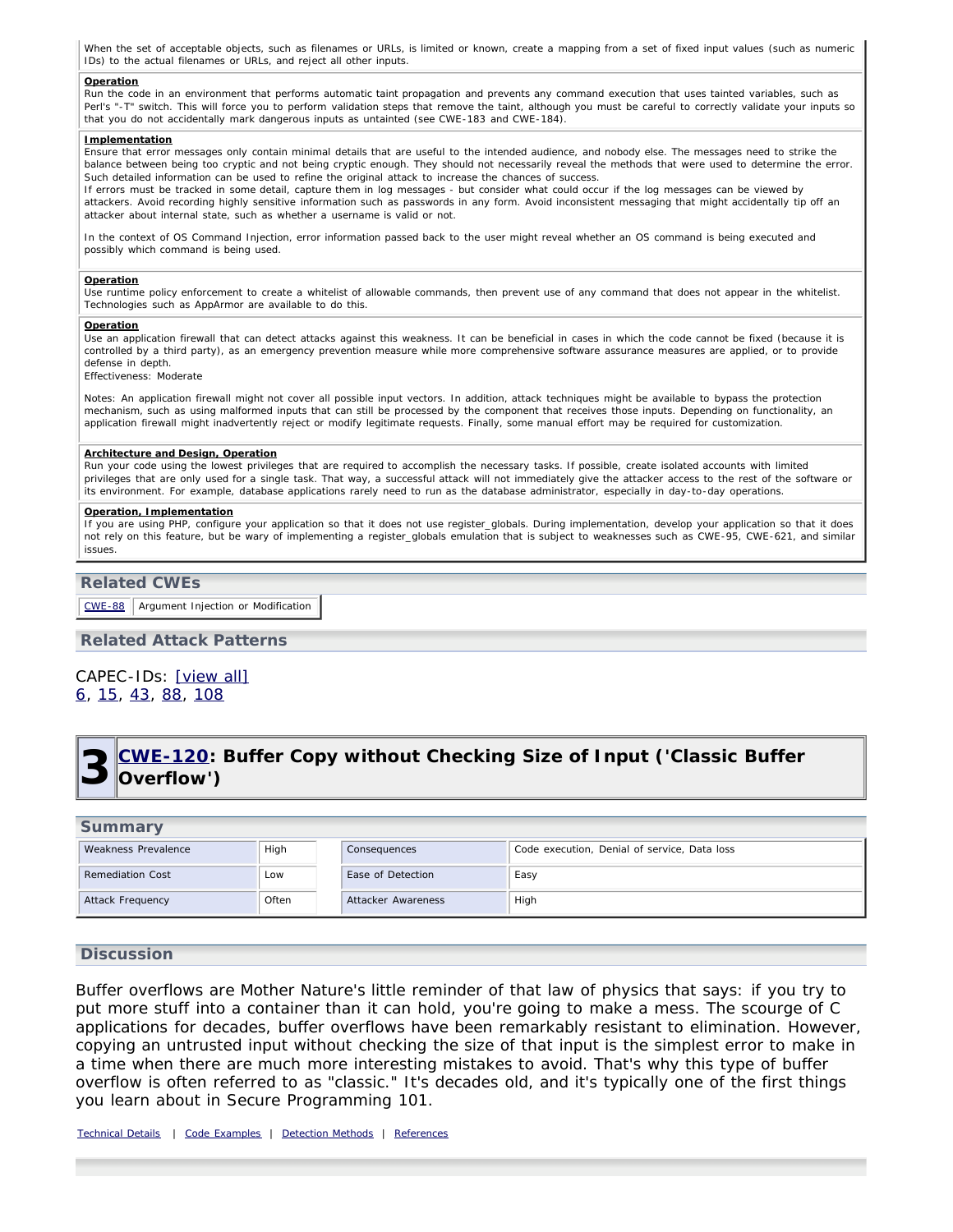### **Prevention and Mitigations**

#### **Requirements**

Use a language that does not allow this weakness to occur or provides constructs that make this weakness easier to avoid. For example, many languages that perform their own memory management, such as Java and Perl, are not subject to buffer overflows. Other languages, such as Ada and C#, typically provide overflow protection, but the protection can be disabled by the programmer.

Be wary that a language's interface to native code may still be subject to overflows, even if the language itself is theoretically safe.

#### **Architecture and Design**

Use a vetted library or framework that does not allow this weakness to occur or provides constructs that make this weakness easier to avoid. Examples include the Safe C String Library (SafeStr) by Messier and Viega, and the Strsafe.h library from Microsoft. These libraries provide safer versions of overflow-prone string-handling functions.

Notes: This is not a complete solution, since many buffer overflows are not related to strings.

#### **Build and Compilation**

Run or compile your software using features or extensions that automatically provide a protection mechanism that mitigates or eliminates buffer overflows.

For example, certain compilers and extensions provide automatic buffer overflow detection mechanisms that are built into the compiled code. Examples include the Microsoft Visual Studio /GS flag, Fedora/Red Hat FORTIFY\_SOURCE GCC flag, StackGuard, and ProPolice.

Effectiveness: Defense in Depth

Notes: This is not necessarily a complete solution, since these mechanisms can only detect certain types of overflows. In addition, an attack could still cause a denial of service, since the typical response is to exit the application.

#### **Implementation**

Consider adhering to the following rules when allocating and managing an application's memory: Double check that your buffer is as large as you specify.

When using functions that accept a number of bytes to copy, such as strncpy(), be aware that if the destination buffer size is equal to the source buffer size, it may not NULL-terminate the string.

Check buffer boundaries if accessing the buffer in a loop and make sure you are not in danger of writing past the allocated space.

If necessary, truncate all input strings to a reasonable length before passing them to the copy and concatenation functions.

#### **Implementation**

Assume all input is malicious. Use an "accept known good" input validation strategy, i.e., use a whitelist of acceptable inputs that strictly conform to specifications. Reject any input that does not strictly conform to specifications, or transform it into something that does. Do not rely exclusively on looking for malicious or malformed inputs (i.e., do not rely on a blacklist). However, blacklists can be useful for detecting potential attacks or determining which inputs are so malformed that they should be rejected outright.

When performing input validation, consider all potentially relevant properties, including length, type of input, the full range of acceptable values, missing or extra inputs, syntax, consistency across related fields, and conformance to business rules. As an example of business rule logic, "boat" may be syntactically valid because it only contains alphanumeric characters, but it is not valid if you are expecting colors such as "red" or "blue."

#### **Architecture and Design**

For any security checks that are performed on the client side, ensure that these checks are duplicated on the server side, in order to avoid CWE-602. Attackers can bypass the client-side checks by modifying values after the checks have been performed, or by changing the client to remove the clientside checks entirely. Then, these modified values would be submitted to the server.

#### **Operation**

Use a feature like Address Space Layout Randomization (ASLR). Effectiveness: Defense in Depth

Notes: This is not a complete solution. However, it forces the attacker to guess an unknown value that changes every program execution. In addition, an attack could still cause a denial of service, since the typical response is to exit the application.

#### **Operation**

Use a CPU and operating system that offers Data Execution Protection (NX) or its equivalent. Effectiveness: Defense in Depth

Notes: This is not a complete solution, since buffer overflows could be used to overwrite nearby variables to modify the software's state in dangerous ways. In addition, it cannot be used in cases in which self-modifying code is required. Finally, an attack could still cause a denial of service, since the typical response is to exit the application.

#### **Build and Compilation, Operation**

Most mitigating technologies at the compiler or OS level to date address only a subset of buffer overflow problems and rarely provide complete protection against even that subset. It is good practice to implement strategies to increase the workload of an attacker, such as leaving the attacker to guess an unknown value that changes every program execution.

#### **Implementation**

Replace unbounded copy functions with analogous functions that support length arguments, such as strcpy with strncpy. Create these if they are not available.

Effectiveness: Moderate

Notes: This approach is still susceptible to calculation errors, including issues such as off-by-one errors (CWE-193) and incorrectly calculating buffer lengths (CWE-131).

#### **Architecture and Design**

When the set of acceptable objects, such as filenames or URLs, is limited or known, create a mapping from a set of fixed input values (such as numeric IDs) to the actual filenames or URLs, and reject all other inputs.

#### **Architecture and Design, Operation**

Run your code using the lowest privileges that are required to accomplish the necessary tasks. If possible, create isolated accounts with limited privileges that are only used for a single task. That way, a successful attack will not immediately give the attacker access to the rest of the software or its environment. For example, database applications rarely need to run as the database administrator, especially in day-to-day operations.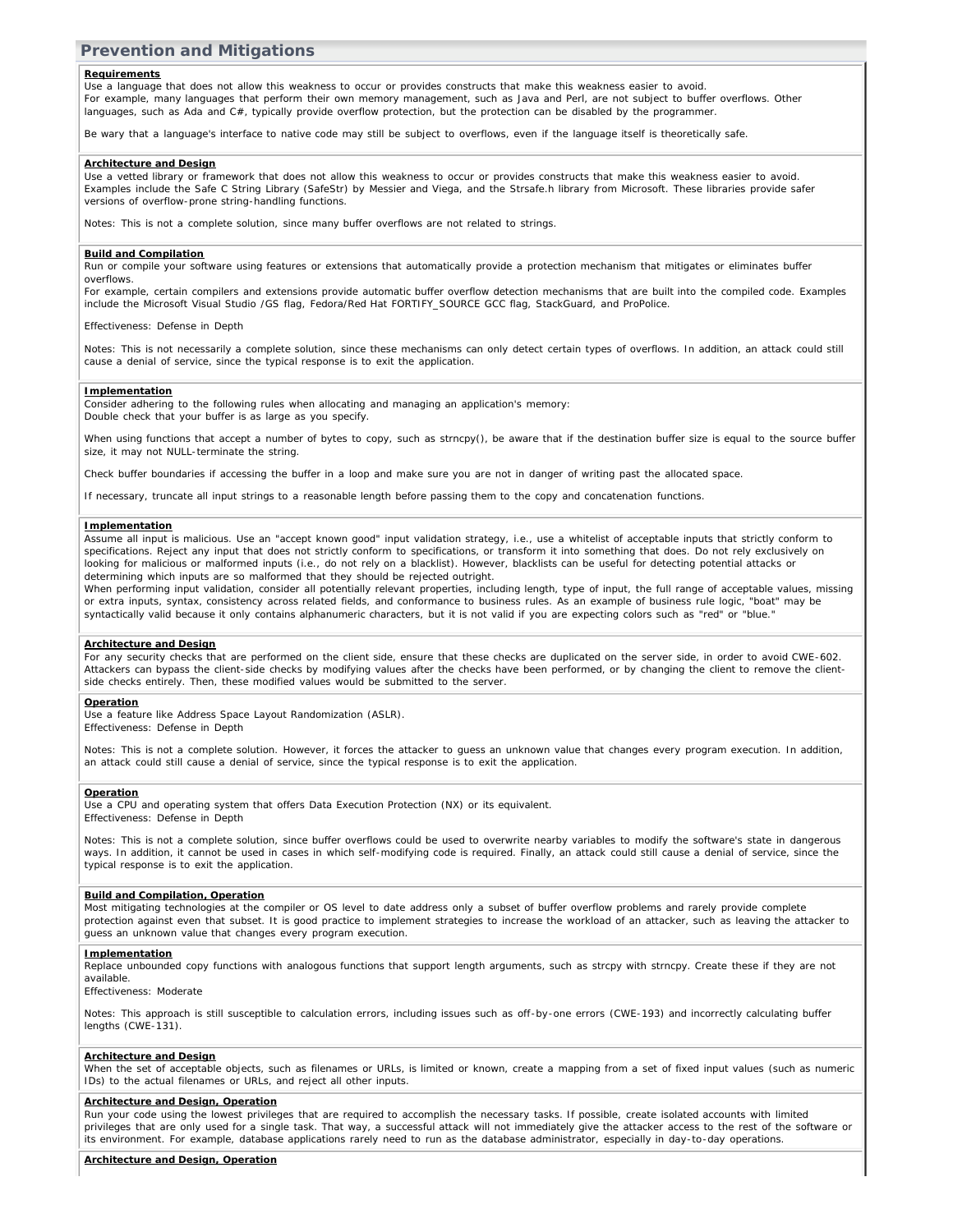Run your code in a "jail" or similar sandbox environment that enforces strict boundaries between the process and the operating system. This may effectively restrict which files can be accessed in a particular directory or which commands can be executed by your software. OS-level examples include the Unix chroot jail, AppArmor, and SELinux. In general, managed code may provide some protection. For example, java.io.FilePermission in the Java SecurityManager allows you to specify restrictions on file operations.

This may not be a feasible solution, and it only limits the impact to the operating system; the rest of your application may still be subject to compromise.

Be careful to avoid CWE-243 and other weaknesses related to jails.

Effectiveness: Limited

Notes: The effectiveness of this mitigation depends on the prevention capabilities of the specific sandbox or jail being used and might only help to reduce the scope of an attack, such as restricting the attacker to certain system calls or limiting the portion of the file system that can be accessed.

### **Related CWEs**

| CWE-129   Improper Validation of Array Index   |
|------------------------------------------------|
| CWE-131   Incorrect Calculation of Buffer Size |

### **Related Attack Patterns**

<span id="page-11-0"></span>CAPEC-IDs: [\[view all\]](http://cwe.mitre.org/data/definitions/120.html#Related_Attack_Patterns) [8,](http://capec.mitre.org/data/definitions/8.html) [9,](http://capec.mitre.org/data/definitions/9.html) [10](http://capec.mitre.org/data/definitions/10.html), [14,](http://capec.mitre.org/data/definitions/14.html) [24](http://capec.mitre.org/data/definitions/24.html), [42](http://capec.mitre.org/data/definitions/42.html), [44](http://capec.mitre.org/data/definitions/44.html), [45](http://capec.mitre.org/data/definitions/45.html), [46,](http://capec.mitre.org/data/definitions/46.html) [47](http://capec.mitre.org/data/definitions/47.html), [67,](http://capec.mitre.org/data/definitions/67.html) [92](http://capec.mitre.org/data/definitions/92.html), [100](http://capec.mitre.org/data/definitions/100.html)

## **4 [CWE-79](http://cwe.mitre.org/data/definitions/79.html): Improper Neutralization of Input During Web Page Generation ('Cross-site Scripting')**

### **Summary**

| Weakness Prevalence     | High  | Consequences       | Code execution, Security bypass |
|-------------------------|-------|--------------------|---------------------------------|
| <b>Remediation Cost</b> | Low   | Ease of Detection  | Easy                            |
| Attack Frequency        | Often | Attacker Awareness | High                            |

### **Discussion**

Cross-site scripting (XSS) is one of the most prevalent, obstinate, and dangerous vulnerabilities in web applications. It's pretty much inevitable when you combine the stateless nature of HTTP, the mixture of data and script in HTML, lots of data passing between web sites, diverse encoding schemes, and feature-rich web browsers. If you're not careful, attackers can inject Javascript or other browser-executable content into a web page that your application generates. Your web page is then accessed by other users, whose browsers execute that malicious script as if it came from you (because, after all, it \*did\* come from you). Suddenly, your web site is serving code that you didn't write. The attacker can use a variety of techniques to get the input directly into your server, or use an unwitting victim as the middle man in a technical version of the "why do you keep hitting yourself?" game.

*[Technical Details](http://cwe.mitre.org/data/definitions/79.html) | [Code Examples](http://cwe.mitre.org/data/definitions/79.html#Demonstrative%20Examples) | [Detection Methods](http://cwe.mitre.org/data/definitions/79.html#Detection%20Methods) | [References](http://cwe.mitre.org/data/definitions/79.html#References)*

### **Prevention and Mitigations**

#### **Architecture and Design**

Use a vetted library or framework that does not allow this weakness to occur or provides constructs that make this weakness easier to avoid. Examples of libraries and frameworks that make it easier to generate properly encoded output include Microsoft's Anti-XSS library, the OWASP ESAPI Encoding module, and Apache Wicket.

#### **Implementation, Architecture and Design**

Understand the context in which your data will be used and the encoding that will be expected. This is especially important when transmitting data between different components, or when generating outputs that can contain multiple encodings at the same time, such as web pages or multi-part mail messages. Study all expected communication protocols and data representations to determine the required encoding strategies. For any data that will be output to another web page, especially any data that was received from external inputs, use the appropriate encoding on all non-alphanumeric characters.

Parts of the same output document may require different encodings, which will vary depending on whether the output is in the:

HTML body

Element attributes (such as src="XYZ")

URIs

JavaScript sections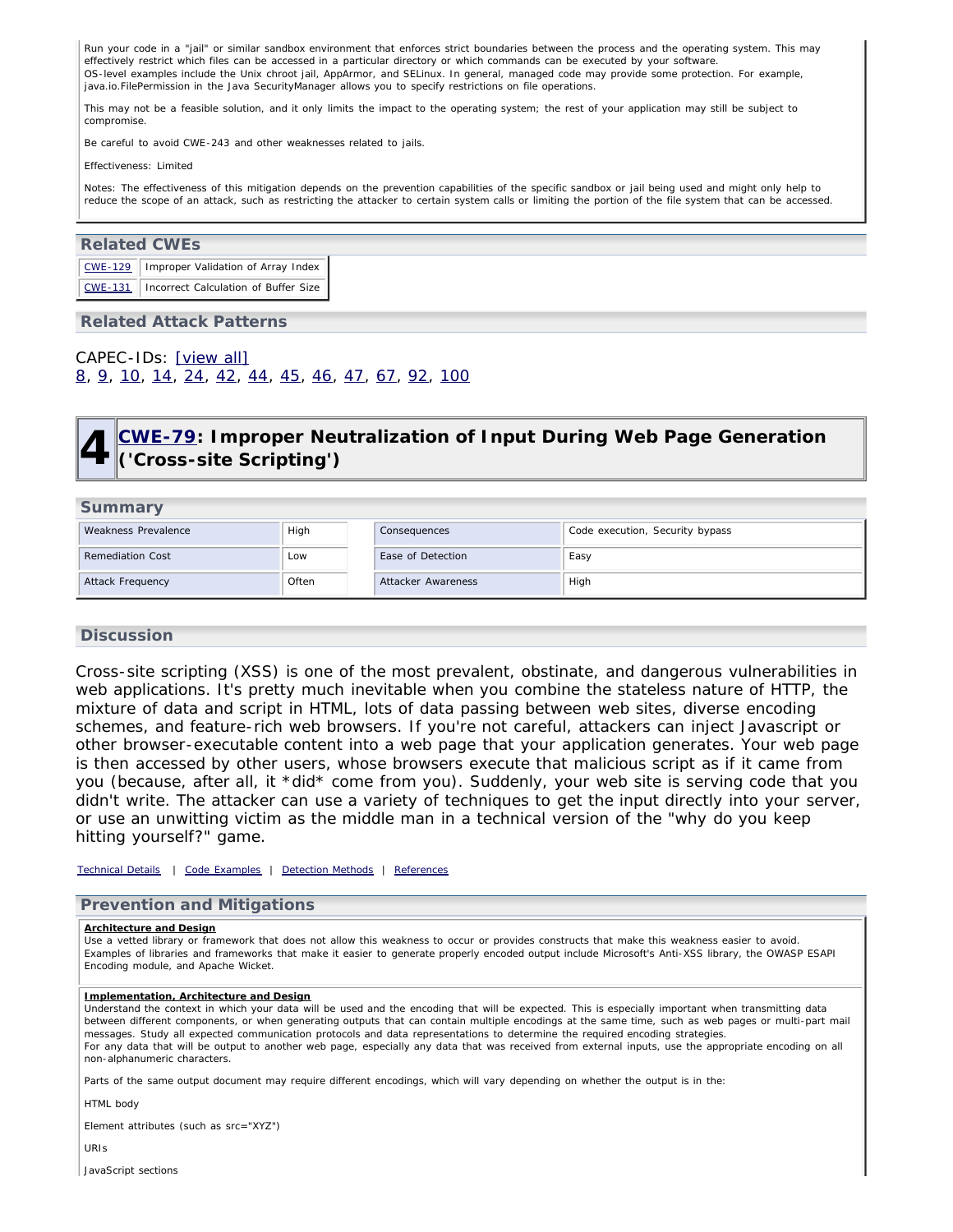Cascading Style Sheets and style property

etc. Note that HTML Entity Encoding is only appropriate for the HTML body.

Consult the XSS Prevention Cheat Sheet [REF-16] for more details on the types of encoding and escaping that are needed.

#### **Architecture and Design, Implementation**

Understand all the potential areas where untrusted inputs can enter your software: parameters or arguments, cookies, anything read from the network, environment variables, reverse DNS lookups, query results, request headers, URL components, e-mail, files, filenames, databases, and any external systems that provide data to the application. Remember that such inputs may be obtained indirectly through API calls. Effectiveness: Limited

Notes: This technique has limited effectiveness, but can be helpful when it is possible to store client state and sensitive information on the server side instead of in cookies, headers, hidden form fields, etc.

#### **Architecture and Design**

For any security checks that are performed on the client side, ensure that these checks are duplicated on the server side, in order to avoid CWE-602. Attackers can bypass the client-side checks by modifying values after the checks have been performed, or by changing the client to remove the clientside checks entirely. Then, these modified values would be submitted to the server.

#### **Architecture and Design**

If available, use structured mechanisms that automatically enforce the separation between data and code. These mechanisms may be able to provide the relevant quoting, encoding, and validation automatically, instead of relying on the developer to provide this capability at every point where output is generated.

#### **Implementation**

For every web page that is generated, use and specify a character encoding such as ISO-8859-1 or UTF-8. When an encoding is not specified, the web browser may choose a different encoding by guessing which encoding is actually being used by the web page. This can cause the web browser to treat certain sequences as special, opening up the client to subtle XSS attacks. See CWE-116 for more mitigations related to encoding/escaping.

#### **Implementation**

With Struts, you should write all data from form beans with the bean's filter attribute set to true.

#### **Implementation**

To help mitigate XSS attacks against the user's session cookie, set the session cookie to be HttpOnly. In browsers that support the HttpOnly feature (such as more recent versions of Internet Explorer and Firefox), this attribute can prevent the user's session cookie from being accessible to malicious client-side scripts that use document.cookie. This is not a complete solution, since HttpOnly is not supported by all browsers. More importantly, XMLHTTPRequest and other powerful browser technologies provide read access to HTTP headers, including the Set-Cookie header in which the HttpOnly flag is set.

Effectiveness: Defense in Depth

#### **Implementation**

Assume all input is malicious. Use an "accept known good" input validation strategy, i.e., use a whitelist of acceptable inputs that strictly conform to specifications. Reject any input that does not strictly conform to specifications, or transform it into something that does. Do not rely exclusively on looking for malicious or malformed inputs (i.e., do not rely on a blacklist). However, blacklists can be useful for detecting potential attacks or determining which inputs are so malformed that they should be rejected outright.

When performing input validation, consider all potentially relevant properties, including length, type of input, the full range of acceptable values, missing or extra inputs, syntax, consistency across related fields, and conformance to business rules. As an example of business rule logic, "boat" may be syntactically valid because it only contains alphanumeric characters, but it is not valid if you are expecting colors such as "red" or "blue.

When dynamically constructing web pages, use stringent whitelists that limit the character set based on the expected value of the parameter in the request. All input should be validated and cleansed, not just parameters that the user is supposed to specify, but all data in the request, including hidden fields, cookies, headers, the URL itself, and so forth. A common mistake that leads to continuing XSS vulnerabilities is to validate only fields that are expected to be redisplayed by the site. It is common to see data from the request that is reflected by the application server or the application that the development team did not anticipate. Also, a field that is not currently reflected may be used by a future developer. Therefore, validating ALL parts of the HTTP request is recommended.

Note that proper output encoding, escaping, and quoting is the most effective solution for preventing XSS, although input validation may provide some defense-in-depth. This is because it effectively limits what will appear in output. Input validation will not always prevent XSS, especially if you are required to support free-form text fields that could contain arbitrary characters. For example, in a chat application, the heart emoticon ("<3") would likely pass the validation step, since it is commonly used. However, it cannot be directly inserted into the web page because it contains the "<" character, which would need to be escaped or otherwise handled. In this case, stripping the "<" might reduce the risk of XSS, but it would produce incorrect behavior because the emoticon would not be recorded. This might seem to be a minor inconvenience, but it would be more important in a mathematical forum that wants to represent inequalities.

Even if you make a mistake in your validation (such as forgetting one out of 100 input fields), appropriate encoding is still likely to protect you from injection-based attacks. As long as it is not done in isolation, input validation is still a useful technique, since it may significantly reduce your attack surface, allow you to detect some attacks, and provide other security benefits that proper encoding does not address.

Ensure that you perform input validation at well-defined interfaces within the application. This will help protect the application even if a component is reused or moved elsewhere.

#### **Architecture and Design**

When the set of acceptable objects, such as filenames or URLs, is limited or known, create a mapping from a set of fixed input values (such as numeric IDs) to the actual filenames or URLs, and reject all other inputs.

#### **Operation**

Use an application firewall that can detect attacks against this weakness. It can be beneficial in cases in which the code cannot be fixed (because it is controlled by a third party), as an emergency prevention measure while more comprehensive software assurance measures are applied, or to provide defense in depth.

Effectiveness: Moderate

Notes: An application firewall might not cover all possible input vectors. In addition, attack techniques might be available to bypass the protection mechanism, such as using malformed inputs that can still be processed by the component that receives those inputs. Depending on functionality, an application firewall might inadvertently reject or modify legitimate requests. Finally, some manual effort may be required for customization.

#### **Operation, Implementation**

If you are using PHP, configure your application so that it does not use register\_globals. During implementation, develop your application so that it does not rely on this feature, but be wary of implementing a register\_globals emulation that is subject to weaknesses such as CWE-95, CWE-621, and similar issues.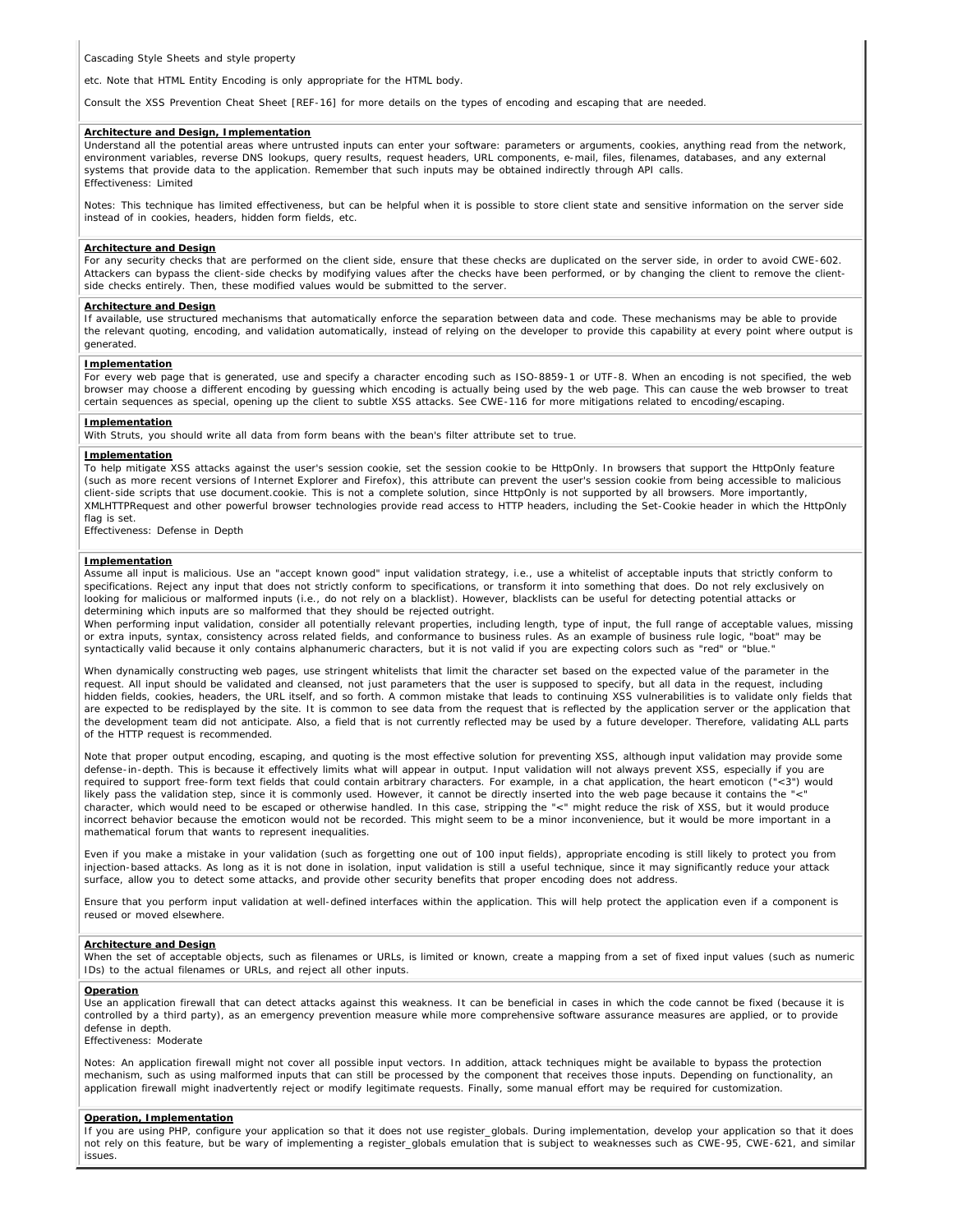### **Related CWEs**

| <b>CWE-82</b>  | Improper Neutralization of Script in Attributes of IMG Tags in a Web Page |
|----------------|---------------------------------------------------------------------------|
| <b>CWE-85</b>  | Doubled Character XSS Manipulations                                       |
| <b>CWE-87</b>  | Improper Neutralization of Alternate XSS Syntax                           |
| <b>CWE-692</b> | Incomplete Blacklist to Cross-Site Scripting                              |

**Related Attack Patterns**

## <span id="page-13-0"></span>CAPEC-IDs: [\[view all\]](http://cwe.mitre.org/data/definitions/79.html#Related_Attack_Patterns) [18,](http://capec.mitre.org/data/definitions/18.html) [19](http://capec.mitre.org/data/definitions/19.html), [32,](http://capec.mitre.org/data/definitions/32.html) [63](http://capec.mitre.org/data/definitions/63.html), [85,](http://capec.mitre.org/data/definitions/85.html) [86](http://capec.mitre.org/data/definitions/86.html), [91](http://capec.mitre.org/data/definitions/91.html), [106,](http://capec.mitre.org/data/definitions/106.html) [198](http://capec.mitre.org/data/definitions/198.html), [199](http://capec.mitre.org/data/definitions/199.html), [209](http://capec.mitre.org/data/definitions/209.html), [232,](http://capec.mitre.org/data/definitions/232.html) [243](http://capec.mitre.org/data/definitions/243.html), [244](http://capec.mitre.org/data/definitions/244.html), [245](http://capec.mitre.org/data/definitions/245.html), [246](http://capec.mitre.org/data/definitions/246.html), [247](http://capec.mitre.org/data/definitions/247.html)

## **5 [CWE-306:](http://cwe.mitre.org/data/definitions/306.html) Missing Authentication for Critical Function**

### **Summary**

| $-$ - $        -$       |             |                    |                 |  |  |  |
|-------------------------|-------------|--------------------|-----------------|--|--|--|
| Weakness Prevalence     | Common      | Consequences       | Security bypass |  |  |  |
| <b>Remediation Cost</b> | Low to High | Ease of Detection  | Moderate        |  |  |  |
| Attack Frequency        | Sometimes   | Attacker Awareness | High            |  |  |  |

### **Discussion**

In countless action movies, the villain breaks into a high-security building by crawling through heating ducts or pipes, scaling elevator shafts, or hiding under a moving cart. This works because the pathway into the building doesn't have all those nosy security guards asking for identification. Software may expose certain critical functionality with the assumption that nobody would think of trying to do anything but break in through the front door. But attackers know how to case a joint and figure out alternate ways of getting into a system.

### *[Technical Details](http://cwe.mitre.org/data/definitions/306.html) | [Code Examples](http://cwe.mitre.org/data/definitions/306.html#Demonstrative%20Examples) | [Detection Methods](http://cwe.mitre.org/data/definitions/306.html#Detection%20Methods) | [References](http://cwe.mitre.org/data/definitions/306.html#References)*

### **Prevention and Mitigations**

#### **Architecture and Design**

Divide your software into anonymous, normal, privileged, and administrative areas. Identify which of these areas require a proven user identity, and use a centralized authentication capability.

Identify all potential communication channels, or other means of interaction with the software, to ensure that all channels are appropriately protected. Developers sometimes perform authentication at the primary channel, but open up a secondary channel that is assumed to be private. For example, a login mechanism may be listening on one network port, but after successful authentication, it may open up a second port where it waits for the connection, but avoids authentication because it assumes that only the authenticated party will connect to the port.

In general, if the software or protocol allows a single session or user state to persist across multiple connections or channels, authentication and appropriate credential management need to be used throughout.

#### **Architecture and Design**

For any security checks that are performed on the client side, ensure that these checks are duplicated on the server side, in order to avoid CWE-602. Attackers can bypass the client-side checks by modifying values after the checks have been performed, or by changing the client to remove the clientside checks entirely. Then, these modified values would be submitted to the server.

#### **Architecture and Design**

Where possible, avoid implementing custom authentication routines and consider using authentication capabilities as provided by the surrounding framework, operating system, or environment. These may make it easier to provide a clear separation between authentication tasks and authorization tasks.

In environments such as the World Wide Web, the line between authentication and authorization is sometimes blurred. If custom authentication routines are required instead of those provided by the server, then these routines must be applied to every single page, since these pages could be requested directly.

#### **Architecture and Design**

Use a vetted library or framework that does not allow this weakness to occur or provides constructs that make this weakness easier to avoid. For example, consider using libraries with authentication capabilities such as OpenSSL or the ESAPI Authenticator.

## **Related CWEs** [CWE-302](http://cwe.mitre.org/data/definitions/302.html) Authentication Bypass by Assumed-Immutable Data [CWE-307](http://cwe.mitre.org/data/definitions/307.html) | Improper Restriction of Excessive Authentication Attempts

### **Related Attack Patterns**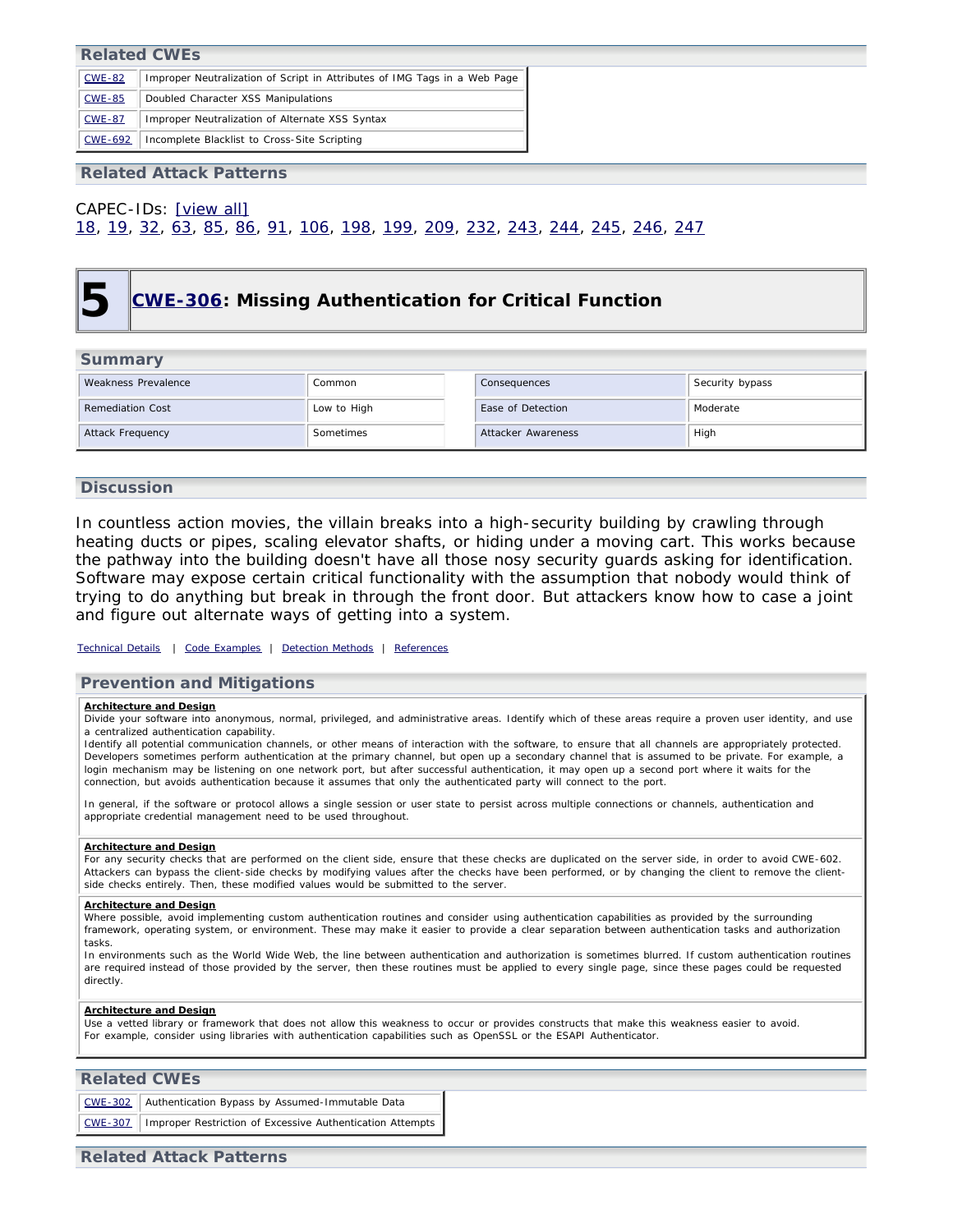<span id="page-14-0"></span>

## **6 [CWE-862:](http://cwe.mitre.org/data/definitions/862.html) Missing Authorization**

| Summary                 |               |  |                    |                 |  |  |
|-------------------------|---------------|--|--------------------|-----------------|--|--|
| Weakness Prevalence     | High          |  | Consequences       | Security bypass |  |  |
| <b>Remediation Cost</b> | Low to Medium |  | Ease of Detection  | Moderate        |  |  |
| Attack Frequency        | Often         |  | Attacker Awareness | High            |  |  |

### **Discussion**

Suppose you're hosting a house party for a few close friends and their guests. You invite everyone into your living room, but while you're catching up with one of your friends, one of the guests raids your fridge, peeks into your medicine cabinet, and ponders what you've hidden in the nightstand next to your bed. Software faces similar authorization problems that could lead to more dire consequences. If you don't ensure that your software's users are only doing what they're allowed to, then attackers will try to exploit your improper authorization and exercise unauthorized functionality that you only intended for restricted users. In May 2011, Citigroup revealed that it had been compromised by hackers who were able to steal details of hundreds of thousands of bank accounts by changing the account information that was present in fields in the URL; authorization would check that the user had the rights to access the account being specified. Earlier, a similar missing-authorization attack was used to steal private information of iPad owners from an AT&T site.

*[Technical Details](http://cwe.mitre.org/data/definitions/862.html) | [Code Examples](http://cwe.mitre.org/data/definitions/862.html#Demonstrative%20Examples) | [Detection Methods](http://cwe.mitre.org/data/definitions/862.html#Detection%20Methods) | [References](http://cwe.mitre.org/data/definitions/862.html#References)*

### **Prevention and Mitigations**

### **Architecture and Design**

Divide your application into anonymous, normal, privileged, and administrative areas. Reduce the attack surface by carefully mapping roles with data and functionality. Use role-based access control (RBAC) to enforce the roles at the appropriate boundaries.

Note that this approach may not protect against horizontal authorization, i.e., it will not protect a user from attacking others with the same role.

#### **Architecture and Design**

Ensure that you perform access control checks related to your business logic. These checks may be different than the access control checks that you apply to more generic resources such as files, connections, processes, memory, and database records. For example, a database may restrict access for medical records to a specific database user, but each record might only be intended to be accessible to the patient and the patient's doctor.

#### **Architecture and Design**

Use a vetted library or framework that does not allow this weakness to occur or provides constructs that make this weakness easier to avoid. For example, consider using authorization frameworks such as the JAAS Authorization Framework and the OWASP ESAPI Access Control feature.

#### **Architecture and Design**

For web applications, make sure that the access control mechanism is enforced correctly at the server side on every page. Users should not be able to access any unauthorized functionality or information by simply requesting direct access to that page. One way to do this is to ensure that all pages containing sensitive information are not cached, and that all such pages restrict access to requests that

are accompanied by an active and authenticated session token associated with a user who has the required permissions to access that page.

#### **System Configuration, Installation**

Use the access control capabilities of your operating system and server environment and define your access control lists accordingly. Use a "default deny" policy when defining these ACLs.

### **Related CWEs**

| <u>CWE-425</u> | Direct Request ('Forced Browsing')                    |
|----------------|-------------------------------------------------------|
| <b>CWE-639</b> | Authorization Bypass Through User-Controlled Key      |
| <b>CWE-732</b> | Incorrect Permission Assignment for Critical Resource |
| <b>CWE-749</b> | Exposed Dangerous Method or Function                  |

### **Related Attack Patterns**

CAPEC-IDs: [\[view all\]](http://cwe.mitre.org/data/definitions/862.html#Related_Attack_Patterns) [1,](http://capec.mitre.org/data/definitions/1.html) [17](http://capec.mitre.org/data/definitions/17.html), [58,](http://capec.mitre.org/data/definitions/58.html) [122](http://capec.mitre.org/data/definitions/122.html), [180](http://capec.mitre.org/data/definitions/180.html)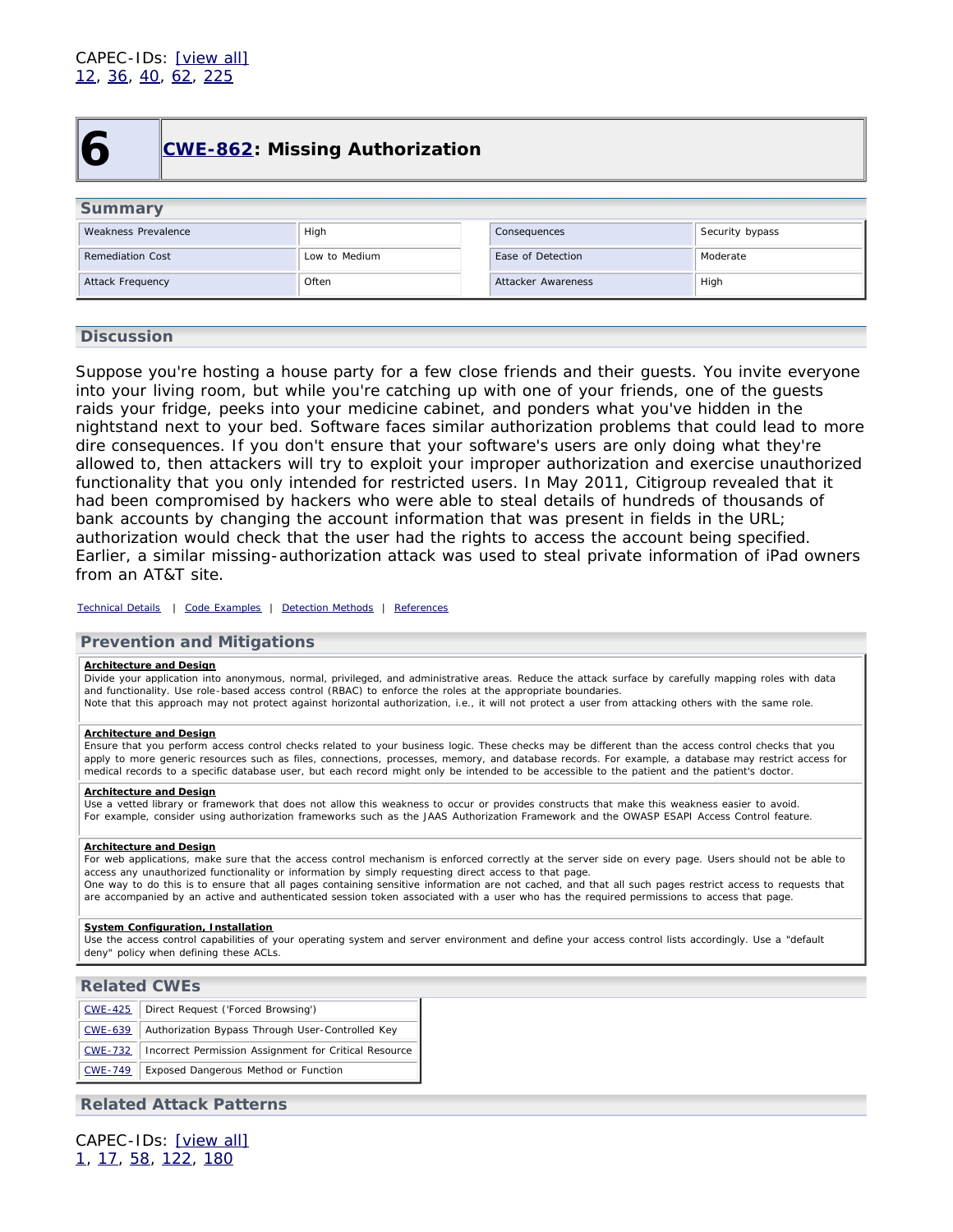<span id="page-15-0"></span>

| <b>Summary</b>          |                |  |                    |                 |  |
|-------------------------|----------------|--|--------------------|-----------------|--|
| Weakness Prevalence     | Medium         |  | Consequences       | Security bypass |  |
| <b>Remediation Cost</b> | Medium to High |  | Ease of Detection  | Moderate        |  |
| Attack Frequency        | Rarely         |  | Attacker Awareness | High            |  |

### **Discussion**

Hard-coding a secret password or cryptograpic key into your program is bad manners, even though it makes it extremely convenient - for skilled reverse engineers. While it might shrink your testing and support budgets, it can reduce the security of your customers to dust. If the password is the same across all your software, then every customer becomes vulnerable if (rather, when) your password becomes known. Because it's hard-coded, it's usually a huge pain for sysadmins to fix. And you know how much they love inconvenience at 2 AM when their network's being hacked about as much as you'll love responding to hordes of angry customers and reams of bad press if your little secret should get out. Most of the CWE Top 25 can be explained away as an honest mistake; for this issue, though, many customers won't see it that way. The high-profile Stuxnet worm, which caused operational problems in an Iranian nuclear site, used hard-coded credentials in order to spread. Another way that hard-coded credentials arise is through unencrypted or obfuscated storage in a configuration file, registry key, or other location that is only intended to be accessible to an administrator. While this is much more polite than burying it in a binary program where it can't be modified, it becomes a Bad Idea to expose this file to outsiders through lax permissions or other means.

*[Technical Details](http://cwe.mitre.org/data/definitions/798.html) | [Code Examples](http://cwe.mitre.org/data/definitions/798.html#Demonstrative%20Examples) | [Detection Methods](http://cwe.mitre.org/data/definitions/798.html#Detection%20Methods) | [References](http://cwe.mitre.org/data/definitions/798.html#References)*

### **Prevention and Mitigations**

#### **Architecture and Design**

For outbound authentication: store passwords, keys, and other credentials outside of the code in a strongly-protected, encrypted configuration file or database that is protected from access by all outsiders, including other local users on the same system. Properly protect the key (CWE-320). If you cannot use encryption to protect the file, then make sure that the permissions are as restrictive as possible. In Windows environments, the Encrypted File System (EFS) may provide some protection.

#### **Architecture and Design**

For inbound authentication: Rather than hard-code a default username and password, key, or other authentication credentials for first time logins, utilize a "first login" mode that requires the user to enter a unique strong password or key.

#### **Architecture and Design**

If the software must contain hard-coded credentials or they cannot be removed, perform access control checks and limit which entities can access the feature that requires the hard-coded credentials. For example, a feature might only be enabled through the system console instead of through a network connection.

#### **Architecture and Design**

For inbound authentication using passwords: apply strong one-way hashes to your passwords and store those hashes in a configuration file or database with appropriate access control. That way, theft of the file/database still requires the attacker to try to crack the password. When handling an incoming password during authentication, take the hash of the password and compare it to the hash that you have saved. Use randomly assigned salts for each separate hash that you generate. This increases the amount of computation that an attacker needs to conduct a brute-force attack, possibly limiting the effectiveness of the rainbow table method.

#### **Architecture and Design**

For front-end to back-end connections: Three solutions are possible, although none are complete.

The first suggestion involves the use of generated passwords or keys that are changed automatically and must be entered at given time intervals by a system administrator. These passwords will be held in memory and only be valid for the time intervals.

Next, the passwords or keys should be limited at the back end to only performing actions valid for the front end, as opposed to having full access.

Finally, the messages sent should be tagged and checksummed with time sensitive values so as to prevent replay-style attacks.

#### **Related CWEs**

[CWE-259](http://cwe.mitre.org/data/definitions/259.html) Use of Hard-coded Password [CWE-321](http://cwe.mitre.org/data/definitions/321.html) Use of Hard-coded Cryptographic Key

### **Related Attack Patterns**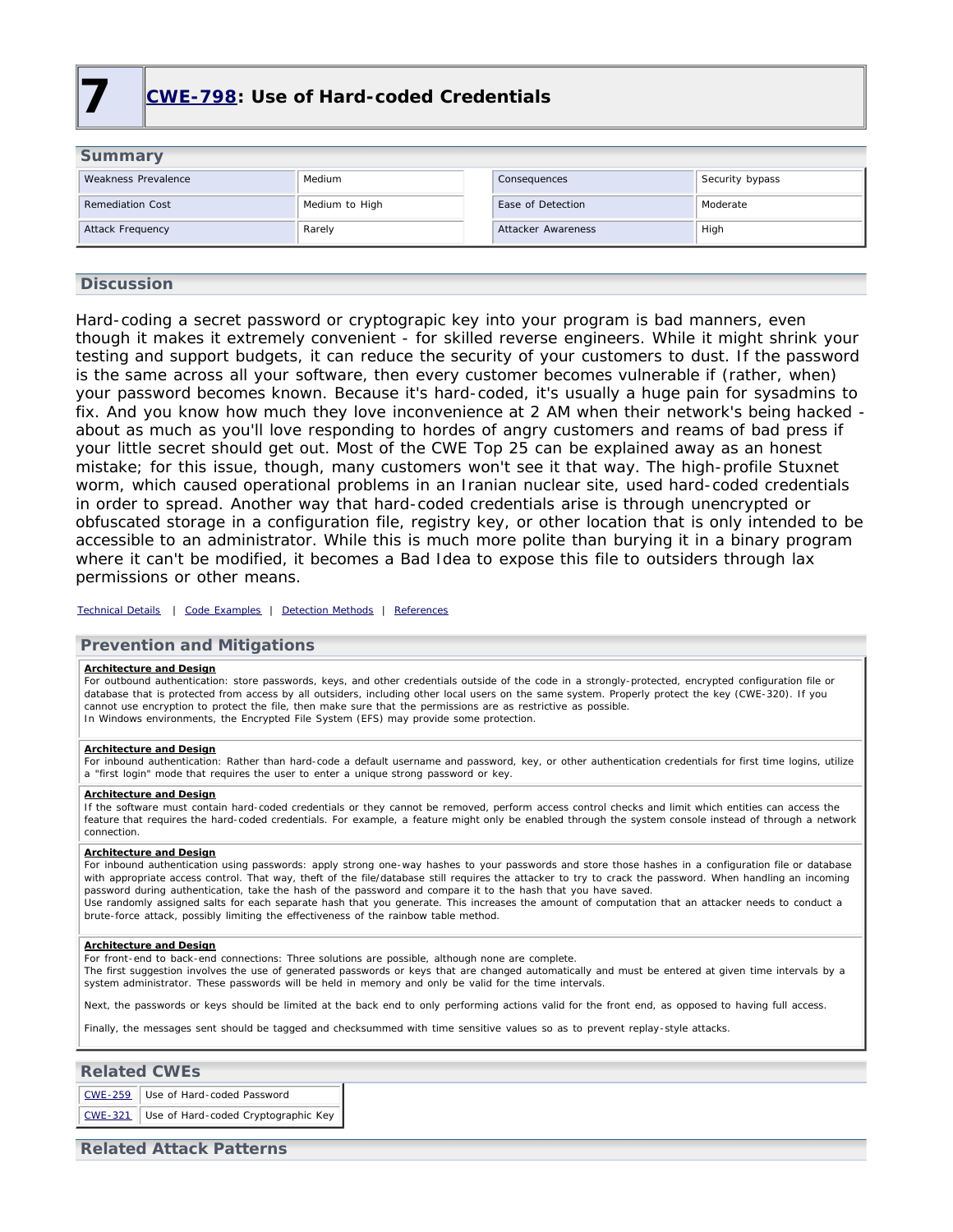<span id="page-16-0"></span>

## **8 [CWE-311:](http://cwe.mitre.org/data/definitions/311.html) Missing Encryption of Sensitive Data**

| <b>Summary</b>          |           |                    |           |
|-------------------------|-----------|--------------------|-----------|
| Weakness Prevalence     | High      | Consequences       | Data loss |
| <b>Remediation Cost</b> | Medium    | Ease of Detection  | Easy      |
| Attack Frequency        | Sometimes | Attacker Awareness | High      |
|                         |           |                    |           |

### **Discussion**

Whenever sensitive data is being stored or transmitted anywhere outside of your control, attackers may be looking for ways to get to it. Thieves could be anywhere - sniffing your packets, reading your databases, and sifting through your file systems. If your software sends sensitive information across a network, such as private data or authentication credentials, that information crosses many different nodes in transit to its final destination. Attackers can sniff this data right off the wire, and it doesn't require a lot of effort. All they need to do is control one node along the path to the final destination, control any node within the same networks of those transit nodes, or plug into an available interface. If your software stores sensitive information on a local file or database, there may be other ways for attackers to get at the file. They may benefit from lax permissions, exploitation of another vulnerability, or physical theft of the disk. You know those massive credit card thefts you keep hearing about? Many of them are due to unencrypted storage. In 2011, many breaches of customer emails and passwords made the attacker's job easier by storing critical information without any encryption. Once the attacker got access to the database, it was game over. In June 2011, the LulzSec group grabbed headlines by grabbing and publishing unencrypted data.

#### *[Technical Details](http://cwe.mitre.org/data/definitions/311.html) | [Code Examples](http://cwe.mitre.org/data/definitions/311.html#Demonstrative%20Examples) | [Detection Methods](http://cwe.mitre.org/data/definitions/311.html#Detection%20Methods) | [References](http://cwe.mitre.org/data/definitions/311.html#References)*

### **Prevention and Mitigations**

#### **Requirements**

Clearly specify which data or resources are valuable enough that they should be protected by encryption. Require that any transmission or storage of this data/resource should use well-vetted encryption algorithms.

### **Architecture and Design**

Using threat modeling or other techniques, assume that your data can be compromised through a separate vulnerability or weakness, and determine where encryption will be most effective. Ensure that data you believe should be private is not being inadvertently exposed using weaknesses such as insecure permissions (CWE-732).

#### **Architecture and Design**

Ensure that encryption is properly integrated into the system design, including but not necessarily limited to: Encryption that is needed to store or transmit private data of the users of the system

Encryption that is needed to protect the system itself from unauthorized disclosure or tampering

Identify the separate needs and contexts for encryption:

One-way (i.e., only the user or recipient needs to have the key). This can be achieved using public key cryptography, or other techniques in which the encrypting party (i.e., the software) does not need to have access to a private key.

Two-way (i.e., the encryption can be automatically performed on behalf of a user, but the key must be available so that the plaintext can be automatically recoverable by that user). This requires storage of the private key in a format that is recoverable only by the user (or perhaps by the operating system) in a way that cannot be recovered by others.

#### **Architecture and Design**

Select a well-vetted algorithm that is currently considered to be strong by experts in the field, and select well-tested implementations. As with all cryptographic mechanisms, the source code should be available for analysis. For example, US government systems require FIPS 140-2 certification.

Do not develop your own cryptographic algorithms. They will likely be exposed to attacks that are well-understood by cryptographers. Reverse engineering techniques are mature. If your algorithm can be compromised if attackers find out how it works, then it is especially weak.

Periodically ensure that you aren't using obsolete cryptography. Some older algorithms, once thought to require a billion years of computing time, can now be broken in days or hours. This includes MD4, MD5, SHA1, DES, and other algorithms that were once regarded as strong.

#### **Architecture and Design**

Compartmentalize your system to have "safe" areas where trust boundaries can be unambiguously drawn. Do not allow sensitive data to go outside of the trust boundary and always be careful when interfacing with a compartment outside of the safe area.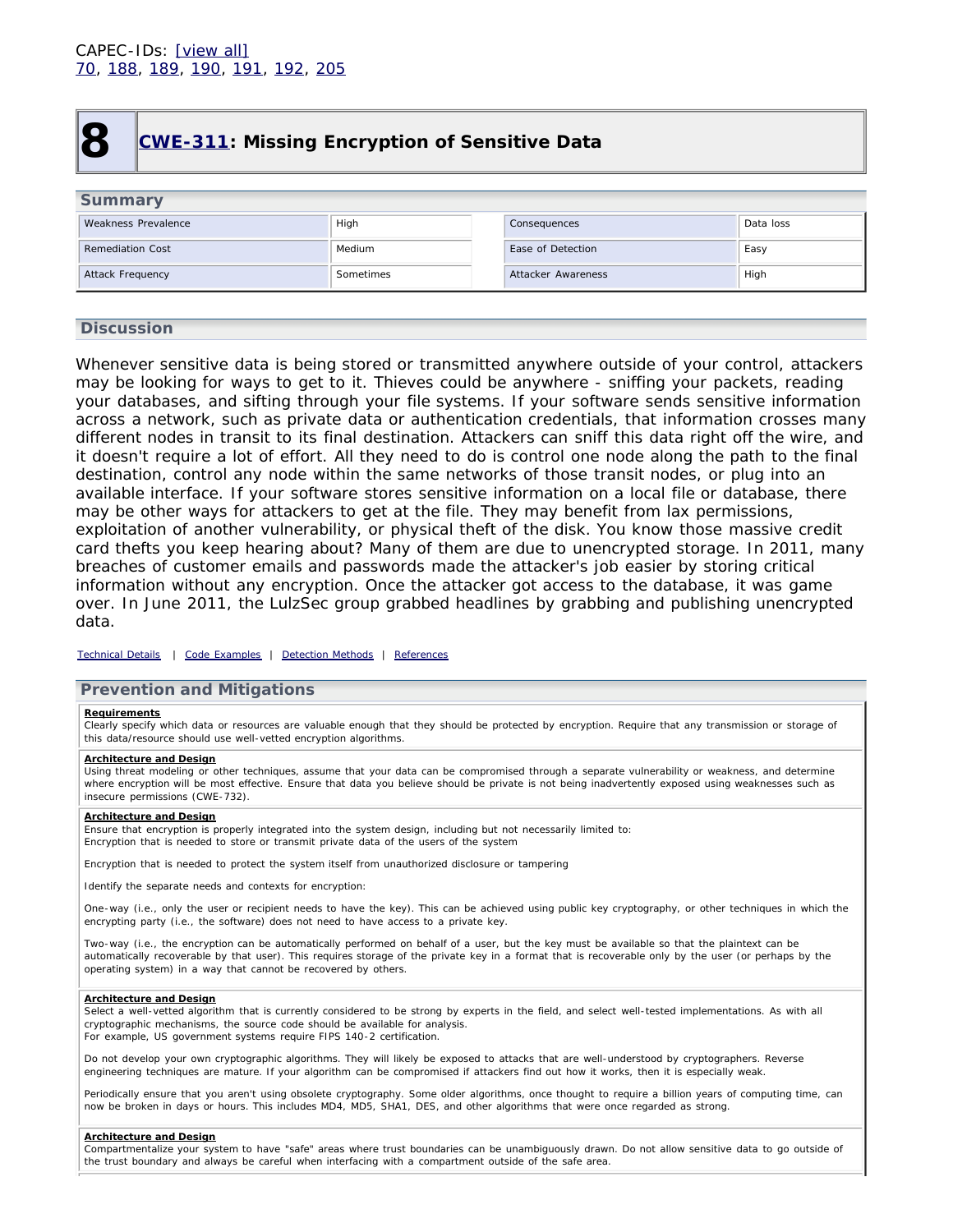#### **Implementation, Architecture and Design**

When you use industry-approved techniques, you need to use them correctly. Don't cut corners by skipping resource-intensive steps (CWE-325). These steps are often essential for preventing common attacks.

#### **Implementation**

Use naming conventions and strong types to make it easier to spot when sensitive data is being used. When creating structures, objects, or other complex entities, separate the sensitive and non-sensitive data as much as possible. Effectiveness: Defense in Depth

Notes: This makes it easier to spot places in the code where data is being used that is unencrypted.

## **Related CWEs** [CWE-312](http://cwe.mitre.org/data/definitions/312.html) Cleartext Storage of Sensitive Information [CWE-319](http://cwe.mitre.org/data/definitions/319.html) Cleartext Transmission of Sensitive Information

### **Related Attack Patterns**

CAPEC-IDs: [\[view all\]](http://cwe.mitre.org/data/definitions/311.html#Related_Attack_Patterns)

<span id="page-17-0"></span>[31,](http://capec.mitre.org/data/definitions/31.html) [37](http://capec.mitre.org/data/definitions/37.html), [65,](http://capec.mitre.org/data/definitions/65.html) [117](http://capec.mitre.org/data/definitions/117.html), [155](http://capec.mitre.org/data/definitions/155.html), [157](http://capec.mitre.org/data/definitions/157.html), [167,](http://capec.mitre.org/data/definitions/167.html) [204](http://capec.mitre.org/data/definitions/204.html), [205](http://capec.mitre.org/data/definitions/205.html), [258](http://capec.mitre.org/data/definitions/258.html), [259](http://capec.mitre.org/data/definitions/259.html), [260,](http://capec.mitre.org/data/definitions/260.html) [383](http://capec.mitre.org/data/definitions/383.html), [384](http://capec.mitre.org/data/definitions/384.html), [385](http://capec.mitre.org/data/definitions/385.html), [386](http://capec.mitre.org/data/definitions/386.html), [387](http://capec.mitre.org/data/definitions/387.html), [388](http://capec.mitre.org/data/definitions/388.html), [389](http://capec.mitre.org/data/definitions/389.html)

## **9 [CWE-434:](http://cwe.mitre.org/data/definitions/434.html) Unrestricted Upload of File with Dangerous Type**

### **Summary**

| Weakness Prevalence     | Common    | Consequences       | Code execution |
|-------------------------|-----------|--------------------|----------------|
| <b>Remediation Cost</b> | Medium    | Ease of Detection  | Moderate       |
| Attack Frequency        | Sometimes | Attacker Awareness | Medium         |

### **Discussion**

You may think you're allowing uploads of innocent images (rather, images that won't damage your system - the Interweb's not so innocent in some places). But the name of the uploaded file could contain a dangerous extension such as .php instead of .gif, or other information (such as content type) may cause your server to treat the image like a big honkin' program. So, instead of seeing the latest paparazzi shot of your favorite Hollywood celebrity in a compromising position, you'll be the one whose server gets compromised.

*[Technical Details](http://cwe.mitre.org/data/definitions/434.html) | [Code Examples](http://cwe.mitre.org/data/definitions/434.html#Demonstrative%20Examples) | [Detection Methods](http://cwe.mitre.org/data/definitions/434.html#Detection%20Methods) | [References](http://cwe.mitre.org/data/definitions/434.html#References)*

### **Prevention and Mitigations**

#### **Architecture and Design**

Generate your own filename for an uploaded file instead of the user-supplied filename, so that no external input is used at all.

#### **Architecture and Design**

When the set of acceptable objects, such as filenames or URLs, is limited or known, create a mapping from a set of fixed input values (such as numeric IDs) to the actual filenames or URLs, and reject all other inputs.

#### **Architecture and Design**

Consider storing the uploaded files outside of the web document root entirely. Then, use other mechanisms to deliver the files dynamically.

#### **Implementation**

Assume all input is malicious. Use an "accept known good" input validation strategy, i.e., use a whitelist of acceptable inputs that strictly conform to specifications. Reject any input that does not strictly conform to specifications, or transform it into something that does. Do not rely exclusively on looking for malicious or malformed inputs (i.e., do not rely on a blacklist). However, blacklists can be useful for detecting potential attacks or determining which inputs are so malformed that they should be rejected outright.

When performing input validation, consider all potentially relevant properties, including length, type of input, the full range of acceptable values, missing or extra inputs, syntax, consistency across related fields, and conformance to business rules. As an example of business rule logic, "boat" may be syntactically valid because it only contains alphanumeric characters, but it is not valid if you are expecting colors such as "red" or "blue."

For example, limiting filenames to alphanumeric characters can help to restrict the introduction of unintended file extensions.

#### **Architecture and Design**

Define a very limited set of allowable extensions and only generate filenames that end in these extensions. Consider the possibility of XSS (CWE-79) before you allow .html or .htm file types.

#### **Implementation**

Ensure that only one extension is used in the filename. Some web servers, including some versions of Apache, may process files based on inner extensions so that "filename.php.gif" is fed to the PHP interpreter.

#### **Implementation**

When running on a web server that supports case-insensitive filenames, ensure that you perform case-insensitive evaluations of the extensions that are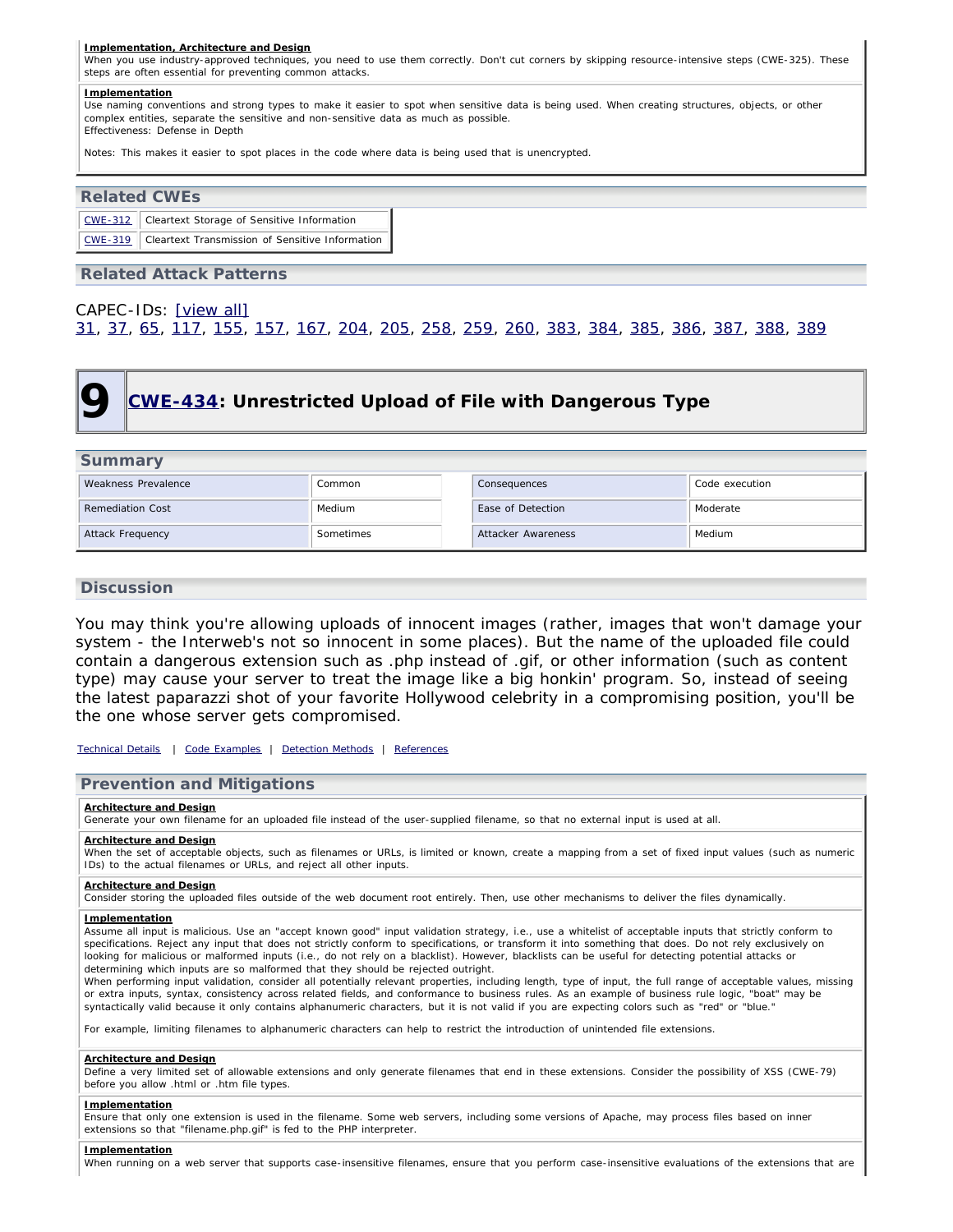#### provided.

#### **Architecture and Design**

For any security checks that are performed on the client side, ensure that these checks are duplicated on the server side, in order to avoid CWE-602. Attackers can bypass the client-side checks by modifying values after the checks have been performed, or by changing the client to remove the clientside checks entirely. Then, these modified values would be submitted to the server.

#### **Implementation**

Do not rely exclusively on sanity checks of file contents to ensure that the file is of the expected type and size. It may be possible for an attacker to hide code in some file segments that will still be executed by the server. For example, GIF images may contain a free-form comments field.

#### **Implementation**

Do not rely exclusively on the MIME content type or filename attribute when determining how to render a file. Validating the MIME content type and ensuring that it matches the extension is only a partial solution.

### **Architecture and Design, Operation**

Run your code using the lowest privileges that are required to accomplish the necessary tasks. If possible, create isolated accounts with limited privileges that are only used for a single task. That way, a successful attack will not immediately give the attacker access to the rest of the software or its environment. For example, database applications rarely need to run as the database administrator, especially in day-to-day operations.

#### **Architecture and Design, Operation**

Run your code in a "jail" or similar sandbox environment that enforces strict boundaries between the process and the operating system. This may effectively restrict which files can be accessed in a particular directory or which commands can be executed by your software. OS-level examples include the Unix chroot jail, AppArmor, and SELinux. In general, managed code may provide some protection. For example, java.io.FilePermission in the Java SecurityManager allows you to specify restrictions on file operations

This may not be a feasible solution, and it only limits the impact to the operating system; the rest of your application may still be subject to compromise.

Be careful to avoid CWE-243 and other weaknesses related to jails.

#### Effectiveness: Limited

Notes: The effectiveness of this mitigation depends on the prevention capabilities of the specific sandbox or jail being used and might only help to reduce the scope of an attack, such as restricting the attacker to certain system calls or limiting the portion of the file system that can be accessed.

### **Related CWEs**

None.

### **Related Attack Patterns**

### CAPEC-IDs: [\[view all\]](http://cwe.mitre.org/data/definitions/434.html#Related_Attack_Patterns)

<span id="page-18-0"></span>[1,](http://capec.mitre.org/data/definitions/1.html) [122](http://capec.mitre.org/data/definitions/122.html)

# **10 [CWE-807:](http://cwe.mitre.org/data/definitions/807.html) Reliance on Untrusted Inputs in a Security Decision**

| <b>Summary</b>          |        |                    |                 |  |  |  |
|-------------------------|--------|--------------------|-----------------|--|--|--|
| Weakness Prevalence     | High   | Consequences       | Security bypass |  |  |  |
| <b>Remediation Cost</b> | Medium | Ease of Detection  | Moderate        |  |  |  |
| Attack Frequency        | Often  | Attacker Awareness | High            |  |  |  |

### **Discussion**

In countries where there is a minimum age for purchasing alcohol, the bartender is typically expected to verify the purchaser's age by checking a driver's license or other legally acceptable proof of age. But if somebody looks old enough to drink, then the bartender may skip checking the license altogether. This is a good thing for underage customers who happen to look older. Driver's licenses may require close scrutiny to identify fake licenses, or to determine if a person is using someone else's license. Software developers often rely on untrusted inputs in the same way, and when these inputs are used to decide whether to grant access to restricted resources, trouble is just around the corner.

*[Technical Details](http://cwe.mitre.org/data/definitions/807.html) | [Code Examples](http://cwe.mitre.org/data/definitions/807.html#Demonstrative%20Examples) | [Detection Methods](http://cwe.mitre.org/data/definitions/807.html#Detection%20Methods) | [References](http://cwe.mitre.org/data/definitions/807.html#References)*

**Prevention and Mitigations**

**Architecture and Design**

Store state information and sensitive data on the server side only.

Ensure that the system definitively and unambiguously keeps track of its own state and user state and has rules defined for legitimate state transitions. Do not allow any application user to affect state directly in any way other than through legitimate actions leading to state transitions.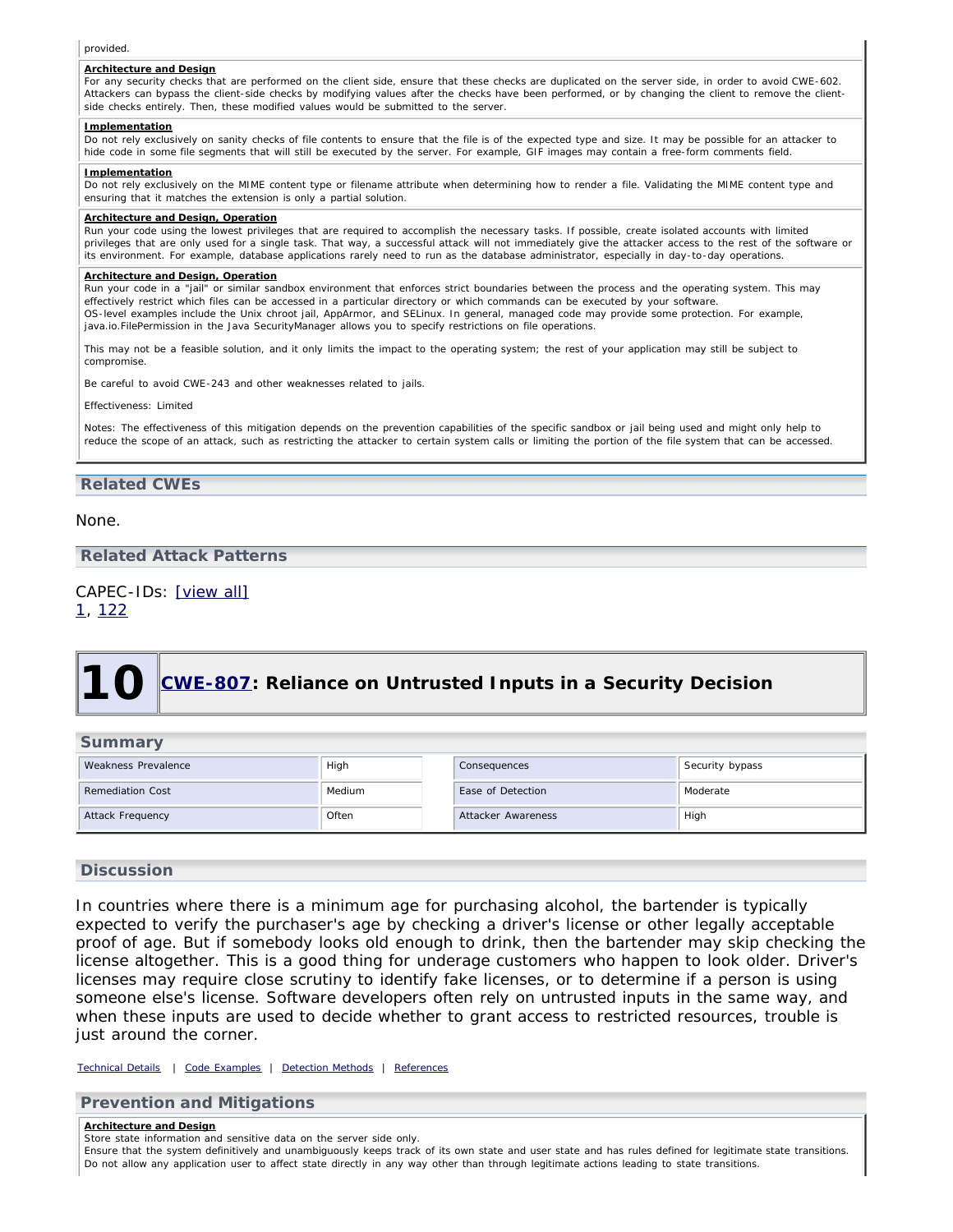If information must be stored on the client, do not do so without encryption and integrity checking, or otherwise having a mechanism on the server side to catch tampering. Use a message authentication code (MAC) algorithm, such as Hash Message Authentication Code (HMAC). Apply this against the state or sensitive data that you have to expose, which can guarantee the integrity of the data - i.e., that the data has not been modified. Ensure that you use an algorithm with a strong hash function (CWE-328).

#### **Architecture and Design**

Use a vetted library or framework that does not allow this weakness to occur or provides constructs that make this weakness easier to avoid. With a stateless protocol such as HTTP, use a framework that maintains the state for you.

Examples include ASP.NET View State and the OWASP ESAPI Session Management feature.

Be careful of language features that provide state support, since these might be provided as a convenience to the programmer and may not be considering security.

#### **Architecture and Design**

For any security checks that are performed on the client side, ensure that these checks are duplicated on the server side, in order to avoid CWE-602. Attackers can bypass the client-side checks by modifying values after the checks have been performed, or by changing the client to remove the clientside checks entirely. Then, these modified values would be submitted to the server.

#### **Operation, Implementation**

If you are using PHP, configure your application so that it does not use register\_globals. During implementation, develop your application so that it does not rely on this feature, but be wary of implementing a register\_globals emulation that is subject to weaknesses such as CWE-95, CWE-621, and similar issues

#### **Architecture and Design, Implementation**

Understand all the potential areas where untrusted inputs can enter your software: parameters or arguments, cookies, anything read from the network, environment variables, reverse DNS lookups, query results, request headers, URL components, e-mail, files, filenames, databases, and any external systems that provide data to the application. Remember that such inputs may be obtained indirectly through API calls. Identify all inputs that are used for security decisions and determine if you can modify the design so that you do not have to rely on submitted inputs

at all. For example, you may be able to keep critical information about the user's session on the server side instead of recording it within external data.

### **Related CWEs**

None.

**Related Attack Patterns**

<span id="page-19-0"></span>CAPEC-IDs: [\[view all\]](http://cwe.mitre.org/data/definitions/807.html#Related_Attack_Patterns) [232](http://capec.mitre.org/data/definitions/232.html)

## **11 [CWE-250:](http://cwe.mitre.org/data/definitions/250.html) Execution with Unnecessary Privileges**

| <b>Summary</b>          |           |                    |                |  |  |
|-------------------------|-----------|--------------------|----------------|--|--|
| Weakness Prevalence     | Medium    | Consequences       | Code execution |  |  |
| <b>Remediation Cost</b> | Medium    | Ease of Detection  | Moderate       |  |  |
| Attack Frequency        | Sometimes | Attacker Awareness | High           |  |  |

### **Discussion**

Spider Man, the well-known comic superhero, lives by the motto "With great power comes great responsibility." Your software may need special privileges to perform certain operations, but wielding those privileges longer than necessary can be extremely risky. When running with extra privileges, your application has access to resources that the application's user can't directly reach. For example, you might intentionally launch a separate program, and that program allows its user to specify a file to open; this feature is frequently present in help utilities or editors. The user can access unauthorized files through the launched program, thanks to those extra privileges. Command execution can happen in a similar fashion. Even if you don't launch other programs, additional vulnerabilities in your software could have more serious consequences than if it were running at a lower privilege level.

*[Technical Details](http://cwe.mitre.org/data/definitions/250.html) | [Code Examples](http://cwe.mitre.org/data/definitions/250.html#Demonstrative%20Examples) | [Detection Methods](http://cwe.mitre.org/data/definitions/250.html#Detection%20Methods) | [References](http://cwe.mitre.org/data/definitions/250.html#References)*

### **Prevention and Mitigations**

#### **Architecture and Design, Operation**

Run your code using the lowest privileges that are required to accomplish the necessary tasks. If possible, create isolated accounts with limited privileges that are only used for a single task. That way, a successful attack will not immediately give the attacker access to the rest of the software or its environment. For example, database applications rarely need to run as the database administrator, especially in day-to-day operations.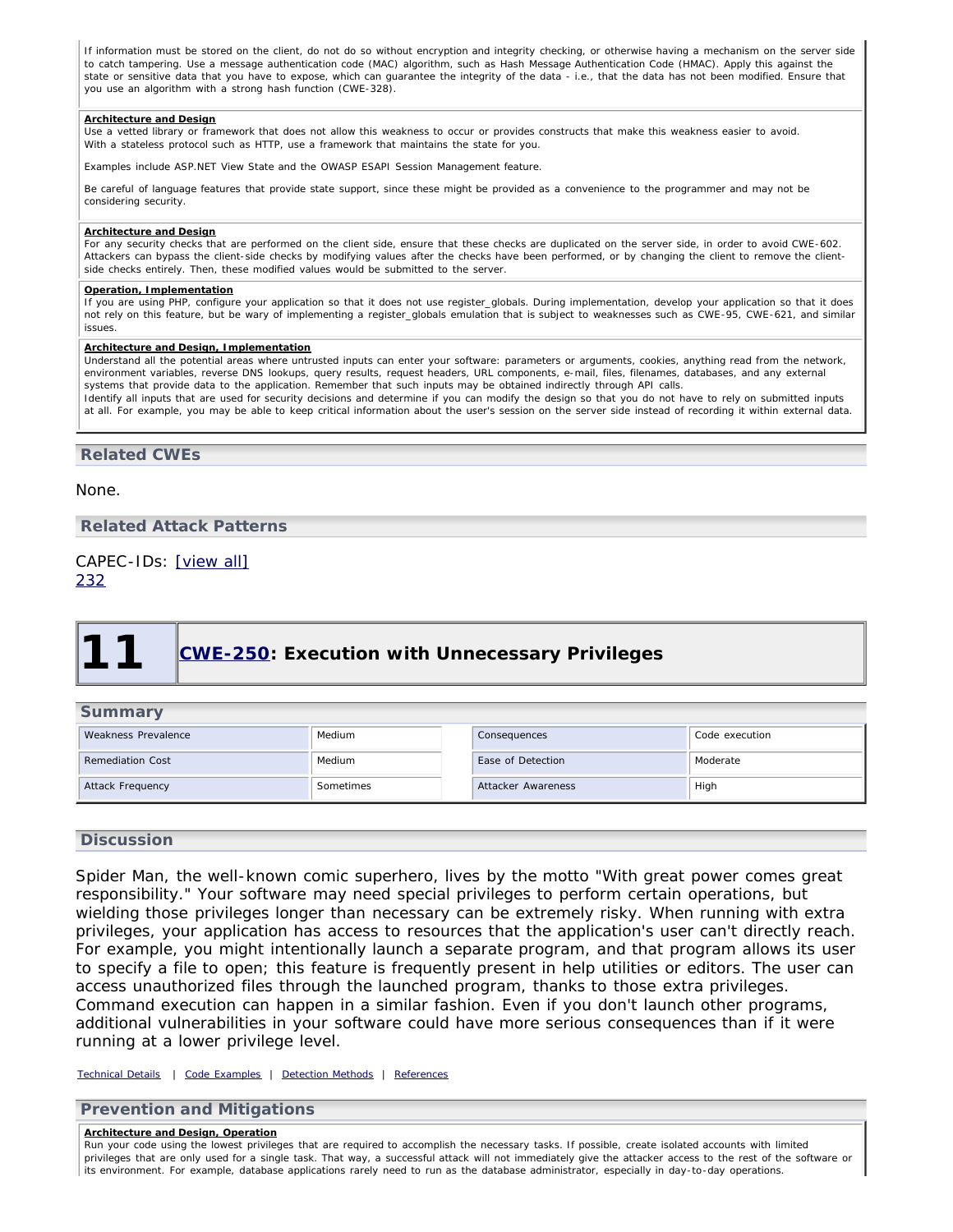#### **Architecture and Design**

Identify the functionality that requires additional privileges, such as access to privileged operating system resources. Wrap and centralize this functionality if possible, and isolate the privileged code as much as possible from other code. Raise your privileges as late as possible, and drop them as soon as possible to avoid CWE-271. Avoid weaknesses such as CWE-288 and CWE-420 by protecting all possible communication channels that could interact with your privileged code, such as a secondary socket that you only intend to be accessed by administrators.

#### **Implementation**

Perform extensive input validation for any privileged code that must be exposed to the user and reject anything that does not fit your strict requirements.

#### **Implementation**

When you drop privileges, ensure that you have dropped them successfully to avoid CWE-273. As protection mechanisms in the environment get stronger, privilege-dropping calls may fail even if it seems like they would always succeed.

#### **Implementation**

If circumstances force you to run with extra privileges, then determine the minimum access level necessary. First identify the different permissions that the software and its users will need to perform their actions, such as file read and write permissions, network socket permissions, and so forth. Then explicitly allow those actions while denying all else. Perform extensive input validation and canonicalization to minimize the chances of introducing a separate vulnerability. This mitigation is much more prone to error than dropping the privileges in the first place.

#### **Operation, System Configuration**

Ensure that your software runs properly under the Federal Desktop Core Configuration (FDCC) or an equivalent hardening configuration guide, which many organizations use to limit the attack surface and potential risk of deployed software.

| <b>Related CWES</b> |                                              |  |  |  |  |
|---------------------|----------------------------------------------|--|--|--|--|
|                     | CWE-272   Least Privilege Violation          |  |  |  |  |
| CWE-273             | Improper Check for Dropped Privileges<br>. I |  |  |  |  |
| CWE-653             | Insufficient Compartmentalization            |  |  |  |  |

### **Related Attack Patterns**

### <span id="page-20-0"></span>CAPEC-IDs: [\[view all\]](http://cwe.mitre.org/data/definitions/250.html#Related_Attack_Patterns) [69,](http://capec.mitre.org/data/definitions/69.html) [104](http://capec.mitre.org/data/definitions/104.html)

## **12** [CWE-352:](http://cwe.mitre.org/data/definitions/352.html) Cross-Site Request Forgery (CSRF)

|  | <b>Summary</b> |  |  |
|--|----------------|--|--|
|  |                |  |  |

| Weakness Prevalence     | High  | Consequences       | Data loss, Code execution |
|-------------------------|-------|--------------------|---------------------------|
| <b>Remediation Cost</b> | High  | Ease of Detection  | Moderate                  |
| Attack Frequency        | Often | Attacker Awareness | Medium                    |

### **Discussion**

You know better than to accept a package from a stranger at the airport. It could contain dangerous contents. Plus, if anything goes wrong, then it's going to look as if you did it, because you're the one with the package when you board the plane. Cross-site request forgery is like that strange package, except the attacker tricks a user into activating a request that goes to your site. Thanks to scripting and the way the web works in general, the user might not even be aware that the request is being sent. But once the request gets to your server, it looks as if it came from the user, not the attacker. This might not seem like a big deal, but the attacker has essentially masqueraded as a legitimate user and gained all the potential access that the user has. This is especially handy when the user has administrator privileges, resulting in a complete compromise of your application's functionality. When combined with XSS, the result can be extensive and devastating. If you've heard about XSS worms that stampede through very large web sites in a matter of minutes (like Facebook), there's usually CSRF feeding them.

#### *[Technical Details](http://cwe.mitre.org/data/definitions/352.html) | [Code Examples](http://cwe.mitre.org/data/definitions/352.html#Demonstrative%20Examples) | [Detection Methods](http://cwe.mitre.org/data/definitions/352.html#Detection%20Methods) | [References](http://cwe.mitre.org/data/definitions/352.html#References)*

### **Prevention and Mitigations**

#### **Architecture and Design**

Use a vetted library or framework that does not allow this weakness to occur or provides constructs that make this weakness easier to avoid. For example, use anti-CSRF packages such as the OWASP CSRFGuard.

Another example is the ESAPI Session Management control, which includes a component for CSRF.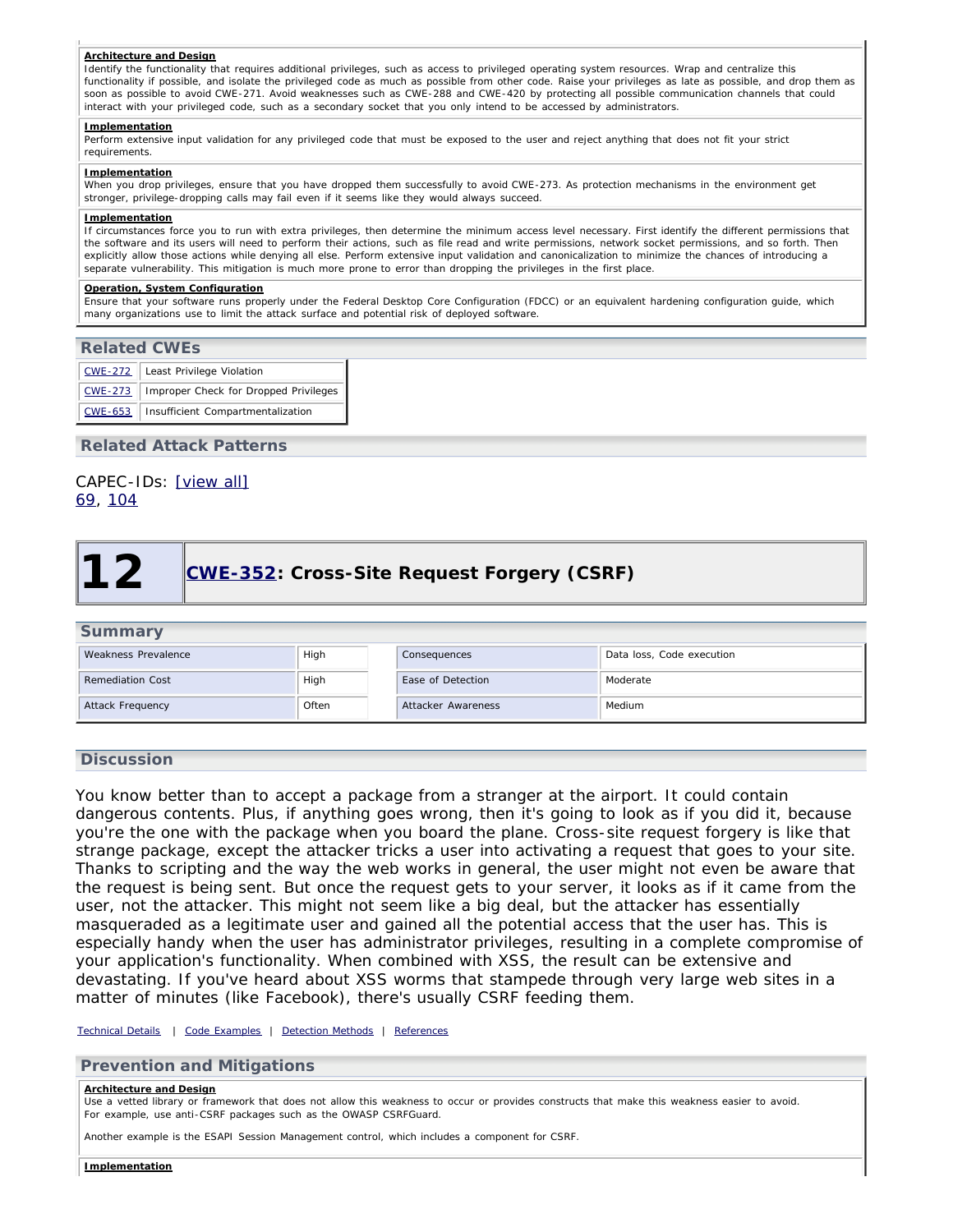Ensure that your application is free of cross-site scripting issues (CWE-79), because most CSRF defenses can be bypassed using attacker-controlled script.

#### **Architecture and Design**

Generate a unique nonce for each form, place the nonce into the form, and verify the nonce upon receipt of the form. Be sure that the nonce is not predictable (CWE-330).

Notes: Note that this can be bypassed using XSS (CWE-79).

#### **Architecture and Design**

Identify especially dangerous operations. When the user performs a dangerous operation, send a separate confirmation request to ensure that the user intended to perform that operation.

Notes: Note that this can be bypassed using XSS (CWE-79).

#### **Architecture and Design**

Use the "double-submitted cookie" method as described by Felten and Zeller. This technique requires Javascript, so it may not work for browsers that have Javascript disabled.

Notes: Note that this can probably be bypassed using XSS (CWE-79).

#### **Architecture and Design**

Do not use the GET method for any request that triggers a state change.

#### **Implementation**

Check the HTTP Referer header to see if the request originated from an expected page. This could break legitimate functionality, because users or proxies may have disabled sending the Referer for privacy reasons.

Notes: Note that this can be bypassed using XSS (CWE-79). An attacker could use XSS to generate a spoofed Referer, or to generate a malicious request from a page whose Referer would be allowed.

### **Related CWEs**

|                | CWE-346   Origin Validation Error |
|----------------|-----------------------------------|
| <b>CWE-441</b> | Unintended Proxy/Intermediary     |

**Related Attack Patterns**

### <span id="page-21-0"></span>CAPEC-IDs: [\[view all\]](http://cwe.mitre.org/data/definitions/352.html#Related_Attack_Patterns) [62,](http://capec.mitre.org/data/definitions/62.html) [111](http://capec.mitre.org/data/definitions/111.html)

## **13 [CWE-22](http://cwe.mitre.org/data/definitions/22.html): Improper Limitation of a Pathname to a Restricted Directory ('Path Traversal')**

| <b>Summary</b>          |            |                    |                                              |  |  |  |
|-------------------------|------------|--------------------|----------------------------------------------|--|--|--|
| Weakness Prevalence     | Widespread | Consequences       | Code execution, Data loss, Denial of service |  |  |  |
| <b>Remediation Cost</b> | Low        | Ease of Detection  | Easy                                         |  |  |  |
| Attack Frequency        | Often      | Attacker Awareness | High                                         |  |  |  |

### **Discussion**

While data is often exchanged using files, sometimes you don't intend to expose every file on your system while doing so. When you use an outsider's input while constructing a filename, the resulting path could point outside of the intended directory. An attacker could combine multiple ".." or similar sequences to cause the operating system to navigate out of the restricted directory, and into the rest of the system.

*[Technical Details](http://cwe.mitre.org/data/definitions/22.html) | [Code Examples](http://cwe.mitre.org/data/definitions/22.html#Demonstrative%20Examples) | [Detection Methods](http://cwe.mitre.org/data/definitions/22.html#Detection%20Methods) | [References](http://cwe.mitre.org/data/definitions/22.html#References)*

### **Prevention and Mitigations**

#### **Implementation**

Assume all input is malicious. Use an "accept known good" input validation strategy, i.e., use a whitelist of acceptable inputs that strictly conform to specifications. Reject any input that does not strictly conform to specifications, or transform it into something that does. When performing input validation, consider all potentially relevant properties, including length, type of input, the full range of acceptable values, missing or extra inputs, syntax, consistency across related fields, and conformance to business rules. As an example of business rule logic, "boat" may be syntactically valid because it only contains alphanumeric characters, but it is not valid if the input is only expected to contain colors such as "red" or "blue."

Do not rely exclusively on looking for malicious or malformed inputs (i.e., do not rely on a blacklist). A blacklist is likely to miss at least one undesirable input, especially if the code's environment changes. This can give attackers enough room to bypass the intended validation. However, blacklists can be useful for detecting potential attacks or determining which inputs are so malformed that they should be rejected outright.

When validating filenames, use stringent whitelists that limit the character set to be used. If feasible, only allow a single "." character in the filename to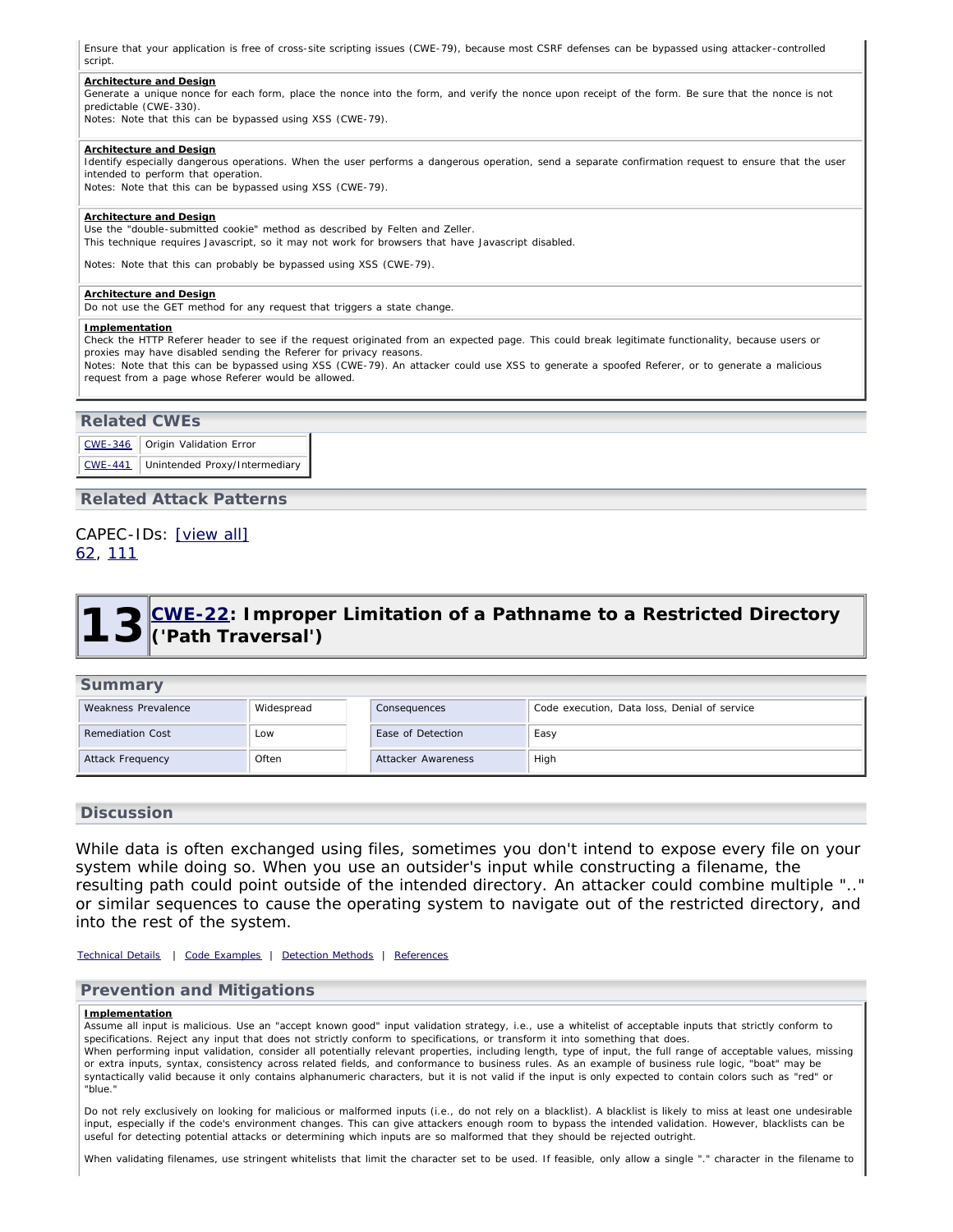avoid weaknesses such as CWE-23, and exclude directory separators such as "/" to avoid CWE-36. Use a whitelist of allowable file extensions, which will help to avoid CWE-434.

Do not rely exclusively on a filtering mechanism that removes potentially dangerous characters. This is equivalent to a blacklist, which may be incomplete (CWE-184). For example, filtering "/" is insufficient protection if the filesystem also supports the use of "\" as a directory separator. Another possible error could occur when the filtering is applied in a way that still produces dangerous data (CWE-182). For example, if "../" sequences are removed from the ".../...//" string in a sequential fashion, two instances of "../" would be removed from the original string, but the remaining characters would still form the "../" string.

#### **Architecture and Design**

For any security checks that are performed on the client side, ensure that these checks are duplicated on the server side, in order to avoid CWE-602. Attackers can bypass the client-side checks by modifying values after the checks have been performed, or by changing the client to remove the clientside checks entirely. Then, these modified values would be submitted to the server.

#### **Implementation**

Inputs should be decoded and canonicalized to the application's current internal representation before being validated (CWE-180). Make sure that the application does not decode the same input twice (CWE-174). Such errors could be used to bypass whitelist validation schemes by introducing dangerous inputs after they have been checked.

Use a built-in path canonicalization function (such as realpath() in C) that produces the canonical version of the pathname, which effectively removes .." sequences and symbolic links (CWE-23, CWE-59). This includes:

realpath() in C

getCanonicalPath() in Java

GetFullPath() in ASP.NET

realpath() or abs\_path() in Perl

realpath() in PHP

#### **Architecture and Design**

Use a vetted library or framework that does not allow this weakness to occur or provides constructs that make this weakness easier to avoid.

#### **Operation**

Use an application firewall that can detect attacks against this weakness. It can be beneficial in cases in which the code cannot be fixed (because it is controlled by a third party), as an emergency prevention measure while more comprehensive software assurance measures are applied, or to provide defense in depth.

Effectiveness: Moderate

Notes: An application firewall might not cover all possible input vectors. In addition, attack techniques might be available to bypass the protection mechanism, such as using malformed inputs that can still be processed by the component that receives those inputs. Depending on functionality, an application firewall might inadvertently reject or modify legitimate requests. Finally, some manual effort may be required for customization.

#### **Architecture and Design, Operation**

Run your code using the lowest privileges that are required to accomplish the necessary tasks. If possible, create isolated accounts with limited privileges that are only used for a single task. That way, a successful attack will not immediately give the attacker access to the rest of the software or its environment. For example, database applications rarely need to run as the database administrator, especially in day-to-day operations.

#### **Architecture and Design**

When the set of acceptable objects, such as filenames or URLs, is limited or known, create a mapping from a set of fixed input values (such as numeric IDs) to the actual filenames or URLs, and reject all other inputs.

For example, ID 1 could map to "inbox.txt" and ID 2 could map to "profile.txt". Features such as the ESAPI AccessReferenceMap provide this capability.

#### **Architecture and Design, Operation**

Run your code in a "jail" or similar sandbox environment that enforces strict boundaries between the process and the operating system. This may effectively restrict which files can be accessed in a particular directory or which commands can be executed by your software. OS-level examples include the Unix chroot jail, AppArmor, and SELinux. In general, managed code may provide some protection. For example, java.io.FilePermission in the Java SecurityManager allows you to specify restrictions on file operations.

This may not be a feasible solution, and it only limits the impact to the operating system; the rest of your application may still be subject to compromise.

Be careful to avoid CWE-243 and other weaknesses related to jails.

#### Effectiveness: Limited

Notes: The effectiveness of this mitigation depends on the prevention capabilities of the specific sandbox or jail being used and might only help to reduce the scope of an attack, such as restricting the attacker to certain system calls or limiting the portion of the file system that can be accessed.

#### **Architecture and Design, Operation**

Store library, include, and utility files outside of the web document root, if possible. Otherwise, store them in a separate directory and use the web server's access control capabilities to prevent attackers from directly requesting them. One common practice is to define a fixed constant in each calling program, then check for the existence of the constant in the library/include file; if the constant does not exist, then the file was directly requested, and it can exit immediately.

This significantly reduces the chance of an attacker being able to bypass any protection mechanisms that are in the base program but not in the include files. It will also reduce your attack surface.

#### **Implementation**

Ensure that error messages only contain minimal details that are useful to the intended audience, and nobody else. The messages need to strike the balance between being too cryptic and not being cryptic enough. They should not necessarily reveal the methods that were used to determine the error. Such detailed information can be used to refine the original attack to increase the chances of success.

If errors must be tracked in some detail, capture them in log messages - but consider what could occur if the log messages can be viewed by attackers. Avoid recording highly sensitive information such as passwords in any form. Avoid inconsistent messaging that might accidentally tip off an attacker about internal state, such as whether a username is valid or not.

In the context of path traversal, error messages which disclose path information can help attackers craft the appropriate attack strings to move through the file system hierarchy.

#### **Operation, Implementation**

If you are using PHP, configure your application so that it does not use register\_globals. During implementation, develop your application so that it does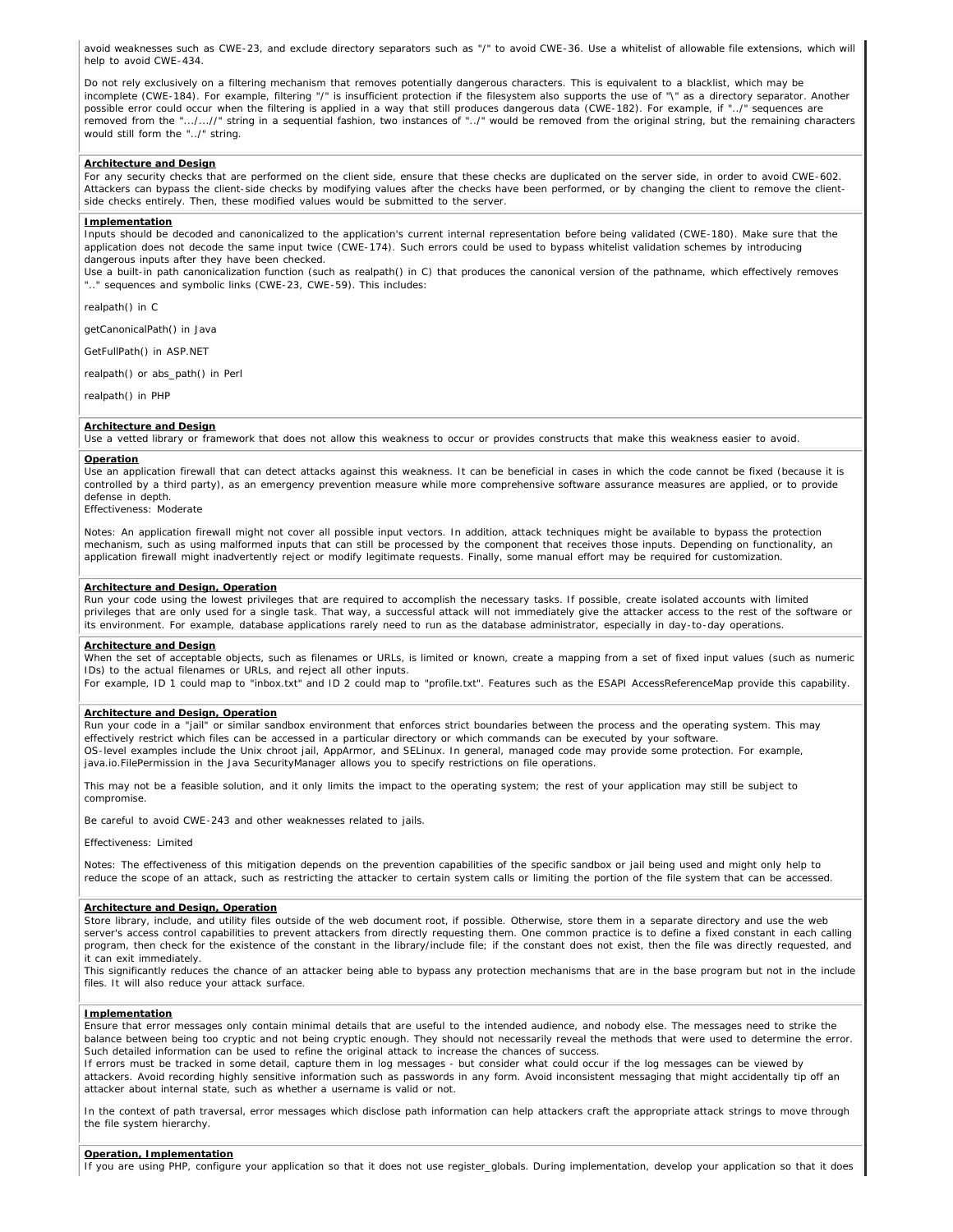not rely on this feature, but be wary of implementing a register\_globals emulation that is subject to weaknesses such as CWE-95, CWE-621, and similar issues.

### **Related CWEs**

None.

### **Related Attack Patterns**

<span id="page-23-0"></span>CAPEC-IDs: [\[view all\]](http://cwe.mitre.org/data/definitions/22.html#Related_Attack_Patterns) [23,](http://capec.mitre.org/data/definitions/23.html) [64](http://capec.mitre.org/data/definitions/64.html), [76,](http://capec.mitre.org/data/definitions/76.html) [78](http://capec.mitre.org/data/definitions/78.html), [79,](http://capec.mitre.org/data/definitions/79.html) [139](http://capec.mitre.org/data/definitions/139.html)

## **14 [CWE-494:](http://cwe.mitre.org/data/definitions/494.html) Download of Code Without Integrity Check**

| Summary                 |                |                    |                |  |
|-------------------------|----------------|--------------------|----------------|--|
| Weakness Prevalence     | Medium         | Consequences       | Code execution |  |
| <b>Remediation Cost</b> | Medium to High | Ease of Detection  | Moderate       |  |
| Attack Frequency        | Rarely         | Attacker Awareness | Low            |  |

### **Discussion**

You don't need to be a guru to realize that if you download code and execute it, you're trusting that the source of that code isn't malicious. Maybe you only access a download site that you trust, but attackers can perform all sorts of tricks to modify that code before it reaches you. They can hack the download site, impersonate it with DNS spoofing or cache poisoning, convince the system to redirect to a different site, or even modify the code in transit as it crosses the network. This scenario even applies to cases in which your own product downloads and installs its own updates. When this happens, your software will wind up running code that it doesn't expect, which is bad for you but great for attackers.

*[Technical Details](http://cwe.mitre.org/data/definitions/494.html) | [Code Examples](http://cwe.mitre.org/data/definitions/494.html#Demonstrative%20Examples) | [Detection Methods](http://cwe.mitre.org/data/definitions/494.html#Detection%20Methods) | [References](http://cwe.mitre.org/data/definitions/494.html#References)*

#### **Prevention and Mitigations**

#### **Implementation**

Perform proper forward and reverse DNS lookups to detect DNS spoofing.

Notes: This is only a partial solution since it will not prevent your code from being modified on the hosting site or in transit.

#### **Architecture and Design, Operation**

Encrypt the code with a reliable encryption scheme before transmitting. This will only be a partial solution, since it will not detect DNS spoofing and it will not prevent your code from being modified on the hosting site.

#### **Architecture and Design**

Use a vetted library or framework that does not allow this weakness to occur or provides constructs that make this weakness easier to avoid. Speficially, it may be helpful to use tools or frameworks to perform integrity checking on the transmitted code.

If you are providing the code that is to be downloaded, such as for automatic updates of your software, then use cryptographic signatures for your code and modify your download clients to verify the signatures. Ensure that your implementation does not contain CWE-295, CWE-320, CWE-347, and related weaknesses.

Use code signing technologies such as Authenticode. See references.

#### **Architecture and Design, Operation**

Run your code using the lowest privileges that are required to accomplish the necessary tasks. If possible, create isolated accounts with limited privileges that are only used for a single task. That way, a successful attack will not immediately give the attacker access to the rest of the software or its environment. For example, database applications rarely need to run as the database administrator, especially in day-to-day operations.

#### **Architecture and Design, Operation**

Run your code in a "jail" or similar sandbox environment that enforces strict boundaries between the process and the operating system. This may effectively restrict which files can be accessed in a particular directory or which commands can be executed by your software. OS-level examples include the Unix chroot jail, AppArmor, and SELinux. In general, managed code may provide some protection. For example, java.io.FilePermission in the Java SecurityManager allows you to specify restrictions on file operations.

This may not be a feasible solution, and it only limits the impact to the operating system; the rest of your application may still be subject to compromise.

Be careful to avoid CWE-243 and other weaknesses related to jails.

Effectiveness: Limited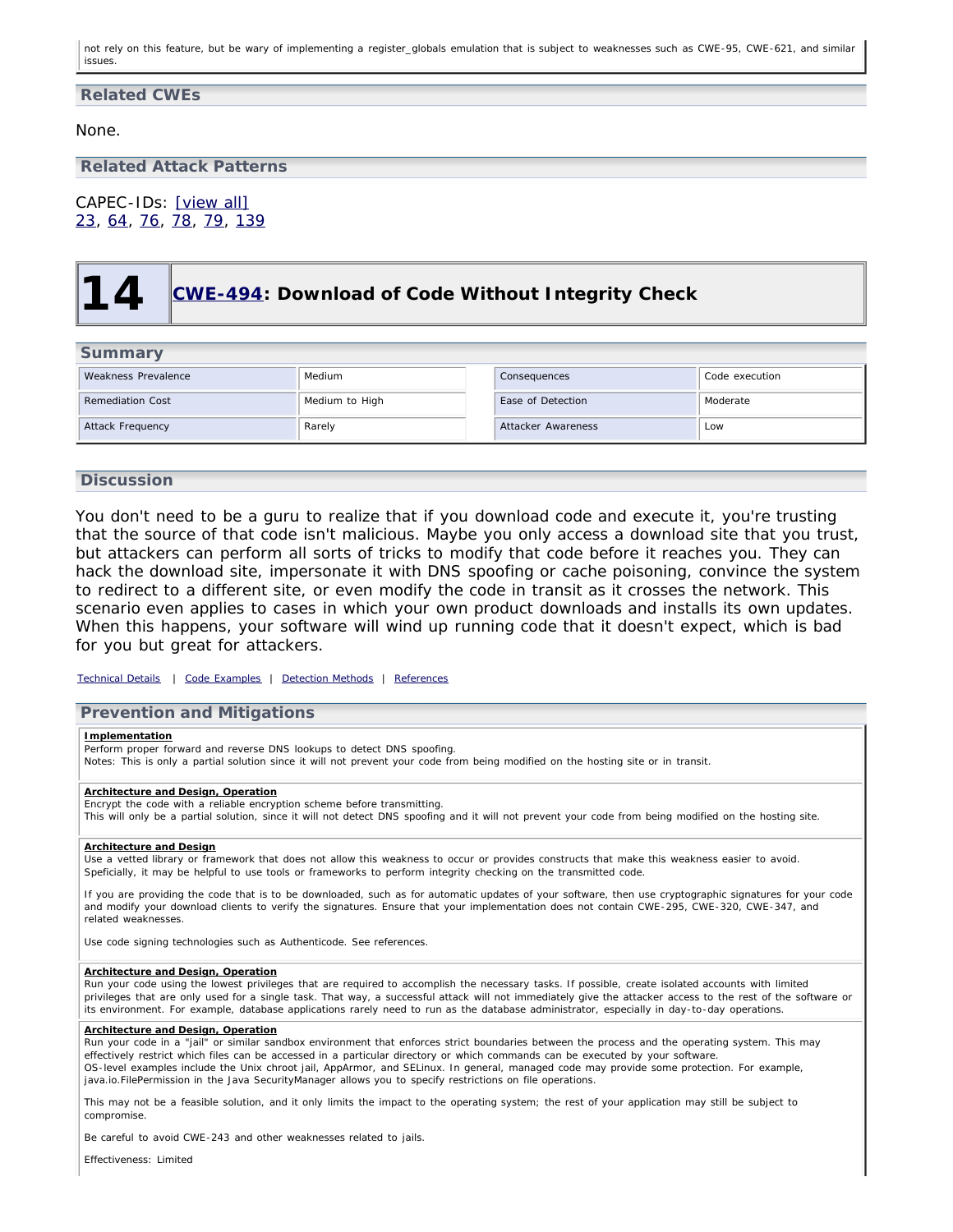Notes: The effectiveness of this mitigation depends on the prevention capabilities of the specific sandbox or jail being used and might only help to reduce the scope of an attack, such as restricting the attacker to certain system calls or limiting the portion of the file system that can be accessed.

| <b>Related CWEs</b> |                                                |  |  |  |
|---------------------|------------------------------------------------|--|--|--|
| $CWE - 247$         | Reliance on DNS Lookups in a Security Decision |  |  |  |
| <b>CWE-292</b>      | Trusting Self-reported DNS Name                |  |  |  |
| <b>CWE-346</b>      | Origin Validation Error                        |  |  |  |
| <b>CWE-350</b>      | Improperly Trusted Reverse DNS                 |  |  |  |

### **Related Attack Patterns**

<span id="page-24-0"></span>CAPEC-IDs: [\[view all\]](http://cwe.mitre.org/data/definitions/494.html#Related_Attack_Patterns) [184,](http://capec.mitre.org/data/definitions/184.html) [185](http://capec.mitre.org/data/definitions/185.html), [186](http://capec.mitre.org/data/definitions/186.html), [187](http://capec.mitre.org/data/definitions/187.html)

## **15 [CWE-863:](http://cwe.mitre.org/data/definitions/863.html) Incorrect Authorization**

### **Summary**

| Weakness Prevalence     | High          | Consequences       | Security bypass |
|-------------------------|---------------|--------------------|-----------------|
| <b>Remediation Cost</b> | Low to Medium | Ease of Detection  | Moderate        |
| Attack Frequency        | Often         | Attacker Awareness | High            |

### **Discussion**

While the lack of authorization is more dangerous (see elsewhere in the Top 25), incorrect authorization can be just as problematic. Developers may attempt to control access to certain resources, but implement it in a way that can be bypassed. For example, once a person has logged in to a web application, the developer may store the permissions in a cookie. By modifying the cookie, the attacker can access other resources. Alternately, the developer might perform authorization by delivering code that gets executed in the web client, but an attacker could use a customized client that removes the check entirely.

*[Technical Details](http://cwe.mitre.org/data/definitions/863.html) | [Code Examples](http://cwe.mitre.org/data/definitions/863.html#Demonstrative%20Examples) | [Detection Methods](http://cwe.mitre.org/data/definitions/863.html#Detection%20Methods) | [References](http://cwe.mitre.org/data/definitions/863.html#References)*

### **Prevention and Mitigations**

#### **Architecture and Design**

Divide your application into anonymous, normal, privileged, and administrative areas. Reduce the attack surface by carefully mapping roles with data and functionality. Use role-based access control (RBAC) to enforce the roles at the appropriate boundaries. Note that this approach may not protect against horizontal authorization, i.e., it will not protect a user from attacking others with the same role.

#### **Architecture and Design**

Ensure that you perform access control checks related to your business logic. These checks may be different than the access control checks that you apply to more generic resources such as files, connections, processes, memory, and database records. For example, a database may restrict access for medical records to a specific database user, but each record might only be intended to be accessible to the patient and the patient's doctor.

#### **Architecture and Design**

Use a vetted library or framework that does not allow this weakness to occur or provides constructs that make this weakness easier to avoid. For example, consider using authorization frameworks such as the JAAS Authorization Framework and the OWASP ESAPI Access Control feature.

#### **Architecture and Design**

For web applications, make sure that the access control mechanism is enforced correctly at the server side on every page. Users should not be able to access any unauthorized functionality or information by simply requesting direct access to that page.

One way to do this is to ensure that all pages containing sensitive information are not cached, and that all such pages restrict access to requests that are accompanied by an active and authenticated session token associated with a user who has the required permissions to access that page.

#### **System Configuration, Installation**

Use the access control capabilities of your operating system and server environment and define your access control lists accordingly. Use a "default deny" policy when defining these ACLs.

### **Related CWEs**

| CWE-425   Direct Request ('Forced Browsing')                    |
|-----------------------------------------------------------------|
| CWE-639   Authorization Bypass Through User-Controlled Key      |
| CWE-732   Incorrect Permission Assignment for Critical Resource |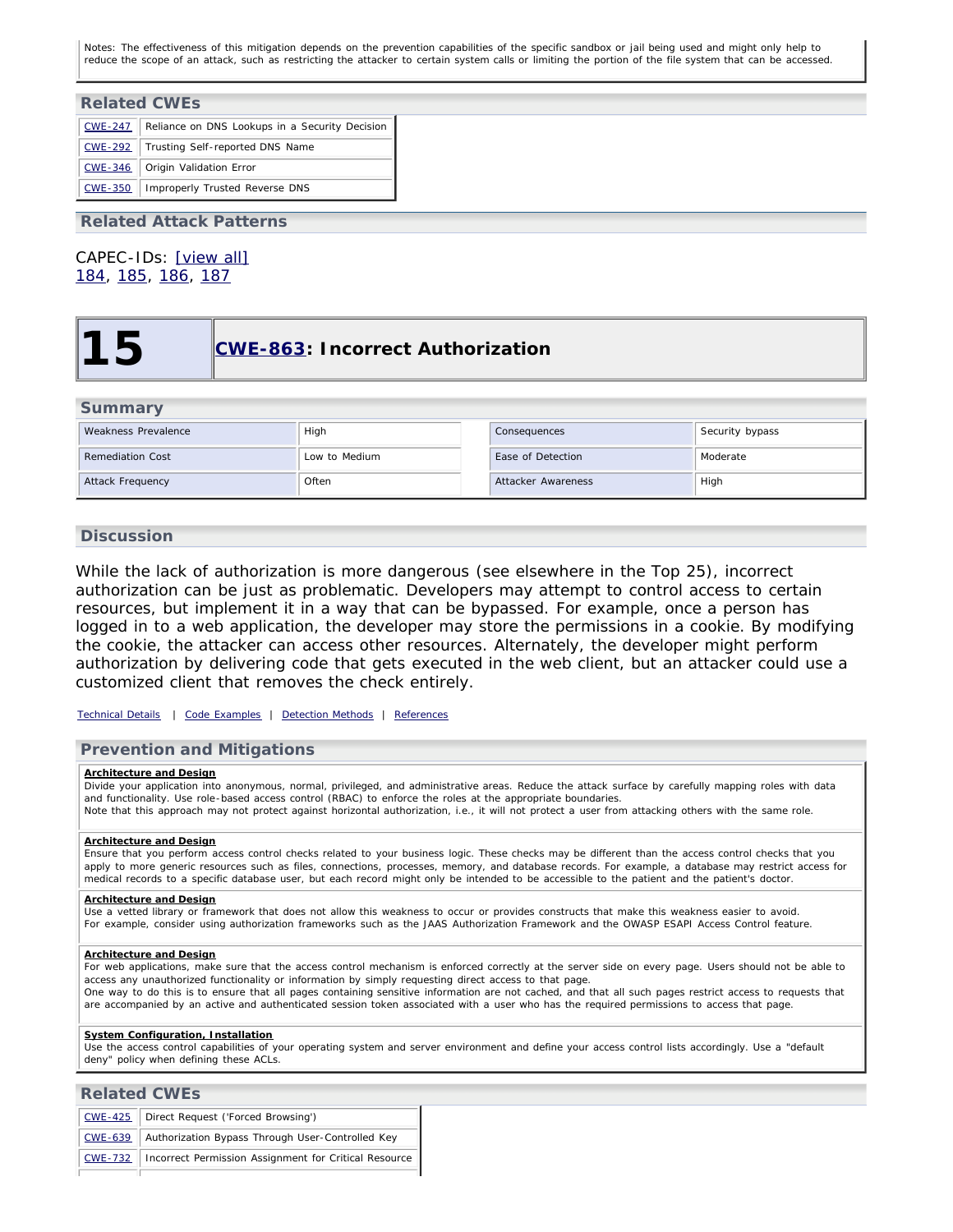### **Related Attack Patterns**

### <span id="page-25-0"></span>CAPEC-IDs: [\[view all\]](http://cwe.mitre.org/data/definitions/863.html#Related_Attack_Patterns) [1,](http://capec.mitre.org/data/definitions/1.html) [17](http://capec.mitre.org/data/definitions/17.html), [58,](http://capec.mitre.org/data/definitions/58.html) [122](http://capec.mitre.org/data/definitions/122.html), [180](http://capec.mitre.org/data/definitions/180.html)

# **16 [CWE-829:](http://cwe.mitre.org/data/definitions/829.html) Inclusion of Functionality from Untrusted Control Sphere**

### **Summary**

| Weakness Prevalence     | High          | Consequences       | Security bypass |
|-------------------------|---------------|--------------------|-----------------|
| <b>Remediation Cost</b> | Low to Medium | Ease of Detection  | Moderate        |
| Attack Frequency        | Often         | Attacker Awareness | High            |

### **Discussion**

The idea seems simple enough (not to mention cool enough): you can make a lot of smaller parts of a document (or program), then combine them all together into one big document (or program) by "including" or "requiring" those smaller pieces. This is a common enough way to build programs. Combine this with the common tendency to allow attackers to influence the location of some of these pieces - perhaps even from the attacker's own server - then suddenly you're importing somebody else's code. In these Web 2.0 days, maybe it's just "the way the Web works," but not if security is a consideration.

*[Technical Details](http://cwe.mitre.org/data/definitions/829.html) | [Code Examples](http://cwe.mitre.org/data/definitions/829.html#Demonstrative%20Examples) | [Detection Methods](http://cwe.mitre.org/data/definitions/829.html#Detection%20Methods) | [References](http://cwe.mitre.org/data/definitions/829.html#References)*

### **Prevention and Mitigations**

#### **Architecture and Design**

Use a vetted library or framework that does not allow this weakness to occur or provides constructs that make this weakness easier to avoid.

#### **Architecture and Design**

When the set of acceptable objects, such as filenames or URLs, is limited or known, create a mapping from a set of fixed input values (such as numeric IDs) to the actual filenames or URLs, and reject all other inputs.

For example, ID 1 could map to "inbox.txt" and ID 2 could map to "profile.txt". Features such as the ESAPI AccessReferenceMap provide this capability.

#### **Architecture and Design**

For any security checks that are performed on the client side, ensure that these checks are duplicated on the server side, in order to avoid CWE-602. Attackers can bypass the client-side checks by modifying values after the checks have been performed, or by changing the client to remove the clientside checks entirely. Then, these modified values would be submitted to the server.

#### **Architecture and Design, Operation**

Run your code in a "jail" or similar sandbox environment that enforces strict boundaries between the process and the operating system. This may effectively restrict which files can be accessed in a particular directory or which commands can be executed by your software. OS-level examples include the Unix chroot jail, AppArmor, and SELinux. In general, managed code may provide some protection. For example, java.io.FilePermission in the Java SecurityManager allows you to specify restrictions on file operations.

This may not be a feasible solution, and it only limits the impact to the operating system; the rest of your application may still be subject to compromise.

Be careful to avoid CWE-243 and other weaknesses related to jails.

Effectiveness: Limited

Notes: The effectiveness of this mitigation depends on the prevention capabilities of the specific sandbox or jail being used and might only help to reduce the scope of an attack, such as restricting the attacker to certain system calls or limiting the portion of the file system that can be accessed.

#### **Architecture and Design, Operation**

Run your code using the lowest privileges that are required to accomplish the necessary tasks. If possible, create isolated accounts with limited privileges that are only used for a single task. That way, a successful attack will not immediately give the attacker access to the rest of the software or its environment. For example, database applications rarely need to run as the database administrator, especially in day-to-day operations.

#### **Implementation**

Assume all input is malicious. Use an "accept known good" input validation strategy, i.e., use a whitelist of acceptable inputs that strictly conform to specifications. Reject any input that does not strictly conform to specifications, or transform it into something that does. Do not rely exclusively on looking for malicious or malformed inputs (i.e., do not rely on a blacklist). However, blacklists can be useful for detecting potential attacks or determining which inputs are so malformed that they should be rejected outright.

When performing input validation, consider all potentially relevant properties, including length, type of input, the full range of acceptable values, missing or extra inputs, syntax, consistency across related fields, and conformance to business rules. As an example of business rule logic, "boat" may be syntactically valid because it only contains alphanumeric characters, but it is not valid if you are expecting colors such as "red" or "blue.

For filenames, use stringent whitelists that limit the character set to be used. If feasible, only allow a single "." character in the filename to avoid weaknesses such as CWE-23, and exclude directory separators such as "/" to avoid CWE-36. Use a whitelist of allowable file extensions, which will help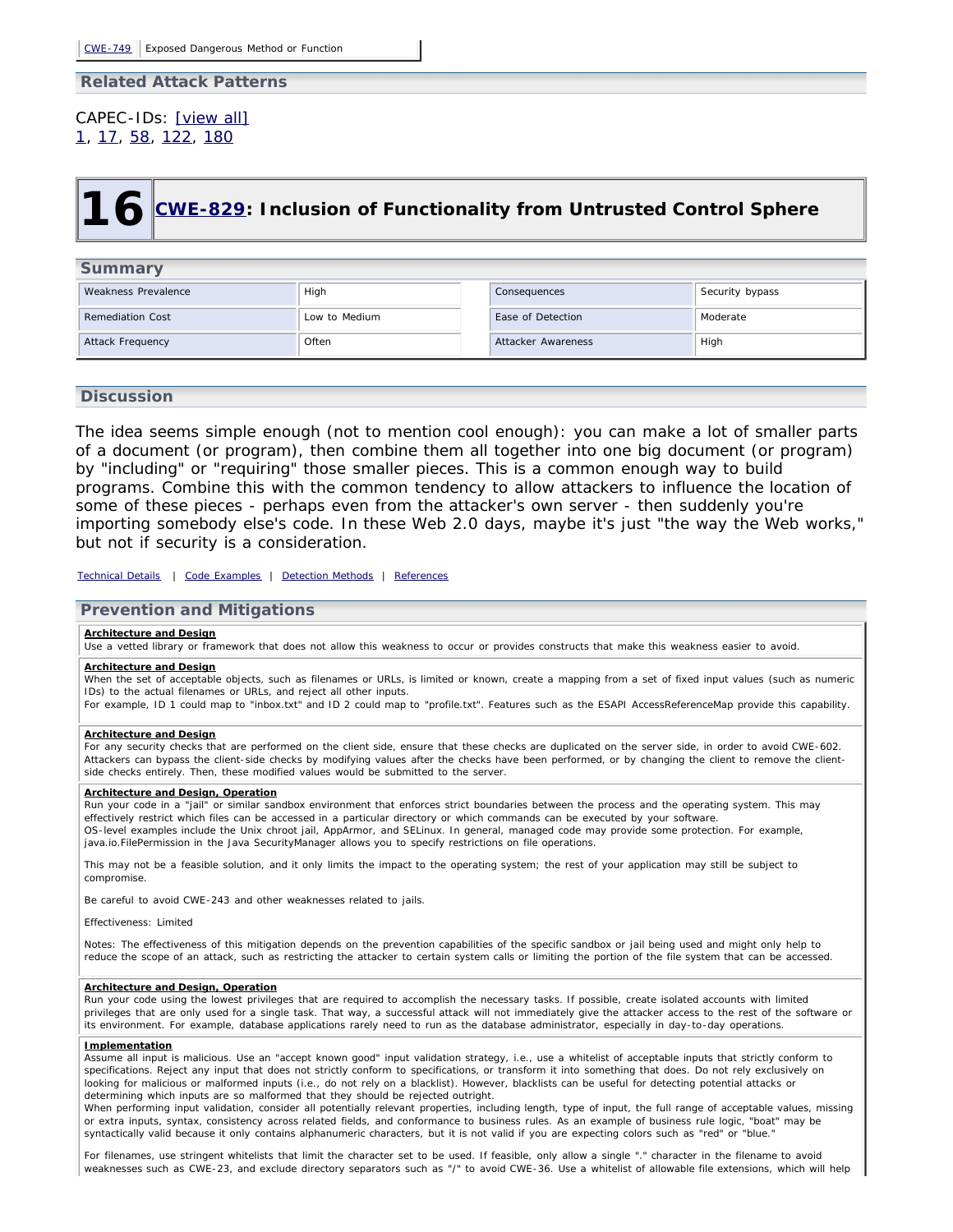#### **Architecture and Design, Operation**

Store library, include, and utility files outside of the web document root, if possible. Otherwise, store them in a separate directory and use the web server's access control capabilities to prevent attackers from directly requesting them. One common practice is to define a fixed constant in each calling program, then check for the existence of the constant in the library/include file; if the constant does not exist, then the file was directly requested, and it can exit immediately.

This significantly reduces the chance of an attacker being able to bypass any protection mechanisms that are in the base program but not in the include files. It will also reduce your attack surface.

#### **Architecture and Design, Implementation**

Understand all the potential areas where untrusted inputs can enter your software: parameters or arguments, cookies, anything read from the network, environment variables, reverse DNS lookups, query results, request headers, URL components, e-mail, files, filenames, databases, and any external systems that provide data to the application. Remember that such inputs may be obtained indirectly through API calls. Many file inclusion problems occur because the programmer assumed that certain inputs could not be modified, especially for cookies and URL components.

#### **Operation**

Use an application firewall that can detect attacks against this weakness. It can be beneficial in cases in which the code cannot be fixed (because it is controlled by a third party), as an emergency prevention measure while more comprehensive software assurance measures are applied, or to provide defense in depth.

```
Effectiveness: Moderate
```
Notes: An application firewall might not cover all possible input vectors. In addition, attack techniques might be available to bypass the protection mechanism, such as using malformed inputs that can still be processed by the component that receives those inputs. Depending on functionality, an application firewall might inadvertently reject or modify legitimate requests. Finally, some manual effort may be required for customization.

### **Related CWEs**

| $CWE - 425$    | Direct Request ('Forced Browsing')                    |  |  |  |
|----------------|-------------------------------------------------------|--|--|--|
| $CWE - 639$    | Authorization Bypass Through User-Controlled Key      |  |  |  |
| <b>CWE-732</b> | Incorrect Permission Assignment for Critical Resource |  |  |  |
| CWE-749        | Exposed Dangerous Method or Function                  |  |  |  |

### **Related Attack Patterns**

### <span id="page-26-0"></span>CAPEC-IDs: [\[view all\]](http://cwe.mitre.org/data/definitions/829.html#Related_Attack_Patterns) [35,](http://capec.mitre.org/data/definitions/35.html) [38](http://capec.mitre.org/data/definitions/38.html), [101](http://capec.mitre.org/data/definitions/101.html), [103,](http://capec.mitre.org/data/definitions/103.html) [111](http://capec.mitre.org/data/definitions/111.html), [175](http://capec.mitre.org/data/definitions/175.html), [181](http://capec.mitre.org/data/definitions/181.html), [184,](http://capec.mitre.org/data/definitions/184.html) [185](http://capec.mitre.org/data/definitions/185.html), [186](http://capec.mitre.org/data/definitions/186.html), [187](http://capec.mitre.org/data/definitions/187.html), [193](http://capec.mitre.org/data/definitions/193.html), [222,](http://capec.mitre.org/data/definitions/222.html) [251](http://capec.mitre.org/data/definitions/251.html), [252](http://capec.mitre.org/data/definitions/252.html), [253](http://capec.mitre.org/data/definitions/253.html)

## **17 [CWE-732:](http://cwe.mitre.org/data/definitions/732.html) Incorrect Permission Assignment for Critical Resource**

| Summary                 |             |                    |                           |  |  |  |
|-------------------------|-------------|--------------------|---------------------------|--|--|--|
| Weakness Prevalence     | Medium      | Consequences       | Data loss, Code execution |  |  |  |
| <b>Remediation Cost</b> | Low to High | Ease of Detection  | Easy                      |  |  |  |
| Attack Frequency        | Often       | Attacker Awareness | High                      |  |  |  |

### **Discussion**

It's rude to take something without asking permission first, but impolite users (i.e., attackers) are willing to spend a little time to see what they can get away with. If you have critical programs, data stores, or configuration files with permissions that make your resources readable or writable by the world - well, that's just what they'll become. While this issue might not be considered during implementation or design, sometimes that's where the solution needs to be applied. Leaving it up to a harried sysadmin to notice and make the appropriate changes is far from optimal, and sometimes impossible.

### *[Technical Details](http://cwe.mitre.org/data/definitions/732.html) | [Code Examples](http://cwe.mitre.org/data/definitions/732.html#Demonstrative%20Examples) | [Detection Methods](http://cwe.mitre.org/data/definitions/732.html#Detection%20Methods) | [References](http://cwe.mitre.org/data/definitions/732.html#References)*

### **Prevention and Mitigations**

#### **Implementation**

When using a critical resource such as a configuration file, check to see if the resource has insecure permissions (such as being modifiable by any regular user), and generate an error or even exit the software if there is a possibility that the resource could have been modified by an unauthorized party.

#### **Architecture and Design**

Divide your application into anonymous, normal, privileged, and administrative areas. Reduce the attack surface by carefully defining distinct user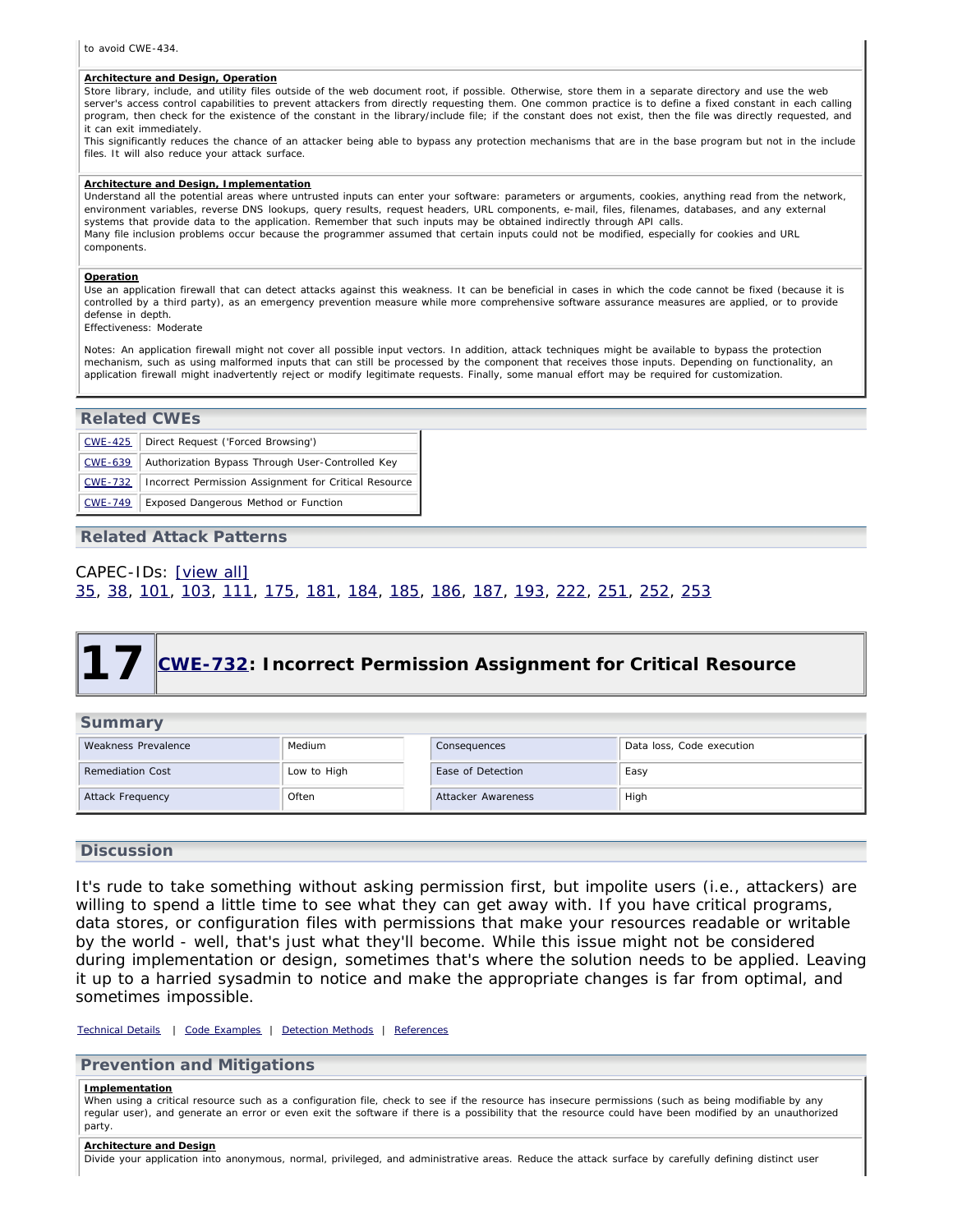groups, privileges, and/or roles. Map these against data, functionality, and the related resources. Then set the permissions accordingly. This will allow you to maintain more fine-grained control over your resources. Effectiveness: Moderate

Notes: This can be an effective strategy. However, in practice, it may be difficult or time consuming to define these areas when there are many different resources or user types, or if the applications features change rapidly.

#### **Architecture and Design, Operation**

Run your code in a "jail" or similar sandbox environment that enforces strict boundaries between the process and the operating system. This may effectively restrict which files can be accessed in a particular directory or which commands can be executed by your software. OS-level examples include the Unix chroot jail, AppArmor, and SELinux. In general, managed code may provide some protection. For example, java.io.FilePermission in the Java SecurityManager allows you to specify restrictions on file operations.

This may not be a feasible solution, and it only limits the impact to the operating system; the rest of your application may still be subject to compromise.

Be careful to avoid CWE-243 and other weaknesses related to jails.

#### Effectiveness: Moderate

Notes: The effectiveness of this mitigation depends on the prevention capabilities of the specific sandbox or jail being used and might only help to reduce the scope of an attack, such as restricting the attacker to certain system calls or limiting the portion of the file system that can be accessed.

#### **Implementation, Installation**

During program startup, explicitly set the default permissions or umask to the most restrictive setting possible. Also set the appropriate permissions during program installation. This will prevent you from inheriting insecure permissions from any user who installs or runs the program. Effectiveness: High

#### **System Configuration**

For all configuration files, executables, and libraries, make sure that they are only readable and writable by the software's administrator. Effectiveness: High

#### **Documentation**

Do not suggest insecure configuration changes in your documentation, especially if those configurations can extend to resources and other software that are outside the scope of your own software.

#### **Installation**

Do not assume that the system administrator will manually change the configuration to the settings that you recommend in the manual.

#### **Operation, System Configuration**

Ensure that your software runs properly under the Federal Desktop Core Configuration (FDCC) or an equivalent hardening configuration guide, which many organizations use to limit the attack surface and potential risk of deployed software.

### **Related CWEs**

| <b>CWE-276</b> | Incorrect Default Permissions            |
|----------------|------------------------------------------|
| <b>CWE-277</b> | <b>Insecure Inherited Permissions</b>    |
| <b>CWE-279</b> | Incorrect Execution-Assigned Permissions |
| <b>CWE-285</b> | Improper Authorization                   |

### **Related Attack Patterns**

### <span id="page-27-0"></span>CAPEC-IDs: [\[view all\]](http://cwe.mitre.org/data/definitions/732.html#Related_Attack_Patterns) [1,](http://capec.mitre.org/data/definitions/1.html) [17](http://capec.mitre.org/data/definitions/17.html), [60,](http://capec.mitre.org/data/definitions/60.html) [61](http://capec.mitre.org/data/definitions/61.html), [62,](http://capec.mitre.org/data/definitions/62.html) [122](http://capec.mitre.org/data/definitions/122.html), [180](http://capec.mitre.org/data/definitions/180.html), [232](http://capec.mitre.org/data/definitions/232.html), [234](http://capec.mitre.org/data/definitions/234.html)

## **18 [CWE-676:](http://cwe.mitre.org/data/definitions/676.html) Use of Potentially Dangerous Function**

| Summary                 |        |                    |                           |  |  |
|-------------------------|--------|--------------------|---------------------------|--|--|
| Weakness Prevalence     | High   | Consequences       | Data loss, Code execution |  |  |
| <b>Remediation Cost</b> | Medium | Ease of Detection  | Easy                      |  |  |
| Attack Frequency        | Rarely | Attacker Awareness | High                      |  |  |

### **Discussion**

Safety is critical when handling power tools. The programmer's toolbox is chock full of power tools, including library or API functions that make assumptions about how they will be used, with no guarantees of safety if they are abused. If potentially-dangerous functions are not used properly, then things can get real messy real quick.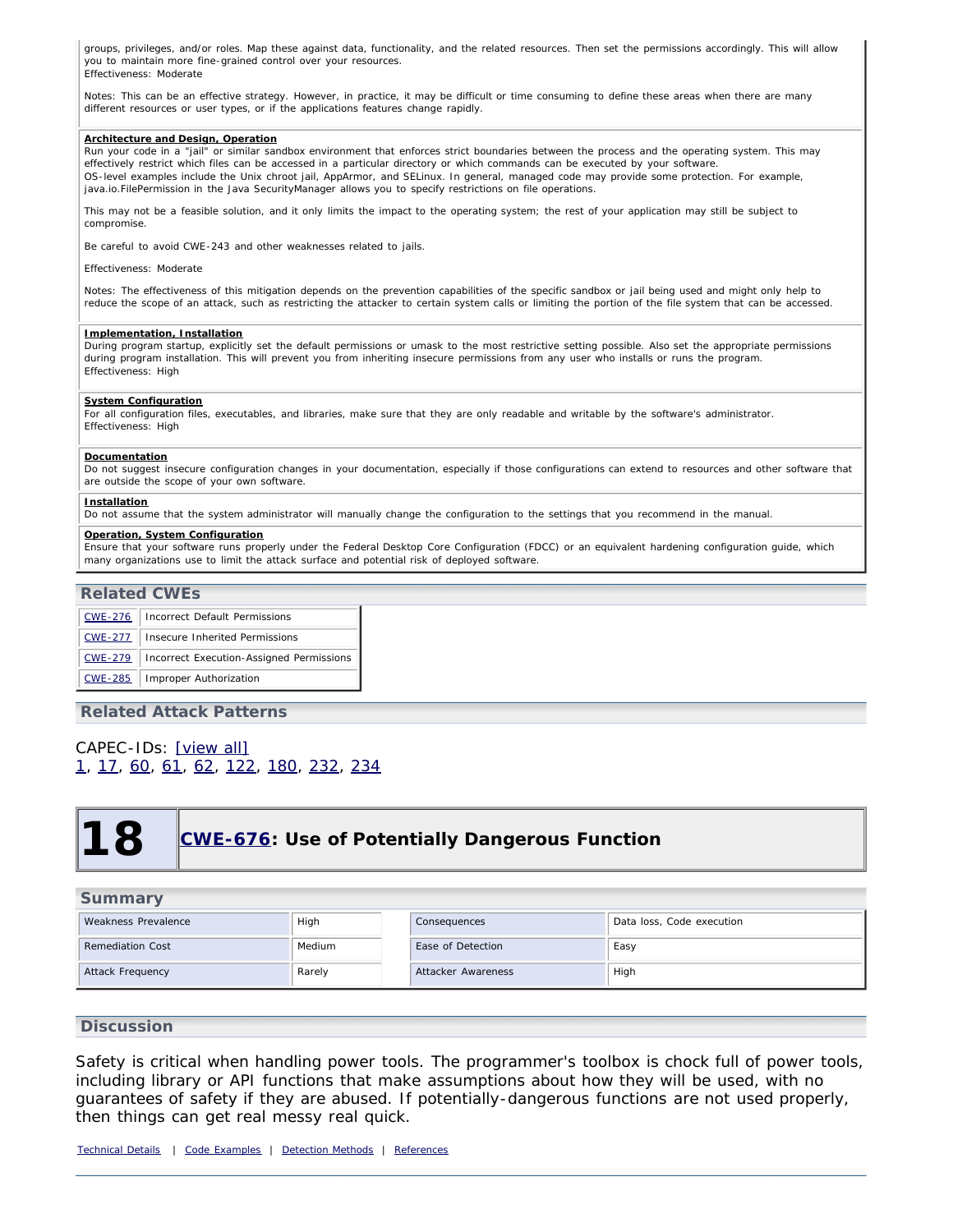**Prevention and Mitigations**

#### **Build and Compilation, Implementation**

Identify a list of prohibited API functions and prohibit developers from using these functions, providing safer alternatives. In some cases, automatic code analysis tools or the compiler can be instructed to spot use of prohibited functions, such as the "banned.h" include file from Microsoft's SDL.

| <b>Related CWEs</b> |                                     |  |  |  |
|---------------------|-------------------------------------|--|--|--|
| <b>CWE-329</b>      | Not Using a Random IV with CBC Mode |  |  |  |
| <b>CWE-331</b>      | Insufficient Entropy                |  |  |  |
| <b>CWE-334</b>      | Small Space of Random Values        |  |  |  |
| <b>CWE-336</b>      | Same Seed in PRNG                   |  |  |  |
| <b>CWE-337</b>      | Predictable Seed in PRNG            |  |  |  |
| <b>CWE-338</b>      | Use of Cryptographically Weak PRNG  |  |  |  |
| <b>CWE-341</b>      | Predictable from Observable State   |  |  |  |

### **Related Attack Patterns**

### CAPEC-IDs: [\[view all\]](http://cwe.mitre.org/data/definitions/676.html#Related_Attack_Patterns)

<span id="page-28-0"></span>

|--|--|

| <b>Summary</b>          |                |                    |                            |  |  |
|-------------------------|----------------|--------------------|----------------------------|--|--|
| Weakness Prevalence     | High           | Consequences       | Data loss, Security bypass |  |  |
| <b>Remediation Cost</b> | Medium to High | Ease of Detection  | Moderate                   |  |  |
| Attack Frequency        | Rarely         | Attacker Awareness | Medium                     |  |  |

### **Discussion**

If you are handling sensitive data or you need to protect a communication channel, you may be using cryptography to prevent attackers from reading it. You may be tempted to develop your own encryption scheme in the hopes of making it difficult for attackers to crack. This kind of growyour-own cryptography is a welcome sight to attackers. Cryptography is just plain hard. If brilliant mathematicians and computer scientists worldwide can't get it right (and they're always breaking their own stuff), then neither can you. You might think you created a brand-new algorithm that nobody will figure out, but it's more likely that you're reinventing a wheel that falls off just before the parade is about to start.

*[Technical Details](http://cwe.mitre.org/data/definitions/327.html) | [Code Examples](http://cwe.mitre.org/data/definitions/327.html#Demonstrative%20Examples) | [Detection Methods](http://cwe.mitre.org/data/definitions/327.html#Detection%20Methods) | [References](http://cwe.mitre.org/data/definitions/327.html#References)*

### **Prevention and Mitigations**

#### **Architecture and Design**

Select a well-vetted algorithm that is currently considered to be strong by experts in the field, and select well-tested implementations. As with all cryptographic mechanisms, the source code should be available for analysis. For example, US government systems require FIPS 140-2 certification.

Do not develop your own cryptographic algorithms. They will likely be exposed to attacks that are well-understood by cryptographers. Reverse engineering techniques are mature. If your algorithm can be compromised if attackers find out how it works, then it is especially weak.

Periodically ensure that you aren't using obsolete cryptography. Some older algorithms, once thought to require a billion years of computing time, can now be broken in days or hours. This includes MD4, MD5, SHA1, DES, and other algorithms that were once regarded as strong.

#### **Architecture and Design**

Design your software so that you can replace one cryptographic algorithm with another. This will make it easier to upgrade to stronger algorithms

### **Architecture and Design**

Carefully manage and protect cryptographic keys (see CWE-320). If the keys can be guessed or stolen, then the strength of the cryptography itself is irrelevant.

#### **Architecture and Design**

Use a vetted library or framework that does not allow this weakness to occur or provides constructs that make this weakness easier to avoid. Industry-standard implementations will save you development time and may be more likely to avoid errors that can occur during implementation of cryptographic algorithms. Consider the ESAPI Encryption feature.

#### **Implementation, Architecture and Design**

When you use industry-approved techniques, you need to use them correctly. Don't cut corners by skipping resource-intensive steps (CWE-325). These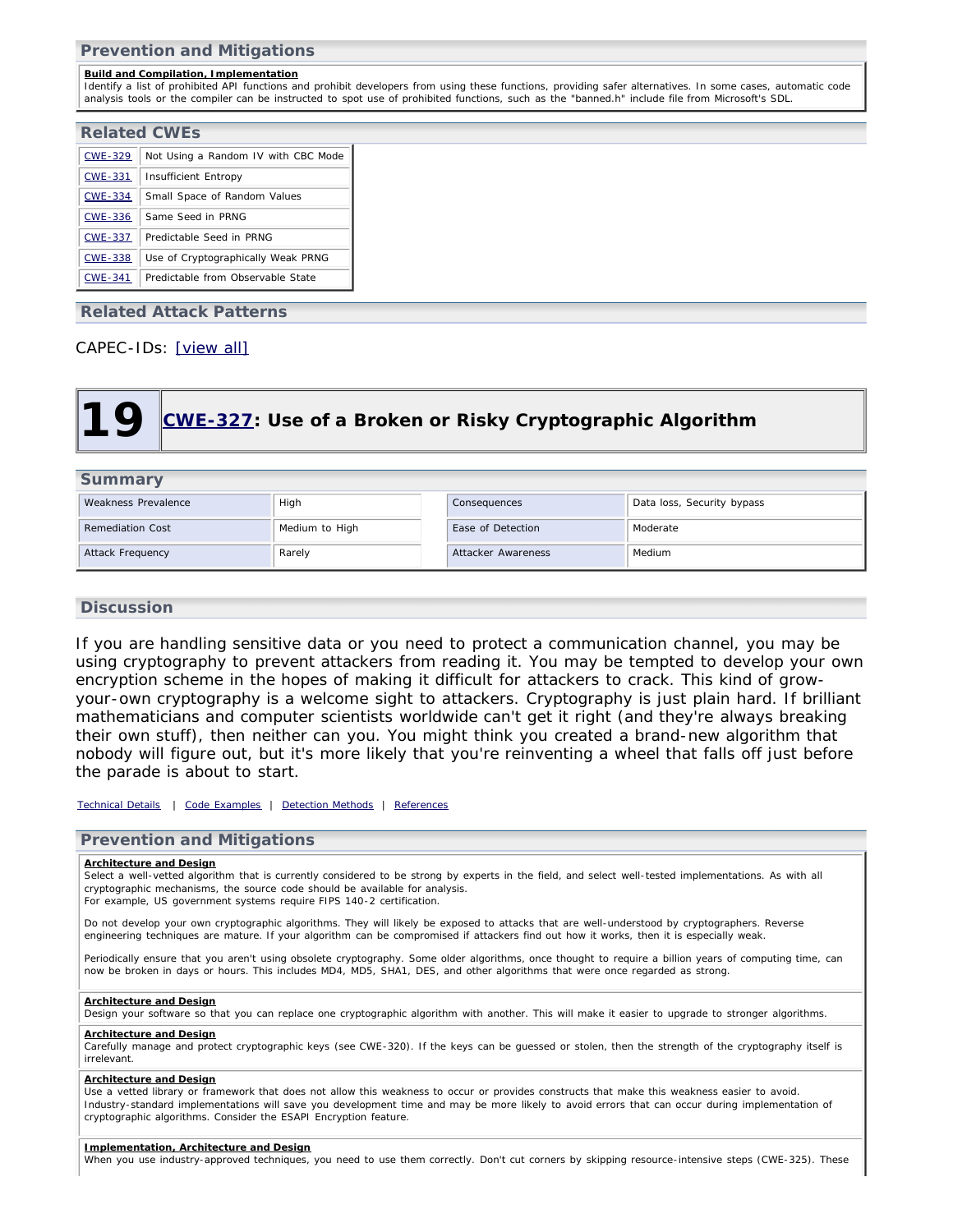| <b>Related CWEs</b> |                                     |  |  |  |
|---------------------|-------------------------------------|--|--|--|
| CWE-320             | Key Management Errors               |  |  |  |
| CWE-329             | Not Using a Random IV with CBC Mode |  |  |  |
| $CWE - 331$         | <b>Insufficient Entropy</b>         |  |  |  |
| <b>CWE-338</b>      | Use of Cryptographically Weak PRNG  |  |  |  |

**Related Attack Patterns**

<span id="page-29-0"></span>CAPEC-IDs: [\[view all\]](http://cwe.mitre.org/data/definitions/327.html#Related_Attack_Patterns) [20,](http://capec.mitre.org/data/definitions/20.html) [97](http://capec.mitre.org/data/definitions/97.html)

### **20 [CWE-131:](http://cwe.mitre.org/data/definitions/131.html) Incorrect Calculation of Buffer Size**

| <b>Summary</b>          |       |                          |                                              |  |  |
|-------------------------|-------|--------------------------|----------------------------------------------|--|--|
| Weakness Prevalence     | High  | Consequences             | Code execution, Denial of service, Data loss |  |  |
| <b>Remediation Cost</b> | Low   | <b>Ease of Detection</b> | Easy to Moderate                             |  |  |
| <b>Attack Frequency</b> | Often | Attacker Awareness       | High                                         |  |  |

### **Discussion**

In languages such as C, where memory management is the programmer's responsibility, there are many opportunities for error. If the programmer does not properly calculate the size of a buffer, then the buffer may be too small to contain the data that the programmer plans to write - even if the input was properly validated. Any number of problems could produce the incorrect calculation, but when all is said and done, you're going to run head-first into the dreaded buffer overflow.

#### *[Technical Details](http://cwe.mitre.org/data/definitions/131.html) | [Code Examples](http://cwe.mitre.org/data/definitions/131.html#Demonstrative%20Examples) | [Detection Methods](http://cwe.mitre.org/data/definitions/131.html#Detection%20Methods) | [References](http://cwe.mitre.org/data/definitions/131.html#References)*

### **Prevention and Mitigations**

#### **Implementation**

If you allocate a buffer for the purpose of transforming, converting, or encoding an input, make sure that you allocate enough memory to handle the largest possible encoding. For example, in a routine that converts "&" characters to "&" for HTML entity encoding, you will need an output buffer that is at least 5 times as large as the input buffer.

#### **Implementation**

Understand your programming language's underlying representation and how it interacts with numeric calculation (CWE-681). Pay close attention to byte size discrepancies, precision, signed/unsigned distinctions, truncation, conversion and casting between types, "not-a-number" calculations, and how your language handles numbers that are too large or too small for its underlying representation. Also be careful to account for 32-bit, 64-bit, and other potential differences that may affect the numeric representation.

#### **Implementation**

Perform input validation on any numeric input by ensuring that it is within the expected range. Enforce that the input meets both the minimum and maximum requirements for the expected range.

#### **Architecture and Design**

For any security checks that are performed on the client side, ensure that these checks are duplicated on the server side, in order to avoid CWE-602. Attackers can bypass the client-side checks by modifying values after the checks have been performed, or by changing the client to remove the clientside checks entirely. Then, these modified values would be submitted to the server.

#### **Implementation**

When processing structured incoming data containing a size field followed by raw data, ensure that you identify and resolve any inconsistencies between the size field and the actual size of the data (CWE-130).

#### **Implementation**

When allocating memory that uses sentinels to mark the end of a data structure - such as NUL bytes in strings - make sure you also include the sentinel in your calculation of the total amount of memory that must be allocated.

#### **Implementation**

Replace unbounded copy functions with analogous functions that support length arguments, such as strcpy with strncpy. Create these if they are not available.

Effectiveness: Moderate

Notes: This approach is still susceptible to calculation errors, including issues such as off-by-one errors (CWE-193) and incorrectly calculating buffer lengths (CWE-131).

Additionally, this only addresses potential overflow issues. Resource consumption / exhaustion issues are still possible.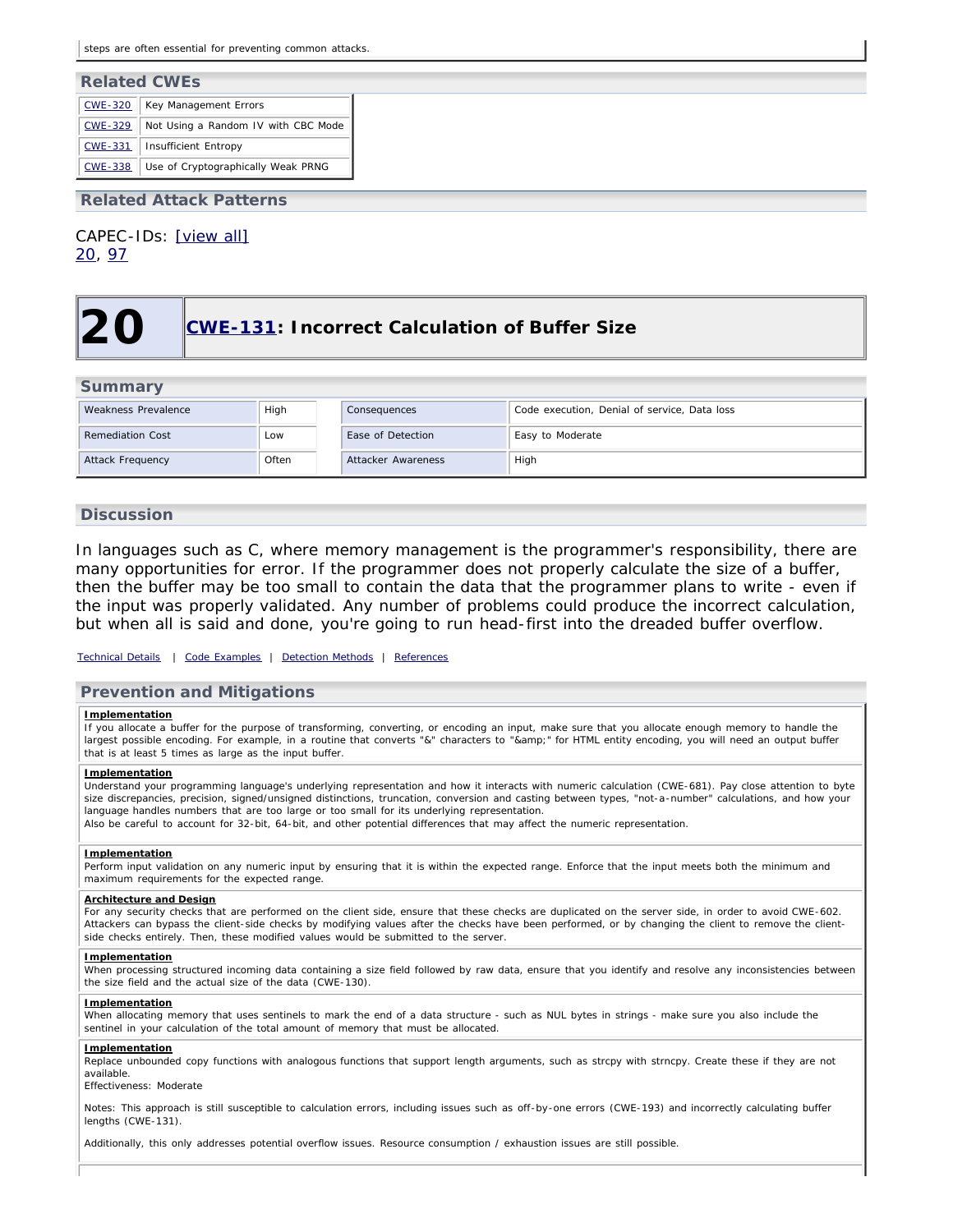#### **Implementation**

Use sizeof() on the appropriate data type to avoid CWE-467.

#### **Implementation**

Use the appropriate type for the desired action. For example, in C/C++, only use unsigned types for values that could never be negative, such as height, width, or other numbers related to quantity. This will simplify your sanity checks and will reduce surprises related to unexpected casting.

#### **Architecture and Design**

Use a vetted library or framework that does not allow this weakness to occur or provides constructs that make this weakness easier to avoid. Use libraries or frameworks that make it easier to handle numbers without unexpected consequences, or buffer allocation routines that automatically track buffer size.

Examples include safe integer handling packages such as SafeInt  $(C++)$  or IntegerLib (C or  $C++$ ).

#### **Build and Compilation**

Run or compile your software using features or extensions that automatically provide a protection mechanism that mitigates or eliminates buffer overflows.

For example, certain compilers and extensions provide automatic buffer overflow detection mechanisms that are built into the compiled code. Examples include the Microsoft Visual Studio /GS flag, Fedora/Red Hat FORTIFY\_SOURCE GCC flag, StackGuard, and ProPolice.

Effectiveness: Defense in Depth

Notes: This is not necessarily a complete solution, since these mechanisms can only detect certain types of overflows. In addition, an attack could still cause a denial of service, since the typical response is to exit the application.

#### **Operation**

Use a feature like Address Space Layout Randomization (ASLR). Effectiveness: Defense in Depth

Notes: This is not a complete solution. However, it forces the attacker to guess an unknown value that changes every program execution. In addition, an attack could still cause a denial of service, since the typical response is to exit the application.

#### **Operation**

Use a CPU and operating system that offers Data Execution Protection (NX) or its equivalent. Effectiveness: Defense in Depth

Notes: This is not a complete solution, since buffer overflows could be used to overwrite nearby variables to modify the software's state in dangerous ways. In addition, it cannot be used in cases in which self-modifying code is required. Finally, an attack could still cause a denial of service, since the typical response is to exit the application.

#### **Implementation**

Examine compiler warnings closely and eliminate problems with potential security implications, such as signed / unsigned mismatch in memory operations, or use of uninitialized variables. Even if the weakness is rarely exploitable, a single failure may lead to the compromise of the entire system.

#### **Architecture and Design, Operation**

Run your code using the lowest privileges that are required to accomplish the necessary tasks. If possible, create isolated accounts with limited privileges that are only used for a single task. That way, a successful attack will not immediately give the attacker access to the rest of the software or its environment. For example, database applications rarely need to run as the database administrator, especially in day-to-day operations.

#### **Architecture and Design, Operation**

Run your code in a "jail" or similar sandbox environment that enforces strict boundaries between the process and the operating system. This may effectively restrict which files can be accessed in a particular directory or which commands can be executed by your software. OS-level examples include the Unix chroot jail, AppArmor, and SELinux. In general, managed code may provide some protection. For example, java.io.FilePermission in the Java SecurityManager allows you to specify restrictions on file operations.

This may not be a feasible solution, and it only limits the impact to the operating system; the rest of your application may still be subject to compromise.

Be careful to avoid CWE-243 and other weaknesses related to jails.

Effectiveness: Limited

Notes: The effectiveness of this mitigation depends on the prevention capabilities of the specific sandbox or jail being used and might only help to reduce the scope of an attack, such as restricting the attacker to certain system calls or limiting the portion of the file system that can be accessed.

### **Related CWEs**

| CWE-120    Buffer Copy without Checking Size of Input ('Classic Buffer Overflow') |
|-----------------------------------------------------------------------------------|
| CWE-129   Improper Validation of Array Index                                      |
| CWE-805 Buffer Access with Incorrect Length Value                                 |

### **Related Attack Patterns**

### <span id="page-30-0"></span>CAPEC-IDs: [\[view all\]](http://cwe.mitre.org/data/definitions/131.html#Related_Attack_Patterns) [47,](http://capec.mitre.org/data/definitions/47.html) [100](http://capec.mitre.org/data/definitions/100.html)



### **Summary**

Weakness Prevalence **Consequences** Consequences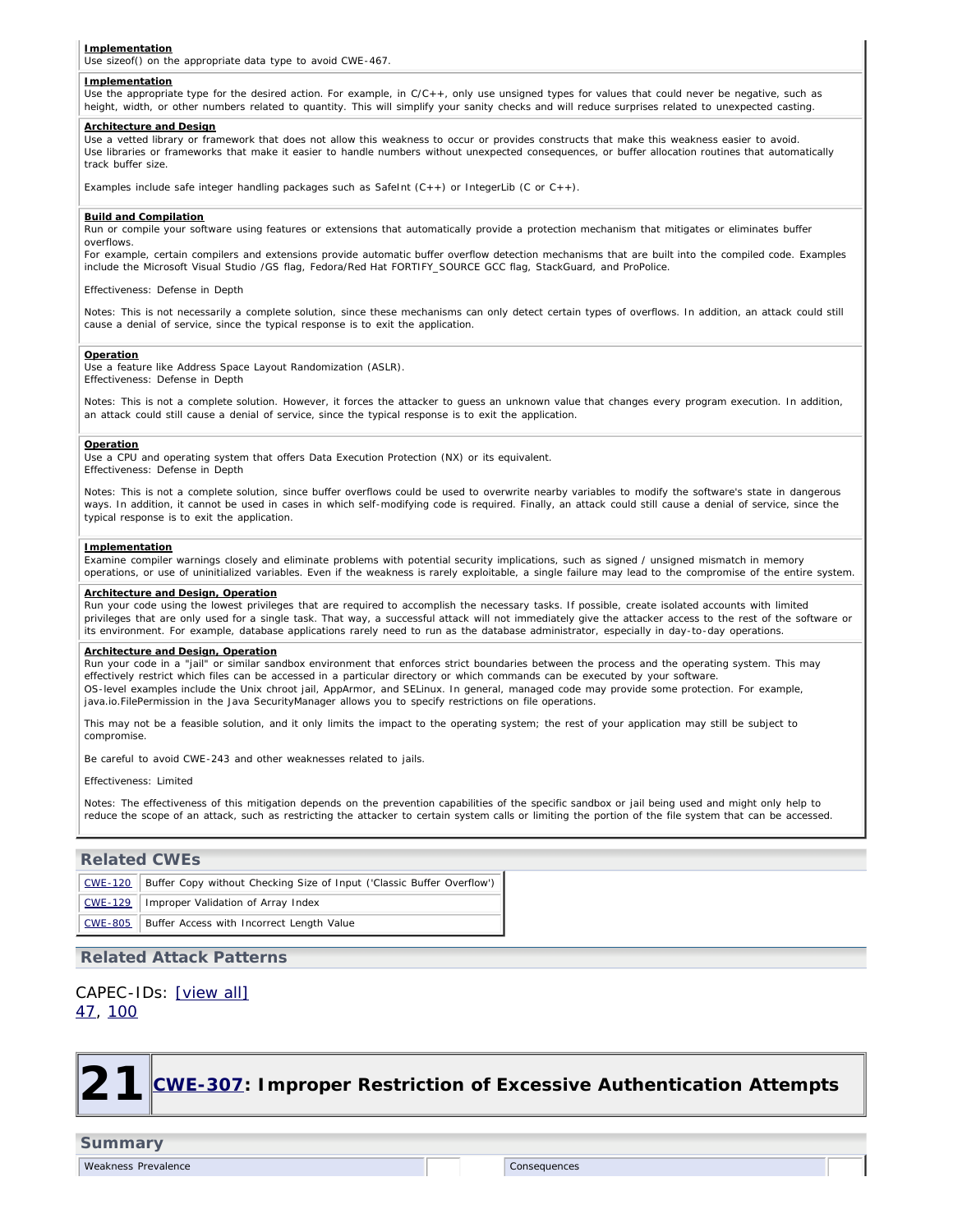| Remediation Cost |  | Ease of Detection  |  |
|------------------|--|--------------------|--|
| Attack Frequency |  | Attacker Awareness |  |

### **Discussion**

An often-used phrase is "If at first you don't succeed, try, try again." Attackers may try to break into your account by writing programs that repeatedly guess different passwords. Without some kind of protection against brute force techniques, the attack will eventually succeed. You don't have to be advanced to be persistent.

*[Technical Details](http://cwe.mitre.org/data/definitions/307.html) | [Code Examples](http://cwe.mitre.org/data/definitions/307.html#Demonstrative%20Examples) | [Detection Methods](http://cwe.mitre.org/data/definitions/307.html#Detection%20Methods) | [References](http://cwe.mitre.org/data/definitions/307.html#References)*

### **Prevention and Mitigations**

**Architecture and Design** Common protection mechanisms include: Disconnecting the user after a small number of failed attempts

Implementing a timeout

Locking out a targeted account

Requiring a computational task on the user's part.

#### **Architecture and Design**

Use a vetted library or framework that does not allow this weakness to occur or provides constructs that make this weakness easier to avoid. Consider using libraries with authentication capabilities such as OpenSSL or the ESAPI Authenticator.

| <b>Related CWEs</b> |                                                 |  |
|---------------------|-------------------------------------------------|--|
| $\text{CWE}-302$    | Authentication Bypass by Assumed-Immutable Data |  |
| CWE-306             | Missing Authentication for Critical Function    |  |

**Related Attack Patterns**

CAPEC-IDs: [\[view all\]](http://cwe.mitre.org/data/definitions/307.html#Related_Attack_Patterns) [16,](http://capec.mitre.org/data/definitions/16.html) [49](http://capec.mitre.org/data/definitions/49.html), [55,](http://capec.mitre.org/data/definitions/55.html) [70](http://capec.mitre.org/data/definitions/70.html), [112](http://capec.mitre.org/data/definitions/112.html)

<span id="page-31-0"></span>

| Summary             |           |                    |                                              |  |  |
|---------------------|-----------|--------------------|----------------------------------------------|--|--|
| Weakness Prevalence | High      | Consequences       | Code execution, Data loss, Denial of service |  |  |
| Remediation Cost    | Medium    | Ease of Detection  | Easy                                         |  |  |
| Attack Frequency    | Sometimes | Attacker Awareness | Medium                                       |  |  |

### **Discussion**

While much of the power of the World Wide Web is in sharing and following links between web sites, typically there is an assumption that a user should be able to click on a link or perform some other action before being sent to a different web site. Many web applications have implemented redirect features that allow attackers to specify an arbitrary URL to link to, and the web client does this automatically. This may be another of those features that are "just the way the web works," but if left unchecked, it could be useful to attackers in a couple important ways. First, the victim could be autoamtically redirected to a malicious site that tries to attack the victim through the web browser. Alternately, a phishing attack could be conducted, which tricks victims into visiting malicious sites that are posing as legitimate sites. Either way, an uncontrolled redirect will send your users someplace that they don't want to go.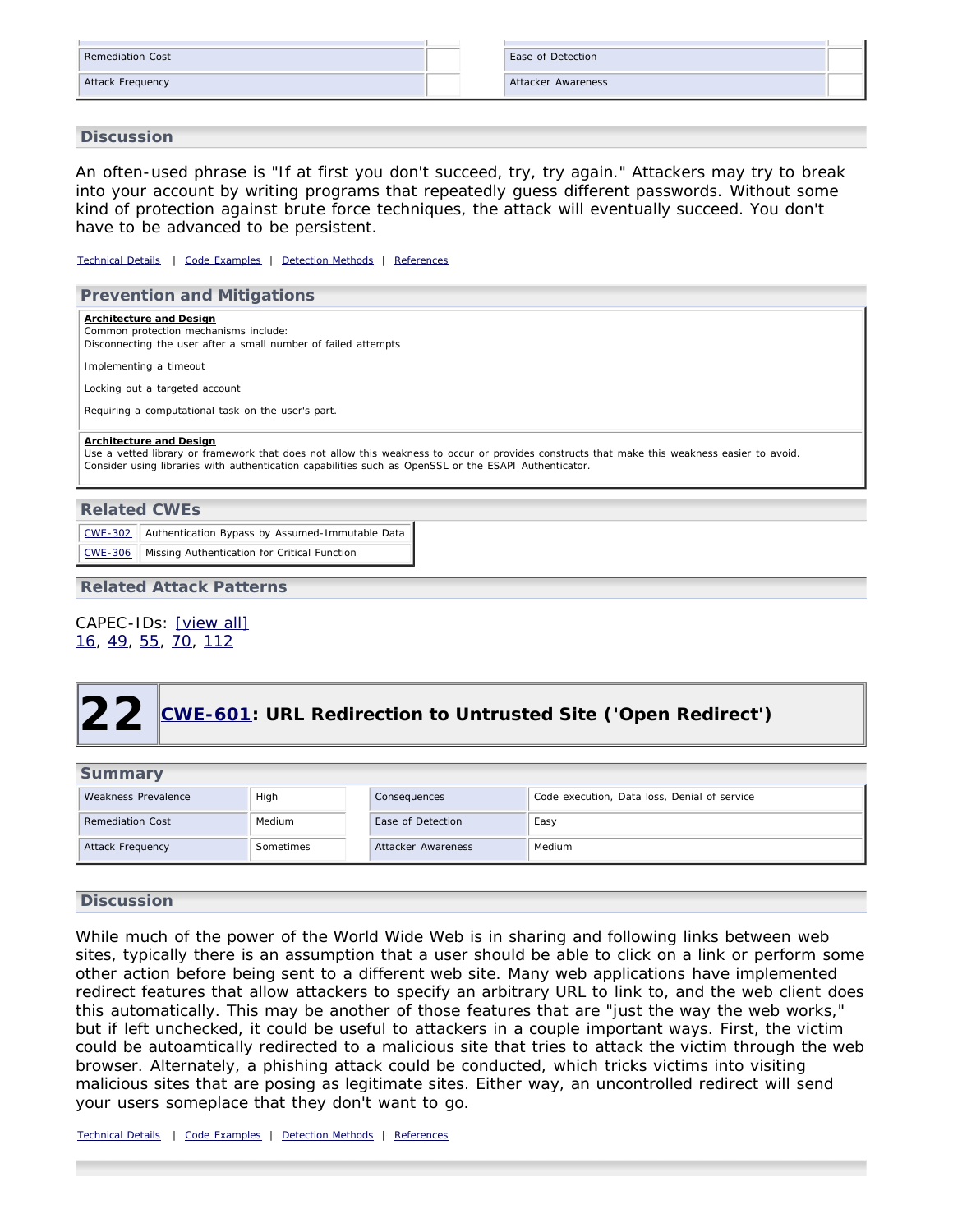### **Prevention and Mitigations**

#### **Implementation**

Assume all input is malicious. Use an "accept known good" input validation strategy, i.e., use a whitelist of acceptable inputs that strictly conform to specifications. Reject any input that does not strictly conform to specifications, or transform it into something that does. Do not rely exclusively on looking for malicious or malformed inputs (i.e., do not rely on a blacklist). However, blacklists can be useful for detecting potential attacks or determining which inputs are so malformed that they should be rejected outright.

When performing input validation, consider all potentially relevant properties, including length, type of input, the full range of acceptable values, missing or extra inputs, syntax, consistency across related fields, and conformance to business rules. As an example of business rule logic, "boat" may be syntactically valid because it only contains alphanumeric characters, but it is not valid if you are expecting colors such as "red" or "blue."

Use a whitelist of approved URLs or domains to be used for redirection.

#### **Architecture and Design**

Use an intermediate disclaimer page that provides the user with a clear warning that they are leaving your site. Implement a long timeout before the redirect occurs, or force the user to click on the link. Be careful to avoid XSS problems (CWE-79) when generating the disclaimer page.

#### **Architecture and Design**

When the set of acceptable objects, such as filenames or URLs, is limited or known, create a mapping from a set of fixed input values (such as numeric IDs) to the actual filenames or URLs, and reject all other inputs.

For example, ID 1 could map to "/login.asp" and ID 2 could map to "http://www.example.com/". Features such as the ESAPI AccessReferenceMap provide this capability.

#### **Architecture and Design, Implementation**

Understand all the potential areas where untrusted inputs can enter your software: parameters or arguments, cookies, anything read from the network, environment variables, reverse DNS lookups, query results, request headers, URL components, e-mail, files, filenames, databases, and any external systems that provide data to the application. Remember that such inputs may be obtained indirectly through API calls. Many open redirect problems occur because the programmer assumed that certain inputs could not be modified, such as cookies and hidden form fields.

#### **Operation**

Use an application firewall that can detect attacks against this weakness. It can be beneficial in cases in which the code cannot be fixed (because it is controlled by a third party), as an emergency prevention measure while more comprehensive software assurance measures are applied, or to provide defense in depth.

Effectiveness: Moderate

Notes: An application firewall might not cover all possible input vectors. In addition, attack techniques might be available to bypass the protection mechanism, such as using malformed inputs that can still be processed by the component that receives those inputs. Depending on functionality, an application firewall might inadvertently reject or modify legitimate requests. Finally, some manual effort may be required for customization.

### **Related CWEs**

#### None.

**Related Attack Patterns**

## CAPEC-IDs: [\[view all\]](http://cwe.mitre.org/data/definitions/601.html#Related_Attack_Patterns)

<span id="page-32-0"></span>[194](http://capec.mitre.org/data/definitions/194.html)

## **23 [CWE-134](http://cwe.mitre.org/data/definitions/134.html): Uncontrolled Format String**

### **Summary**

| Weakness Prevalence     |  | Consequences       |  |
|-------------------------|--|--------------------|--|
| <b>Remediation Cost</b> |  | Ease of Detection  |  |
| Attack Frequency        |  | Attacker Awareness |  |

### **Discussion**

The mantra is that successful relationships depend on communicating clearly, and this applies to software, too. Format strings are often used to send or receive well-formed data. By controlling a format string, the attacker can control the input or output in unexpected ways - sometimes, even, to execute code.

*[Technical Details](http://cwe.mitre.org/data/definitions/134.html) | [Code Examples](http://cwe.mitre.org/data/definitions/134.html#Demonstrative%20Examples) | [Detection Methods](http://cwe.mitre.org/data/definitions/134.html#Detection%20Methods) | [References](http://cwe.mitre.org/data/definitions/134.html#References)*

| <b>Prevention and Mitigations</b>                                          |  |  |
|----------------------------------------------------------------------------|--|--|
| <b>Requirements</b><br>Choose a language that is not subject to this flaw. |  |  |
| Implementation                                                             |  |  |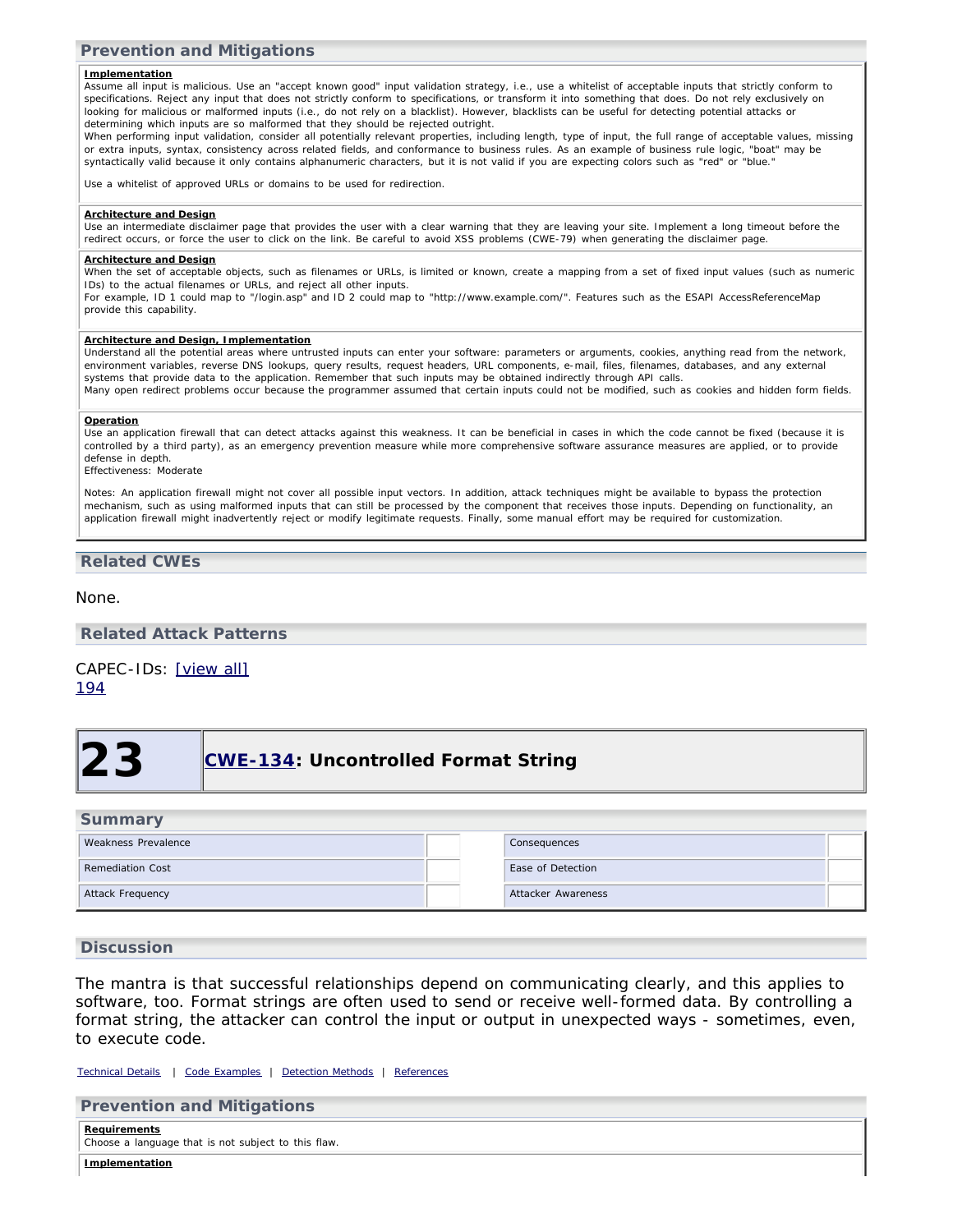Ensure that all format string functions are passed a static string which cannot be controlled by the user and that the proper number of arguments are always sent to that function as well. If at all possible, use functions that do not support the %n operator in format strings.

Build: Heed the warnings of compilers and linkers, since they may alert you to improper usage.

### **Related CWEs**

None.

**Related Attack Patterns**

<span id="page-33-0"></span>CAPEC-IDs: [\[view all\]](http://cwe.mitre.org/data/definitions/134.html#Related_Attack_Patterns) [67](http://capec.mitre.org/data/definitions/67.html)

## **24 [CWE-190:](http://cwe.mitre.org/data/definitions/190.html) Integer Overflow or Wraparound**

| <b>Summary</b>          |           |                    |                                              |  |
|-------------------------|-----------|--------------------|----------------------------------------------|--|
| Weakness Prevalence     | Common    | Consequences       | Denial of service, Code execution, Data loss |  |
| Remediation Cost        | Low       | Ease of Detection  | Easy                                         |  |
| <b>Attack Frequency</b> | Sometimes | Attacker Awareness | High                                         |  |

### **Discussion**

In the real world,  $255+1=256$ . But to a computer program, sometimes  $255+1=0$ , or  $0-1=65535$ , or maybe 40,000+40,000=14464. You don't have to be a math whiz to smell something fishy. Actually, this kind of behavior has been going on for decades, and there's a perfectly rational and incredibly boring explanation. Ultimately, it's buried deep in the DNA of computers, who can't count to infinity even if it sometimes feels like they take that long to complete an important task. When programmers forget that computers don't do math like people, bad things ensue - anywhere from crashes, faulty price calculations, infinite loops, and execution of code.

*[Technical Details](http://cwe.mitre.org/data/definitions/190.html) | [Code Examples](http://cwe.mitre.org/data/definitions/190.html#Demonstrative%20Examples) | [Detection Methods](http://cwe.mitre.org/data/definitions/190.html#Detection%20Methods) | [References](http://cwe.mitre.org/data/definitions/190.html#References)*

### **Prevention and Mitigations**

#### **Requirements**

Ensure that all protocols are strictly defined, such that all out-of-bounds behavior can be identified simply, and require strict conformance to the protocol.

#### **Requirements**

Use a language that does not allow this weakness to occur or provides constructs that make this weakness easier to avoid. If possible, choose a language or compiler that performs automatic bounds checking.

#### **Architecture and Design**

Use a vetted library or framework that does not allow this weakness to occur or provides constructs that make this weakness easier to avoid. Use libraries or frameworks that make it easier to handle numbers without unexpected consequences.

Examples include safe integer handling packages such as SafeInt (C++) or IntegerLib (C or C++).

#### **Implementation**

Perform input validation on any numeric input by ensuring that it is within the expected range. Enforce that the input meets both the minimum and maximum requirements for the expected range.

Use unsigned integers where possible. This makes it easier to perform sanity checks for integer overflows. If you must use signed integers, make sure that your range check includes minimum values as well as maximum values.

#### **Implementation**

Understand your programming language's underlying representation and how it interacts with numeric calculation (CWE-681). Pay close attention to byte size discrepancies, precision, signed/unsigned distinctions, truncation, conversion and casting between types, "not-a-number" calculations, and how your language handles numbers that are too large or too small for its underlying representation.

Also be careful to account for 32-bit, 64-bit, and other potential differences that may affect the numeric representation.

#### **Architecture and Design**

For any security checks that are performed on the client side, ensure that these checks are duplicated on the server side, in order to avoid CWE-602. Attackers can bypass the client-side checks by modifying values after the checks have been performed, or by changing the client to remove the clientside checks entirely. Then, these modified values would be submitted to the server.

#### **Implementation**

Examine compiler warnings closely and eliminate problems with potential security implications, such as signed / unsigned mismatch in memory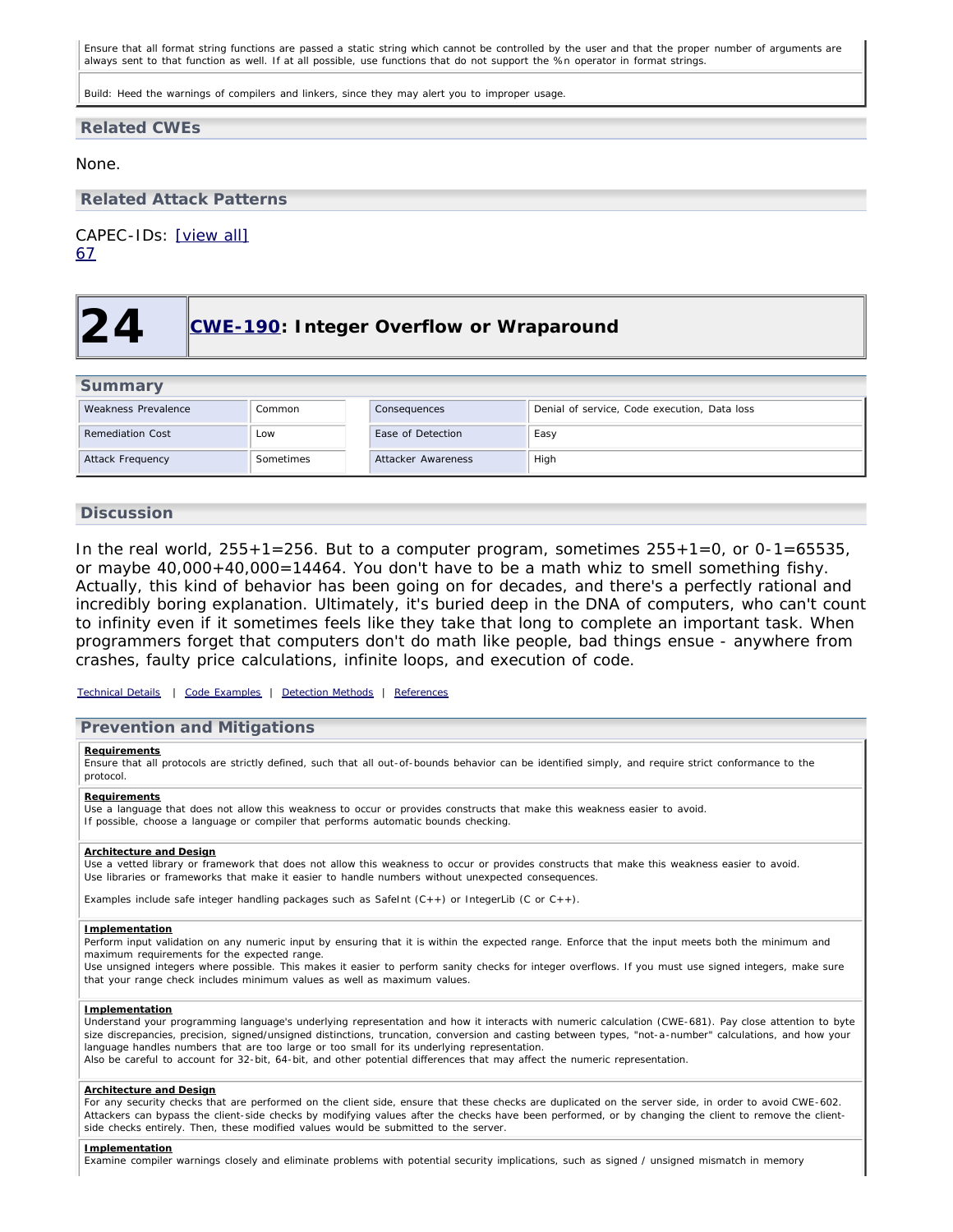operations, or use of uninitialized variables. Even if the weakness is rarely exploitable, a single failure may lead to the compromise of the entire system.

## **Related CWEs** [CWE-191](http://cwe.mitre.org/data/definitions/191.html) Integer Underflow (Wrap or Wraparound) **Related Attack Patterns**

# CAPEC-IDs: [\[view all\]](http://cwe.mitre.org/data/definitions/190.html#Related_Attack_Patterns)

<span id="page-34-1"></span>[92](http://capec.mitre.org/data/definitions/92.html)

## **25 [CWE-759:](http://cwe.mitre.org/data/definitions/759.html) Use of a One-Way Hash without a Salt**

| <b>Summary</b>                            |        |                    |                 |  |
|-------------------------------------------|--------|--------------------|-----------------|--|
| Weakness Prevalence<br>Medium             |        | Consequences       | Security bypass |  |
| <b>Remediation Cost</b><br>Medium to High |        | Ease of Detection  | Moderate        |  |
| Attack Frequency                          | Rarely | Attacker Awareness | High            |  |

### **Discussion**

Salt might not be good for your diet, but it can be good for your password security. Instead of storing passwords in plain text, a common practice is to apply a one-way hash, which effectively randomizes the output and can make it more difficult if (or when?) attackers gain access to your password database. If you don't add a little salt to your hash, then the health of your application is in danger.

#### *[Technical Details](http://cwe.mitre.org/data/definitions/759.html) | [Code Examples](http://cwe.mitre.org/data/definitions/759.html#Demonstrative%20Examples) | [Detection Methods](http://cwe.mitre.org/data/definitions/759.html#Detection%20Methods) | [References](http://cwe.mitre.org/data/definitions/759.html#References)*

### **Prevention and Mitigations**

#### **Architecture and Design**

Generate a random salt each time you process a new password. Add the salt to the plaintext password before hashing it. When you store the hash, also store the salt. Do not use the same salt for every password that you process (CWE-760).

#### **Architecture and Design**

Use one-way hashing techniques that allow you to configure a large number of rounds, such as bcrypt. This may increase the expense when processing incoming authentication requests, but if the hashed passwords are ever stolen, it significantly increases the effort for conducting a brute force attack, including rainbow tables. With the ability to configure the number of rounds, you can increase the number of rounds whenever CPU speeds or attack techniques become more efficient.

#### **Implementation, Architecture and Design**

When you use industry-approved techniques, you need to use them correctly. Don't cut corners by skipping resource-intensive steps (CWE-325). These steps are often essential for preventing common attacks.

### **Related CWEs**

[CWE-259](http://cwe.mitre.org/data/definitions/259.html) Use of Hard-coded Password [CWE-321](http://cwe.mitre.org/data/definitions/321.html) Use of Hard-coded Cryptographic Key

### **Related Attack Patterns**

<span id="page-34-0"></span>CAPEC-IDs: [\[view all\]](http://cwe.mitre.org/data/definitions/759.html#Related_Attack_Patterns) [16,](http://capec.mitre.org/data/definitions/16.html) [20](http://capec.mitre.org/data/definitions/20.html), [49,](http://capec.mitre.org/data/definitions/49.html) [55](http://capec.mitre.org/data/definitions/55.html), [97](http://capec.mitre.org/data/definitions/97.html)

## **Monster Mitigations**

These mitigations will be effective in eliminating or reducing the severity of the Top 25. These mitigations will also address many weaknesses that are not even on the Top 25. If you adopt these mitigations, you are well on your way to making more secure software.

A [Monster Mitigation Matrix](http://cwe.mitre.org/top25/archive/2011/2011_mitigations.html#MitigationMatrix) is also available to show how these mitigations apply to weaknesses in the Top 25.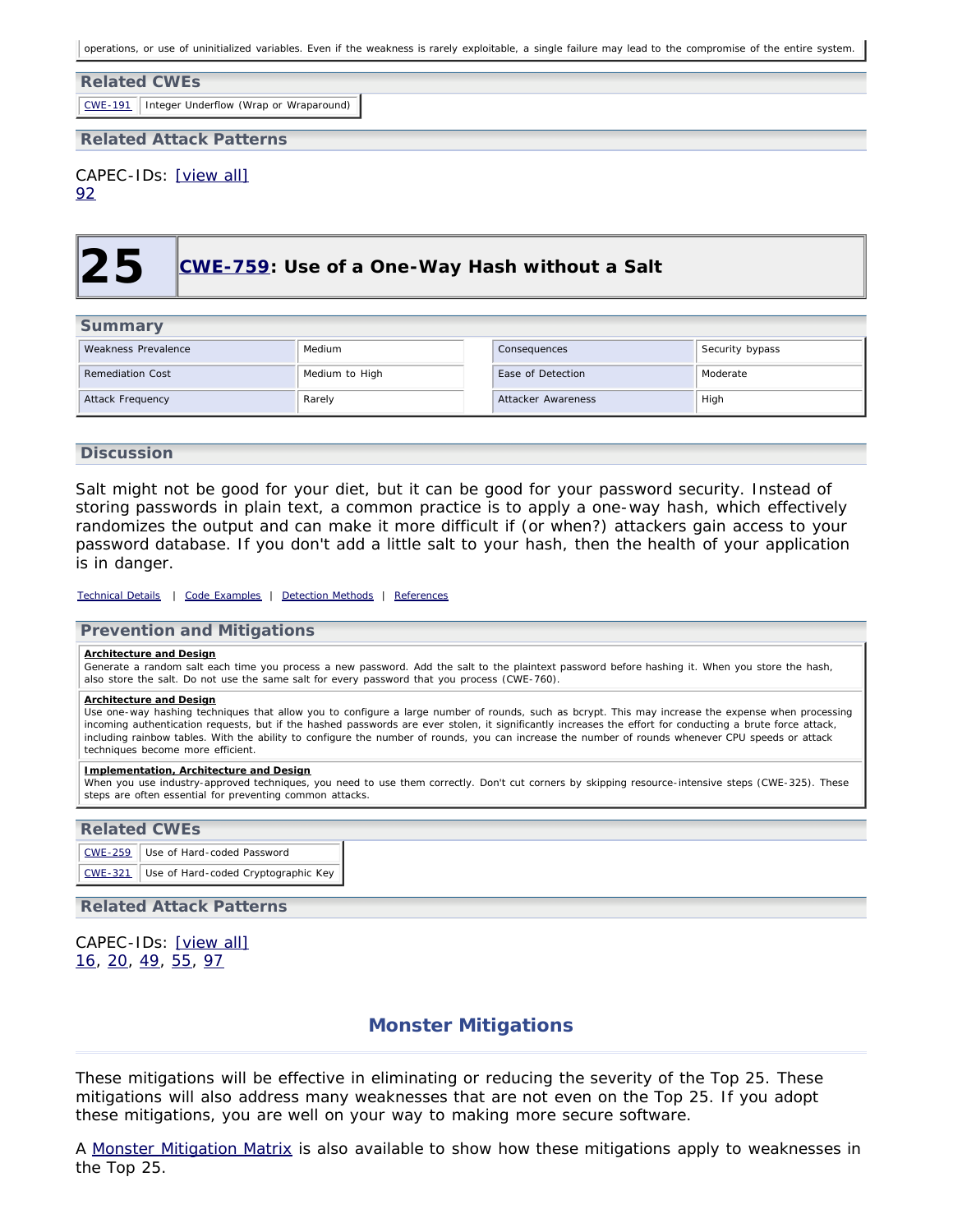| ID        | <b>Description</b>                                                                               |
|-----------|--------------------------------------------------------------------------------------------------|
| M1        | Establish and maintain control over all of your inputs.                                          |
| M2        | Establish and maintain control over all of your outputs.                                         |
| <b>M3</b> | Lock down your environment.                                                                      |
| M4        | Assume that external components can be subverted, and your code can be read by anyone.           |
| <b>M5</b> | Use industry-accepted security features instead of inventing your own.                           |
|           | GP1 (general) Use libraries and frameworks that make it easier to avoid introducing weaknesses.  |
|           | GP2 (general) Integrate security into the entire software development lifecycle.                 |
|           | $GPI$ (general) Use a broad mix of methods to comprehensively find and prevent weaknesses.       |
|           | $\left \frac{GPA}{G}\right $ (general) Allow locked-down clients to interact with your software. |

<span id="page-35-0"></span>See the [Monster Mitigation Matrix](http://cwe.mitre.org/top25/archive/2011/2011_mitigations.html#MitigationMatrix) that maps these mitigations to Top 25 weaknesses.

## **Appendix A: Selection Criteria and Supporting Fields**

Entries on the 2011 Top 25 were selected using three primary criteria: weakness prevalence, importance, and likelihood of exploit.

## **Prevalence**

Prevalence is effectively an average of values that were provided by voting contributors to the 2010 Top 25 list. This reflects the voter's assessment of how often the issue is encountered in their environment. For example, software vendors evaluated prevalence relative to their own software; consultants evaluated prevalence based on their experience in evaluating other people's software.

Acceptable ratings were:

|                      | This weakness is encountered more frequently than almost all other weaknesses.<br>Widespread Note: for selection on the general list, the "Widespread" rating could not be used<br>$\parallel$ more than 4 times. |
|----------------------|-------------------------------------------------------------------------------------------------------------------------------------------------------------------------------------------------------------------|
| $\parallel$ High     | This weakness is encountered very often, but it is not widespread.                                                                                                                                                |
| $\mathsf{\ Common}\$ | This weakness is encountered periodically.                                                                                                                                                                        |
| Limited              | This weakness is encountered rarely, or never.                                                                                                                                                                    |

## **Importance**

Importance is effectively an average of values that were provided by voting contributors to the 2011 Top 25 list. This reflects the voter's assessment of how important the issue is in their environment.

Ratings for Importance were:

| $\ $ Critical    | This weakness is more important than any other weakness, or it is one of the most<br>important. It should be addressed as quickly as possible, and might require dedicating<br>resources that would normally be assigned to other tasks. (Example: a buffer overflow<br>might receive a Critical rating in unmanaged code because of the possibility of code<br>execution.) Note: for selection on the general list, the "Critical" rating could not be used<br>more than 4 times. |
|------------------|------------------------------------------------------------------------------------------------------------------------------------------------------------------------------------------------------------------------------------------------------------------------------------------------------------------------------------------------------------------------------------------------------------------------------------------------------------------------------------|
| $\parallel$ High | $\parallel$ This weakness should be addressed as quickly as possible, but it is less important than<br>the most critical weaknesses. (Example: in some threat models, an error message<br>linformation leak may be given high importance because it can simplify many other                                                                                                                                                                                                        |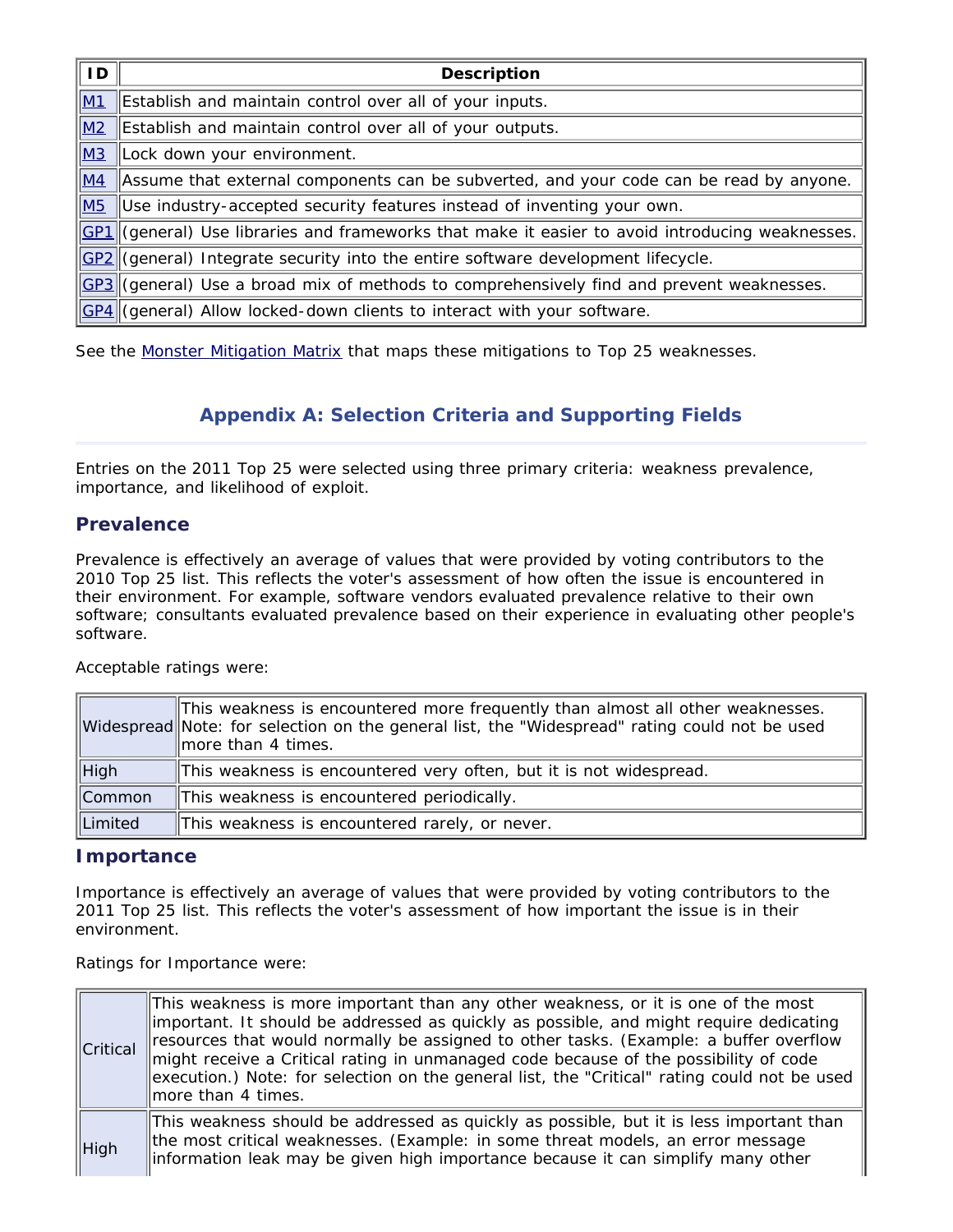|            | $\parallel$ attacks.)                                                                                                      |
|------------|----------------------------------------------------------------------------------------------------------------------------|
|            | Medium This weakness should be addressed, but only after High and Critical level weaknesses<br>Medium have been addressed. |
| <b>Low</b> | It is not urgent to address the weakness, or it is not important at all.                                                   |

## **Additional Fields**

Each listed CWE entry also includes several additional fields, whose values are defined below.

## **Consequences**

When this weakness occurs in software to form a vulnerability, what are the typical consequences of exploiting it?

| $\ $ Code<br>$\parallel$ execution | an attacker can execute code or commands                                             |
|------------------------------------|--------------------------------------------------------------------------------------|
|                                    | Data loss an attacker can steal, modify, or corrupt sensitive data                   |
| Denial of                          | an attacker can cause the software to fail or slow down, preventing legitimate users |
| $\parallel$ service                | from being able to use it                                                            |
| Security                           | an attacker can bypass a security protection mechanism; the consequences vary        |
| bypass                             | depending on what the mechanism is intended to protect                               |

## **Attack Frequency**

How often does this weakness occur in vulnerabilities that are targeted by a skilled, determined attacker?

Consider an "exposed host" which is either: an Internet-facing server, an Internet-using client, a multi-user system with untrusted users, or a multi-tiered system that crosses organizational or trust boundaries. Also consider that a skilled, determined attacker can combine attacks on multiple systems in order to reach a target host.

| $\sqrt{\frac{1}{10}}$ | an exposed host is likely to see this attack on a daily basis.                 |
|-----------------------|--------------------------------------------------------------------------------|
|                       | Sometimes an exposed host is likely to see this attack more than once a month. |
| Rarely                | an exposed host is likely to see this attack less often than once a month.     |

## **Ease of Detection**

How easy is it for the skilled, determined attacker to find this weakness, whether using black-box or white-box methods, manual or automated?

| <b>Easy</b> | automated tools or techniques exist for detecting this weakness, or it can be found<br>$\parallel$ quickly using simple manipulations (such as typing " <script></script> |
|-------------|---------------------------------------------------------------------------------------------------------------------------------------------------------------------------|
|-------------|---------------------------------------------------------------------------------------------------------------------------------------------------------------------------|

## **Remediation Cost**

How resource-intensive is it to fix this weakness when it occurs? This cannot be quantified in a general way, since each developer is different. For the purposes of this list, the cost is defined as:

| $\ $ Low | i single block or function.<br>llcode.<br>nange in a s |
|----------|--------------------------------------------------------|
|          |                                                        |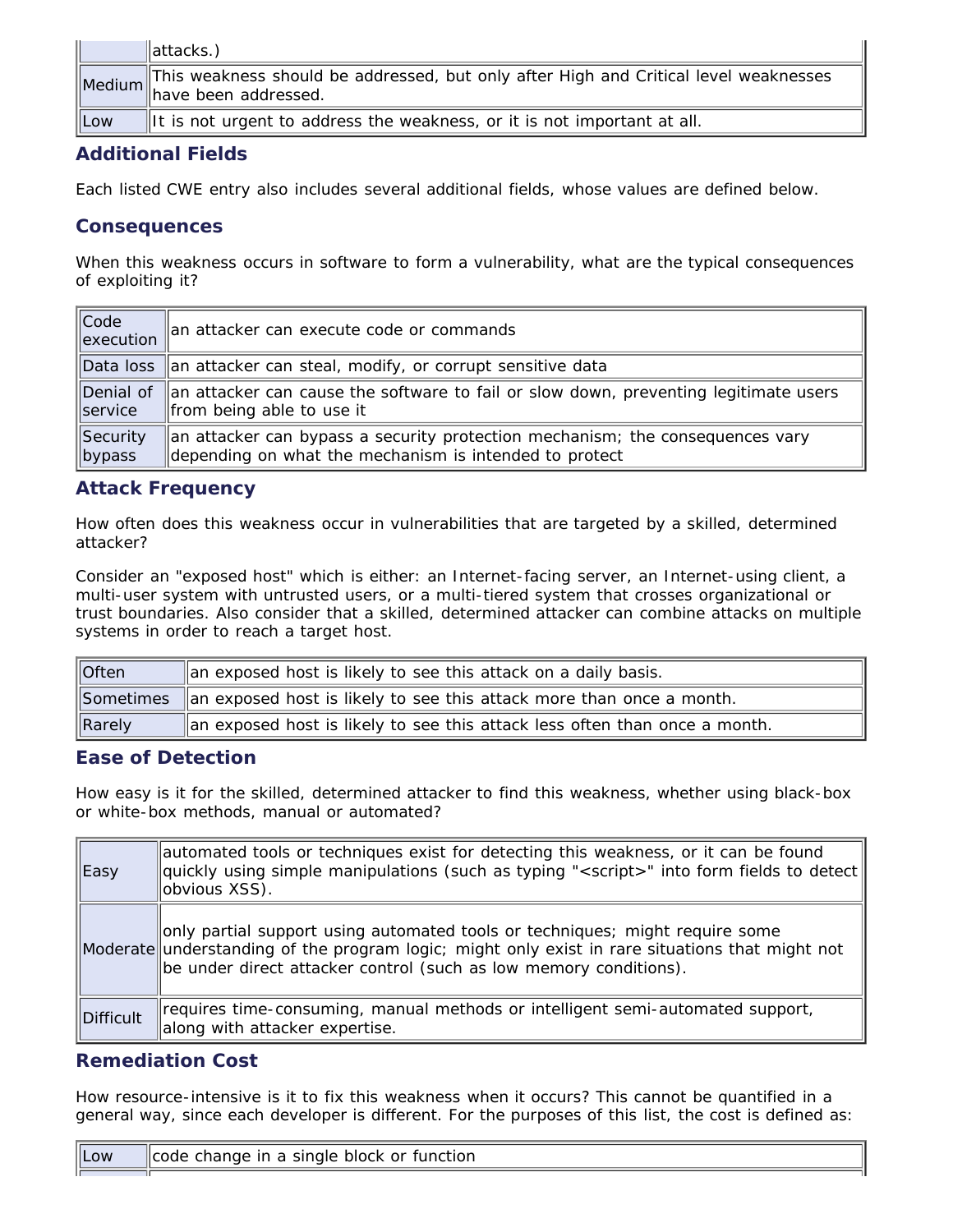Medium code or algorithmic change, probably local to a single file or component

High requires significant change in design or architecture, or the vulnerable behavior is required by downstream components, e.g. a design problem in a library function

This selection does not take into account other cost factors, such as procedural fixes, testing, training, patch deployment, QA, etc.

## **Attacker Awareness**

The likelihood that a skilled, determined attacker is going to be aware of this particular weakness, methods for detection, and methods for exploitation. This assumes that the attacker knows which configuration or environment is used.

| $\parallel$ High | the attacker is capable of detecting this type of weakness and writing reliable exploits<br>for popular platforms or configurations.                                                                                                             |
|------------------|--------------------------------------------------------------------------------------------------------------------------------------------------------------------------------------------------------------------------------------------------|
|                  | the attacker is aware of the weakness through regular monitoring of security mailing<br>Medium lists or databases, but has not necessarily explored it closely, and automated exploit<br>frameworks or techniques are not necessarily available. |
| <b>ILOW</b>      | the attacker either is not aware of the issue, does not pay close attention to it, or the<br>weakness requires special technical expertise that the attacker does not necessarily have<br>(but could potentially acquire).                       |

## **Related CWEs**

This lists some CWE entries that are related to the given entry. This includes lower-level variants, or CWEs that can occur when the given entry is also present.

The list of Related CWEs is illustrative, not complete.

## **Related Attack Patterns**

<span id="page-37-0"></span>This provides a list of attack patterns that can successfully detect or exploit the given weakness. This is provided in terms of Common Attack Pattern Enumeration and Classification (CAPEC) IDs.

## **Appendix B: What Changed in the 2011 Top 25**

The release of the 2009 and 2010 Top 25 efforts resulted in extensive feedback from developers, product managers, security industry professionals, and others. MITRE and SANS used this feedback to make several significant improvements to the 2011 Top 25, although it retains the same spirit and goals as last year's effort.

The 2011 version followed a [similar process](#page-38-0) as 2010 for nominating potential entries and collecting votes, except this year, CWSS 0.8 was used, and voters had to evaluate likelihood of exploit in addition to the prevalence and importance factors that were used in 2010. More details are in [Appendix C.](#page-38-0)

Similar to the process in 2010, people were asked to nominate potential weaknesses for this year's list. A list of 41 nominees was drawn up. During the voting phase, votes evaluated each weakness based on its prevalence, importance, and likelihood of exploit. A customization of the [Common](http://cwe.mitre.org/cwss) [Weakness Scoring System \(CWSS\)](http://cwe.mitre.org/cwss) was used to convert each vote into a CWSS score for the weakness. The scores for each weakness were averaged together in order to determine the final rankings. (Note that more detailed data on the scoring distribution is forthcoming.)

Some entries from the 2010 list were replaced with entries that were at a different level of abstraction. The entries on the 2011 Top 25 have a more consistent level of abstraction than the previous lists.

## **Changes between 2010 and 2011**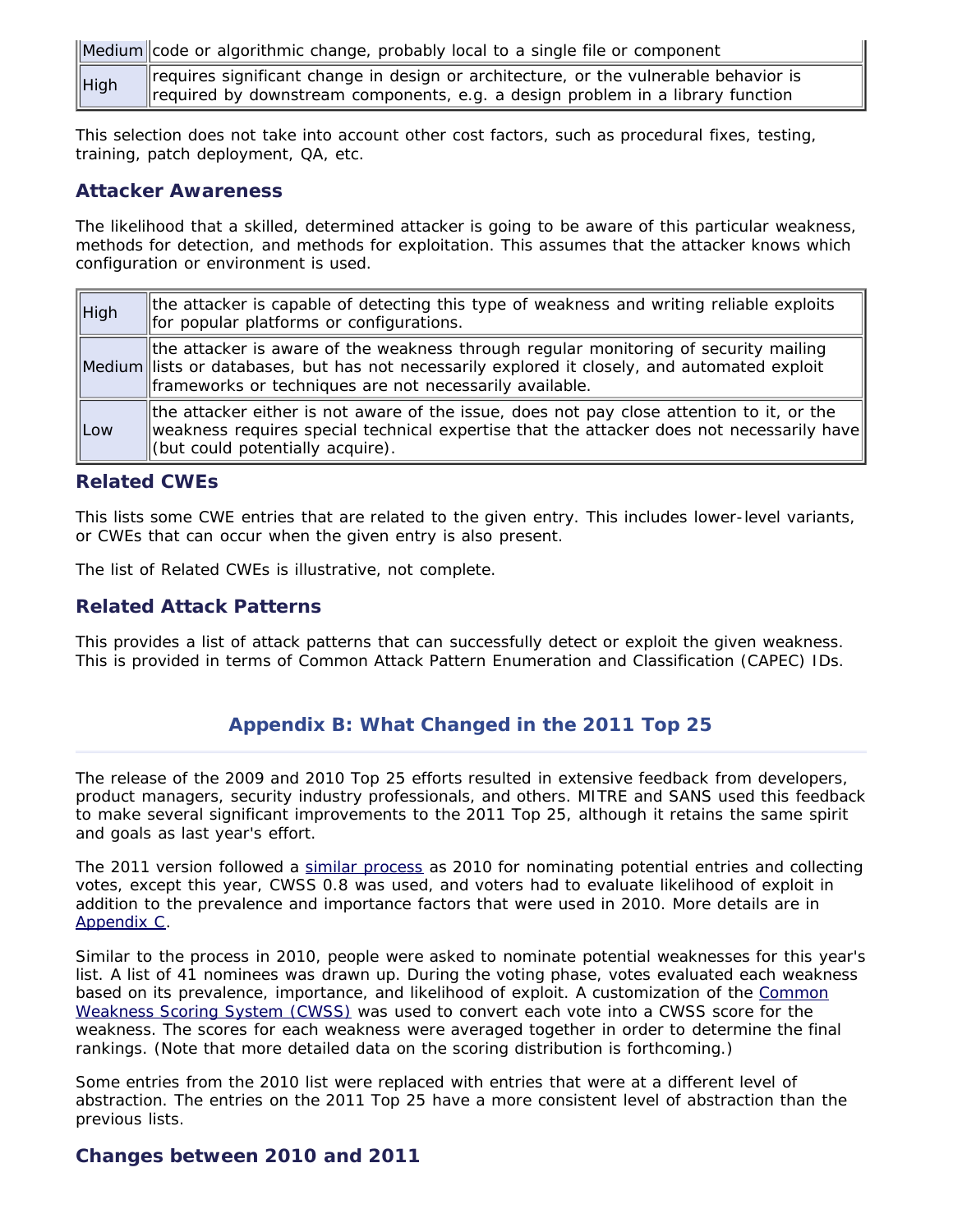This table summarizes the most important changes of the Top 25 between 2010 and 2011.

| 2010                                                                          | 2011                                                                                                                                                         |
|-------------------------------------------------------------------------------|--------------------------------------------------------------------------------------------------------------------------------------------------------------|
| $\left\Vert \begin{matrix} \text{CWE} \\ \text{285} \end{matrix} \right\Vert$ | Replaced with CWE-862 and CWE-863, which are more specific.                                                                                                  |
| $\ CWE -$<br>  98                                                             | Replaced with CWE-829, which is more general (CWE-98 only applies to PHP<br>applications.)                                                                   |
| New                                                                           | New entries onto the Top 25 this year (excluding CWE-829, CWE-862, and CWE-863, as<br>Entries mentioned previously): CWE-250, CWE-676, CWE-134, and CWE-759. |

## **Appendix C: Construction, Selection, and Scoring of the Top 25**

<span id="page-38-0"></span>The 2011 version of the Top 25 list was generated using a process similar to that of 2010. Respondents from e-mail requests, and participants from previous years, were asked to nominate potential weaknesses for this year's list. A list of 41 nominees was drawn up from these nominees (coincidentally the same number as in 2010.) During the voting phase, voters were surveyed to evaluate each weakness based on its prevalence, importance, and likelihood of exploit. Unlike the 2010 voting, there were no restrictions on how many "Critical" or "Widespread" votes could be assigned.

There were 28 voters, representing software developers, scanning tool vendors, security consultants, government representatives, and university professors. Representation was international.

Then, [CWSS 0.8](http://cwe.mitre.org/cwss) was used to evaluate each voter's assessment of a nominee, filling in the appropriate weights for prevalence, importance, and likelihood of exploit; the remaining 15 factors were all assigned ""Not Applicable" values, which reduces the impact of those factors on the final score. Due to how the CWSS formula is constructed, the use of "Not Applicable" values required a one-step normalization of a raw score to produce a final score that fell within the range of 0 and 100. In the CWSS 0.8 formula, with the three active factors, the final score is most affected by importance, then prevalence, then likelihood of exploit.

<span id="page-38-1"></span>For each nominated entry, all of its scores were collected and averaged together to produce the final rankings. (Note that more detailed data on the scoring distribution is forthcoming.)

## **Appendix D: Comparison to OWASP Top Ten 2010**

The [OWASP Top Ten 2010](http://www.owasp.org/index.php/Category:OWASP_Top_Ten_Project) is a valuable document for developers. Its focus is on web applications, and it characterizes problems in terms of risk, instead of weaknesses. It also uses different metrics for selection.

In general, the CWE/SANS 2010 Top 25 covers more weaknesses, including those that rarely appear in web applications, such as buffer overflows.

The following list identifies each Top Ten category along with its associated CWE entries.

| <b>OWASP Top Ten 2010</b>                                  | 2011 Top 25               |
|------------------------------------------------------------|---------------------------|
| $\parallel$ A1 - Injection                                 | CWE-89, CWE-78            |
| $\parallel$ A2 - Cross Site Scripting $\parallel$<br>(XSS) | $ICWE-79$                 |
| A3 - Broken<br>Authentication and<br>Session Management    | CWE-306, CWE-307, CWE-798 |
| A4 - Insecure Direct                                       |                           |